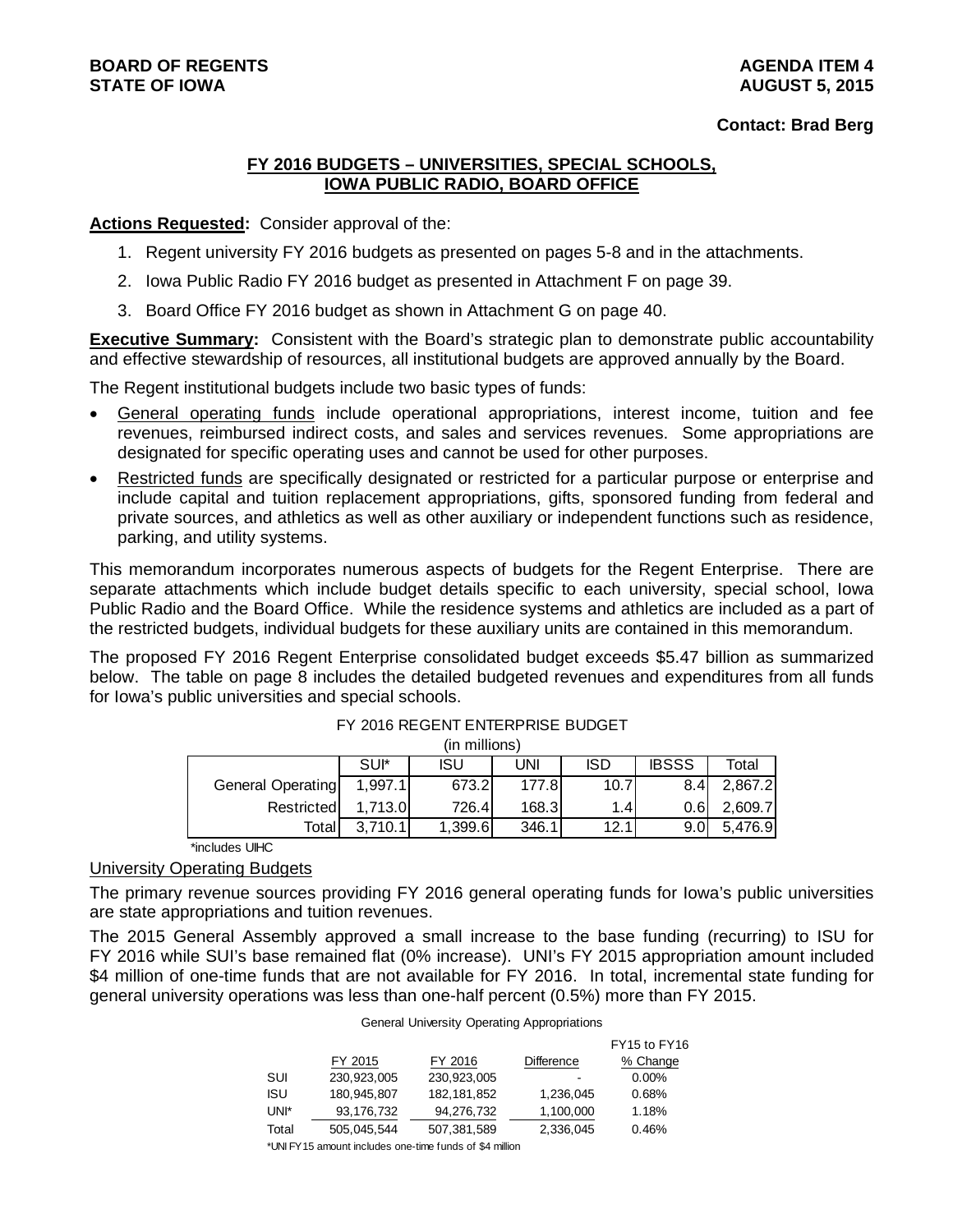### **BOARD OF REGENTS AGENTS** AGENDA ITEM 4 **STATE OF IOWA** PAGE 2

Last December, the Board approved the third consecutive freeze on resident undergraduate tuition (0% increase) for the 2015-16 academic year. However, an undergraduate resident tuition increase for the Spring 2016 semester as described in Agenda Item 5 is presently under consideration. Nonresident undergraduate tuition increases of 1.75% at SUI and UNI, and 1.2% at ISU, were also approved at the December 2014 meeting. In addition to the tuition rates, enrollment fluctuations also impact tuition revenue and the subsequent demands for academic and student support services, which also directly impact the budget.

The following chart compares FY 2015 funding sources with the FY 2016 budget for each university. UNI is more reliant on state appropriations than tuition revenue for its general fund operations while SUI and ISU state funding levels are less than one-third of total general fund operating revenues. In total, the universities continue to be more reliant on tuition revenues and less on state appropriations and the variance continues to widen.



**General University Funding Sources**

In addition to the General University budgets presented on pages 5 and 6 by expenditure type, the attachments contain an expense summary by the following functional classifications as defined by the National Association of College and University Business Officers (NACUBO). General fund expenses related to instruction, academic support, scholarships and fellowships, and plant operations and maintenance comprise approximately 83% of the combined general university expenses.

- Instruction **Contract Contract Contract Contract Contract Contract Contract Contract Contract Contract Contract Contract Contract Contract Contract Contract Contract Contract Contract Contract Contract Contract Contract**
- 
- 
- 
- 
- Public Service **Academic Support**
- Student Services **Institutional Support**
- Scholarships & Fellowships **Constanting Constanting Constanting Constanting Constanting Constanting Constanting Constanting Constanting Constanting Constanting Constanting Constanting Constanting Constanting Constanting**

Each university has several special purpose units that receive state funding for operations. Examples include the Hygienic Laboratory and the Iowa Flood Center at SUI, the Agriculture Experiment Station and Cooperative Extension at ISU, and Math and Science Collaborative and the Recycling and Reuse Center at UNI. Additional information regarding the FY 2016 special purpose unit budgets is provided in the attachments and all were flat-funded when compared to FY 2015.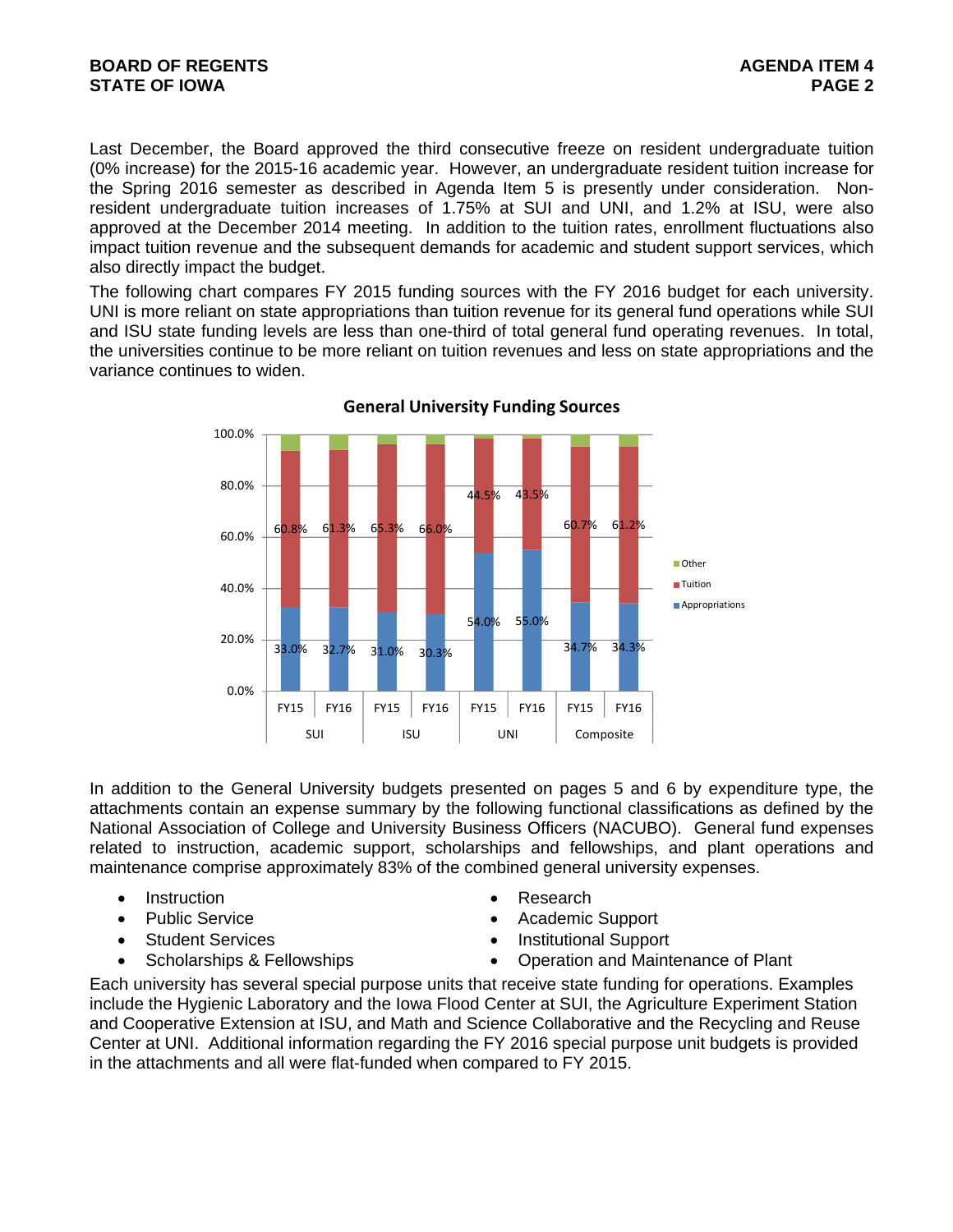#### **BOARD OF REGENTS AGENUS AGENERAL SERVICES** AGENDA ITEM 4 **STATE OF IOWA** PAGE 3

#### Restricted Budgets

The university FY 2016 restricted fund budgets include capital funding approved by the General Assembly for the following projects.

| • SUI – Pharmacy Building          | \$13.0 million |
|------------------------------------|----------------|
| • ISU - Biosciences Facilities     | \$11.0 million |
| • UNI – Schindler Education Center | \$15.0 million |

In addition, the university restricted fund budgets include an allocation of the \$30.2 million tuition replacement appropriation to replace the tuition revenue pledged on Academic Building Revenue Bonds.

The restricted budgets also include \$3.0 million (allocated 35/35/30 among SUI, ISU and UNI) for the Regent Innovation Fund to support economic development projects. The universities will provide a one-to-one match of these funds for capacity-building infrastructure in areas related to technology commercialization, entrepreneurship and business growth.

#### Athletic Budgets

Each of the Regent universities hosts a multitude of intercollegiate athletic events that attract many alumni and friends to the campus each year. The athletic departments are independent entities included in the restricted fund budgets. The proposed FY 2016 athletic revenue budgets total \$176.6 million. Details pertaining to each university's proposed FY 2016 athletic budget are included in the attachments.

|       | Athletic Revenues |
|-------|-------------------|
|       | FY 2016           |
|       | Budget            |
| SUI   | \$<br>93,569,138  |
| isu   | 70,003,351        |
| UNI   | 13,068,121        |
| Total | \$176,640,610     |

#### Residence System Budgets

Residence systems, which include dining services, are self-supporting operations that do not receive state-appropriated funds for operations or capital improvements; they are included in the restricted fund budgets. Residence system FY 2016 revenue budgets total approximately \$223 million for the three universities.

The Board received the FY 2016 residence system preliminary budgets as part of the residence system governance report presented in March. The proposed FY 2016 revenue and expense residence system budgets for UNI remain identical to the preliminary budget previously received by the Board. The final proposed residence system budgets for SUI and ISU have been updated and reflect slight adjustments when compared to their preliminary budgets. The proposed detailed budgets for each university residence system are provided in the attachments.

|                                      |    |                    |     | <b>University Residence Systems</b><br>FY 2016 Budgets |    |             |     |             |                     |
|--------------------------------------|----|--------------------|-----|--------------------------------------------------------|----|-------------|-----|-------------|---------------------|
|                                      |    |                    | SUI |                                                        |    |             | ISU |             | UNI                 |
|                                      |    | <b>Preliminary</b> |     | Final                                                  |    | Preliminary |     | Final       | Preliminary & Final |
| Revenues                             | S  | 78,852,272         | \$  | 78,680,179                                             | S. | 103,392,431 | S.  | 103,392,431 | \$<br>40,826,596    |
| <b>Expenditures for Operations</b>   |    | 57.591.141         |     | 56,868,222                                             |    | 77,012,969  |     | 76,947,946  | 27,805,986          |
| Debt Service and Mandatory Transfers |    | 10.267.910         |     | 10,267,910                                             |    | 16,947,519  |     | 16,947,519  | 7,078,065           |
| Net Revenues after Debt Service and  |    |                    |     |                                                        |    |             |     |             |                     |
| <b>Mandatory Transfers</b>           | \$ | 10.993.221         |     | 11,544,047                                             |    | 9,431,943   |     | 9.496.966   | \$<br>5.942.545     |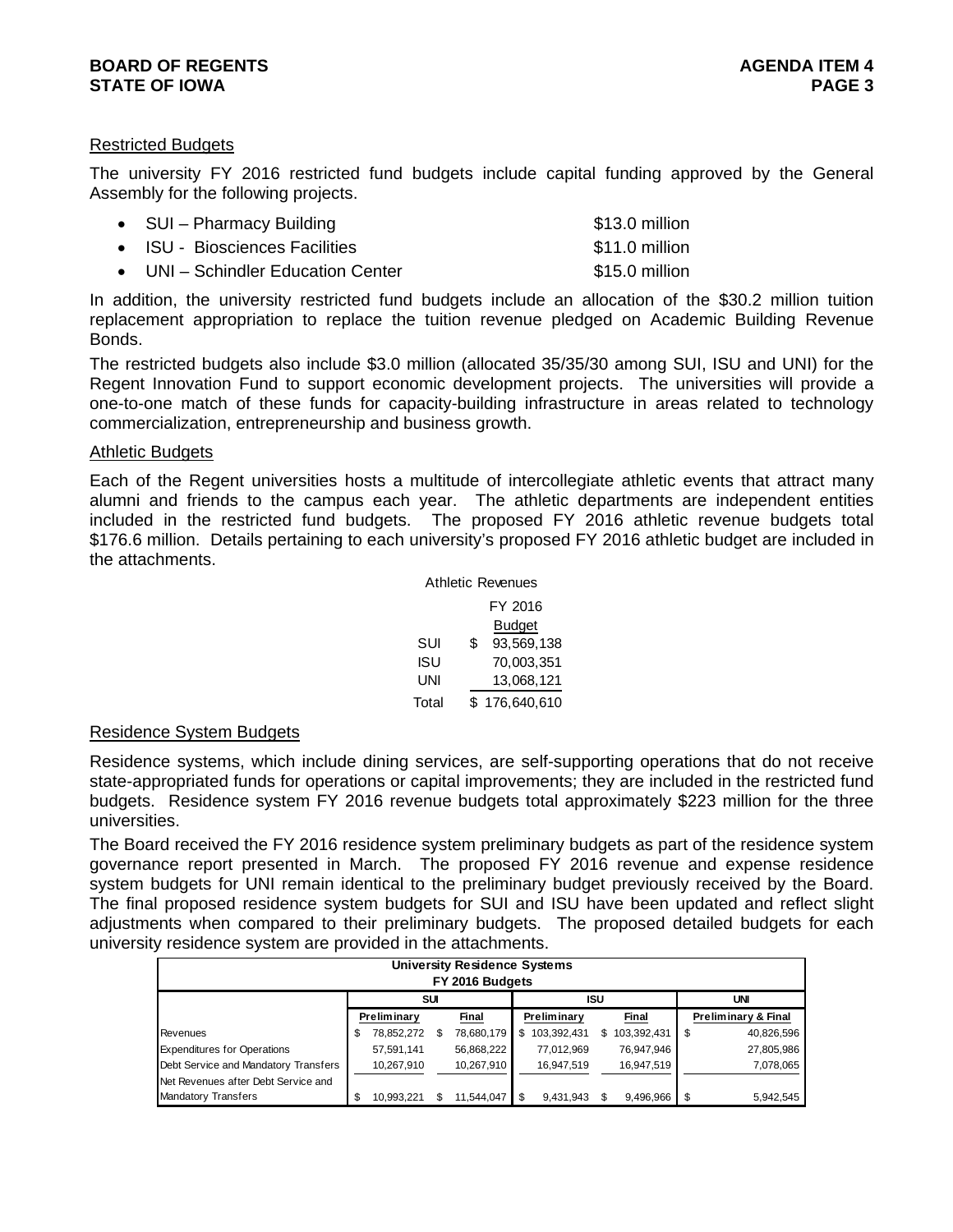# Special Schools

The Board is asked to consider approval of the FY 2016 budgets for the Iowa School for the Deaf (ISD), and the Iowa Braille and Sight Saving School (IBSSS) as provided in Attachments D and E. The Iowa School for the Deaf and the Iowa Braille and Sight Saving School rely heavily on state funding for their operations. Each school's base operating appropriation was increased 1.25% when compared to FY 2015 amounts.

FY 2016 Special School Budgets

|              | Operating                             | Restricted | Total     |
|--------------|---------------------------------------|------------|-----------|
| ISD.         | \$10,707,227 \$1,403,327 \$12,110,554 |            |           |
| <b>IBSSS</b> | 8,395,204                             | 585,197    | 8,980,401 |

In April 2015, the Board approved an agreement for the management and operation of the Northeast Regional Academy located in Charles City. The agreement established the first regional academy for the provision of special education and related services to K-12 students who are deaf and/or visually impaired. Charles City Community School District will act as the host district for the program, with the power to operate, supervise and direct the educational programs. ISD shall act as administrative fiscal agent for the Northeast Regional Academy, and shall be responsible for annual billings, management and accounting of funds. IBSSS/ISD shall be responsible for providing qualified staff for the delivery of student instruction and related services. Staff assigned to serve students at the Northeast Regional Academy shall continue to be employees of IBSSS/ISD.

#### Iowa Public Radio

In December 2004, the Board approved the creation of Iowa Public Radio, which includes a total of 23 radio stations at the University of Iowa (KSUI Radio Group), Iowa State University (WOI Radio Group), and the University of Northern Iowa (KUNI Radio Group).

In June 2013, the Board renewed the Public Service Operating Agreement between Iowa Public Radio and the Board of Regents. Under the operating agreement, Iowa Public Radio manages the operations of the Radio Groups on behalf of the Board of Regents and Universities consistent with FCC requirements for license control and serves as the primary fundraising entity.

For FY 2016, the General Assembly appropriated \$391,568 (0% increase) for IPR operations. At the June 2014 meeting, the Board approved IPR's request to restore university support for FY 2015 to the FY 2013 funding level (\$944,800). University support for IPR in FY 2016 remains flat when compared to FY 2015. The proposed FY 2016 budget for Iowa Public Radio is contained in Attachment F on page 39.

#### **Salary Policies**

The Board of Regents employs about 6,400 AFSCME-covered staff in blue collar, security, technical, clerical and education units at the five institutions. The statewide collective bargaining agreement with AFSCME provides an across-the-board increase of 2.5% on July 1, 2015. Eligible merit staff members (those not at the maximum of their pay grade) will continue to receive step increases of 4.5% at their next scheduled merit increase dates, until they reach the maximum of their pay scales.

At the Board's June meeting, the Regents approved by consent that salary policies for the institutions and Board Office, and the requisite pay matrices for nonorganized professional and scientific staff and for faculty at the special schools, would be approved by the Executive Director upon consultation with Board of Regents leadership. The approved policies and matrices are included in the attachments for each institution and the Board Office.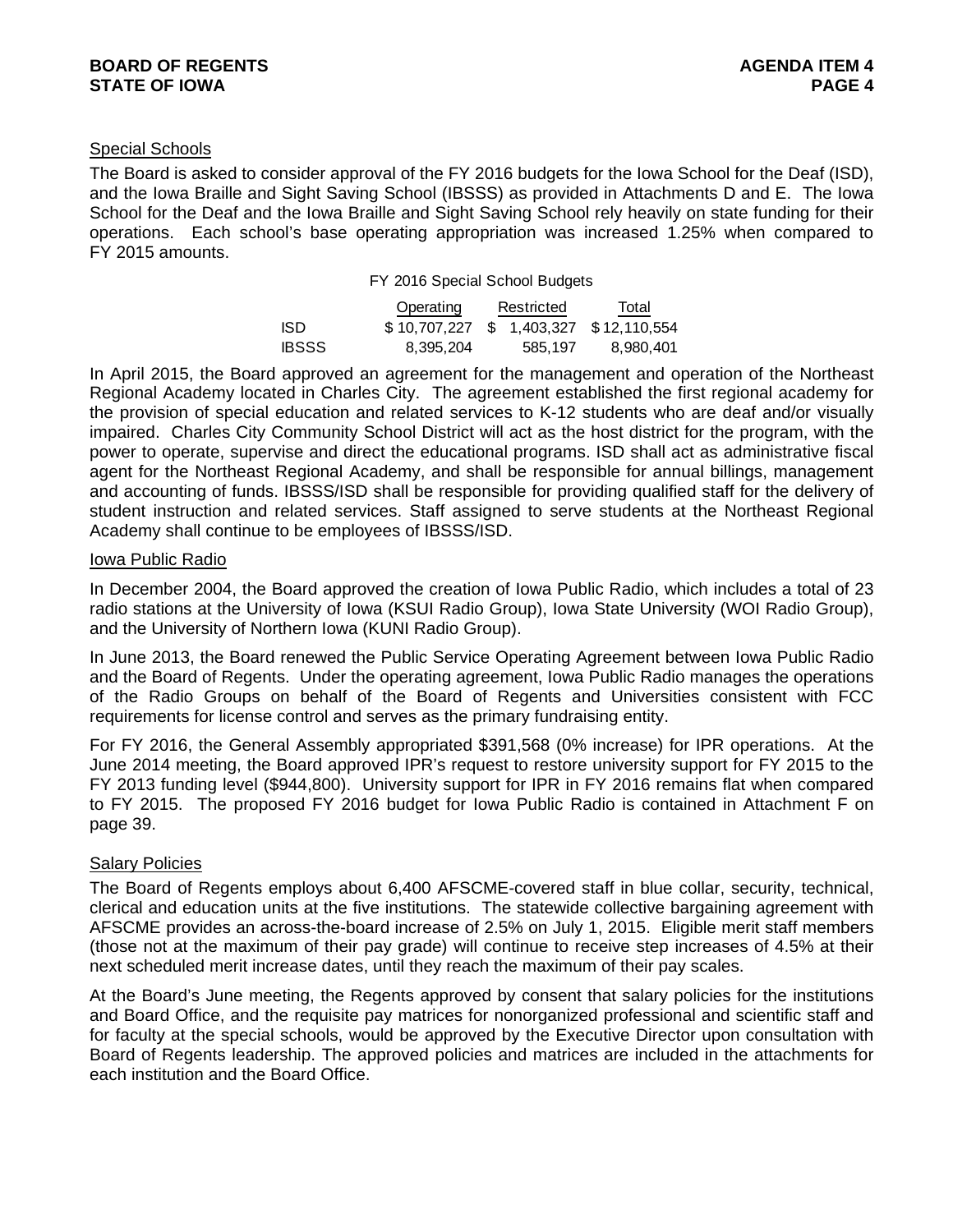# **BOARD OF REGENTS**<br> **BOARD OF REGENTS**<br> **BOARD OF IOWA**<br>
PAGE 5 **STATE OF IOWA**

|                             |                 |                               | FY 2016 GENERAL FUND OPERATING BUDGETS |                    | BOARD OF REGENTS, STATE OF IOWA |             |                         |             |                    |                 |
|-----------------------------|-----------------|-------------------------------|----------------------------------------|--------------------|---------------------------------|-------------|-------------------------|-------------|--------------------|-----------------|
|                             |                 |                               |                                        | University of lowa |                                 |             |                         |             |                    |                 |
|                             | Gen.<br>Univ.   | Hosp.<br>Univ.                | Psych.<br>Hosp.                        | GDD                | Campus<br>Oakdale               | 호 공<br>고    | Family<br>Prac.         | <b>SCHS</b> | Purpose<br>Special | Subtotal        |
| APPROPRIATIONS              |                 |                               |                                        |                    |                                 |             |                         |             |                    |                 |
| <b>RESOURCES</b><br>General | \$230,923,005   |                               |                                        |                    | \$2,186,558                     | \$4,402,615 | \$1,788,265             | \$659,456   | \$5,969,192        | \$245,929,091   |
| Federal Support             |                 |                               |                                        |                    |                                 |             |                         |             |                    |                 |
| Interest                    | 1,867,995       | 12,402,134                    | $-26,131$                              | 337,573            | 5,000                           |             | 7,500                   |             |                    | 14,594,071      |
| Tuition and Fees            | 432,583,000     |                               |                                        |                    |                                 |             |                         |             |                    | 432,583,000     |
| Reimb. Indirect Costs       | 39,648,000      | 3,812,520                     | 1,313,136                              | 140,000            | 440,000                         | 151.361     |                         |             |                    | 45,505,017      |
| Sales and Service           |                 | 1,219,707,078                 | 23,828,754                             | 8,788,192          | 90,000                          | 2,624,944   |                         | 96,568      |                    | 1,255,135,536   |
| Other Income                | 125,000         | 2,985,786                     | 255,402                                |                    |                                 |             |                         |             |                    | 3,366,188       |
| Subtotal - Inst. Income     | 74,223,995<br>4 | 1,238,907,518                 | 25,371,161                             | 9,265,765          | 535,000                         | 2,776,305   | 009'Z                   | 96,568      |                    | 1,751,183,812   |
| TOTAL REVENUES              | $\frac{8}{2}$   | 05,147,000 \$1,238,907,518    | \$25,371,161                           | \$9,265,765        | \$2,721,558                     | \$7,178,920 | \$1,795,765             | \$756,024   | \$5,969,192        | \$1,997,112,903 |
| EXPENDITURES                |                 |                               |                                        |                    |                                 |             |                         |             |                    |                 |
| Fac. & Inst. Off. Salaries  | \$266,700,000   | \$84,807,645                  | \$12,844                               | \$644,932          |                                 | \$238,361   |                         | \$221,927   | \$1,234,643        | \$353,860,352   |
| Prof.& Sci. Staff Salaries  | 146,900,000     | 490,335,969                   | 14,148,295                             | 5,723,305          | 105,130                         | 4,303,465   | 223,673                 | 532,188     | 2,157,911          | 664,429,936     |
| General Service Staff Sal.  | 56,600,000      | 165,523,952                   | 6,317,884                              | 1,499,596          | 2,010,272                       | 1,630,395   | 9,188                   |             | 225,830            | 233,817,117     |
| Hourly Wages                | 5,300,000       | 7,948,551                     | 288,326                                | 74,466             |                                 |             | 14,000                  |             | 296,029            | 13,921,372      |
| Subtotal - Salaries         | 75,500,000<br>4 | 748,616,117                   | 20,767,349                             | 7,942,299          | 2,115,402                       | 6,172,221   | 246,861                 | 754,115     | 3,914,413          | 1,266,028,777   |
| Supplies and Services       | 44,627,168      | 448,682,200                   | 3,028,067                              | 943,869            | 127,331                         | 869,009     | 1,548,904               | 1,909       | 1,778,541          | 501,606,998     |
| Library Acquisitions        | 19,336,920      |                               |                                        |                    |                                 |             |                         |             |                    | 19,336,920      |
| Rentals                     | 4,900,000       | 10,102,201                    | 22,681                                 | 530                |                                 | 37,690      |                         |             | 146,628            | 15,209,730      |
| Utilities                   | 33,875,000      | 29,625,170                    | 1,546,280                              | 292,258            | 478,825                         |             |                         |             |                    | 65,817,533      |
| Bldg. Repairs               | 20,917,912      | 1,881,830                     | 6,784                                  | 86,809             |                                 |             |                         |             |                    | 22,893,335      |
| Auditor of State Reimb.     | 680,000         |                               |                                        |                    |                                 |             |                         |             |                    | 680,000         |
| Equipment                   | 2,400,000       |                               |                                        |                    |                                 | 100,000     |                         |             | 60,442             | 2,560,442       |
| Aid to Individuals          | 102,910,000     |                               |                                        |                    |                                 |             |                         |             | 69,168             | 102,979,168     |
| Subtotal - Other Expenses   | 229,647,000     | 490,291,401                   | 4,603,812                              | 1,323,466          | 606,156                         | 1,006,699   | 1,548,904               | 1,909       | 2,054,779          | 731,084,126     |
| TOTAL EXPENDITURES          |                 | \$705,147,000 \$1,238,907,518 | \$25,371,161                           |                    | \$9,265,765 \$2,721,558         |             | \$7,178,920 \$1,795,765 | \$756,024   | \$5,969,192        | \$1,997,112,903 |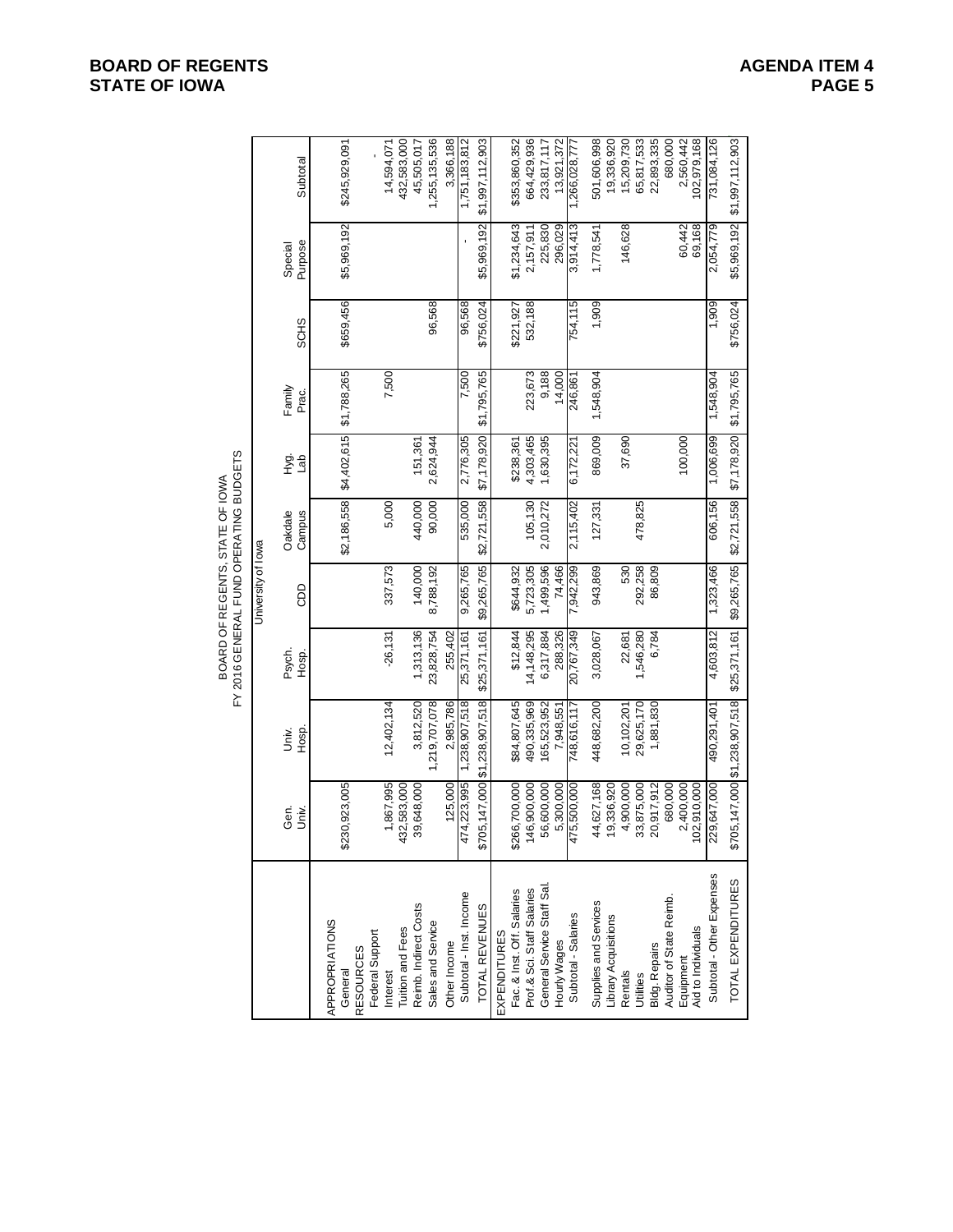|                            |               |                            |                       |                    | BOARD OF REGENTS, STATE OF IOWA | FY 2016 GENERAL FUND OPERATING BUDGETS (continued) |                             |                                        |              |              |                               |
|----------------------------|---------------|----------------------------|-----------------------|--------------------|---------------------------------|----------------------------------------------------|-----------------------------|----------------------------------------|--------------|--------------|-------------------------------|
|                            |               |                            | lowa State University |                    |                                 |                                                    | University of Northern lowa |                                        |              |              |                               |
|                            | Gen.<br>Š     | Station<br>Exp.            | Coop.<br>Exi,         | Purpose<br>Special | Subtotal                        | Gen.<br>Univ.                                      | Purpose<br>Specia           | Subtotal                               | GSI          | <b>IBSSS</b> | Operating<br>FY 2016<br>Total |
| APPROPRIATIONS             |               |                            |                       |                    |                                 |                                                    |                             |                                        |              |              |                               |
| General                    | \$182,181,852 | \$29,886,877               | \$18,266,722          | \$8,420,563        | \$238,756,014                   | \$94,276,732                                       | \$6,566,977                 | \$100,843,709                          | \$9,591,306  | \$3,964,688  | \$599,084,808                 |
| <b>RESOURCES</b>           |               |                            |                       |                    |                                 |                                                    |                             |                                        |              |              |                               |
| Federal Support            |               | 5,405,000                  | 10,000,000            |                    | 15,405,000                      |                                                    |                             |                                        | 56,970       | 391,025      | 15,852,995                    |
| Interest                   | 2,750,000     |                            |                       |                    | 2,750,000                       | 700,000                                            |                             | 700,000                                | 1,000        |              | 18,045,071                    |
| <b>Tuition and Fees</b>    | 396,727,000   |                            |                       |                    | 396,727,000                     | 74,498,517                                         |                             | 74,498,517                             |              |              | 903,808,517                   |
| Reimb. Indirect Costs      | 18,200,000    |                            |                       |                    | 18,200,000                      | 1,316,649                                          |                             | 1,316,649                              | 23,927       | 42,094       | 65,087,687                    |
| Sales and Service          |               |                            |                       |                    |                                 | 483,393                                            |                             | 483,393                                | 878,824      | 3,997,397    | ,260,495,150                  |
| Other Income               | 1,375,850     |                            |                       |                    | 1,375,850                       |                                                    |                             |                                        | 155,200      |              | 4,897,238                     |
| Subtotal - Inst. Income    | 419,052,850   | 405,000<br>ယ               | 10,000,000            |                    | 434,457,850                     | 76,998,559                                         |                             | 76,998,559                             | 115,921      | 4,430,516    | 2,268,186,658                 |
| TOTAL REVENUES             | \$601,234,702 | \$35,291,877               | \$28,266,722          | \$8,420,563        | \$673,213,864                   | \$171,275,291                                      | \$6,566,977                 | \$177,842,268                          | \$10,707,227 | \$8,395,204  | \$2,867,271,466               |
| <b>EXPENDITURES</b>        |               |                            |                       |                    |                                 |                                                    |                             |                                        |              |              |                               |
| Fac. & Inst. Off. Salaries | \$223,625,000 | \$21,700,000               | \$6,500,000           | \$2,360,200        | \$254,185,200                   | \$75,334,778                                       | \$334,903                   | \$75,669,681                           | \$3,417,066  | \$5,135,055  | 692,267,354                   |
| Prof.& Sci. Staff Salaries | 107,600,000   | ,000,000<br>$\circ$        | 17,500,000            | 2,781,500          | 136,881,500                     | 33,792,588                                         | 1,077,570                   | 34,870,158                             | 2,381,364    | 335.971      | 838,898,929                   |
| General Service Staff Sal. | 39,900,000    | ,950,000                   | 900,000               | 234,200            | 42,984,200                      | 26,548,046                                         | 130,048                     | 26,678,094                             | 3,068,740    | ,275,496     | 307,823,647                   |
| Hourly Wages               | 4.700.000     | 200,000                    | 65,000                |                    | 4.965.000                       | 1.841.741                                          | 51,870                      | 1,893,611                              |              |              | 20,779,983                    |
| Subtotal - Salaries        | 375,825,000   | 32,850,000                 | 24,965,000            | 5,375,900          | 439,015,900                     | 37,517,153                                         | 1,594,39                    | 139, 111, 544                          | 8,867,170    | 6,746,522    | ,859,769,913                  |
| Supplies and Services      | 58,127,502    | ,343,677                   | 3,184,222             | 2,984,488          | 65,639,889                      | 8,271,299                                          | 4,972,586                   | 13,243,885                             | 1,305,085    | 1,167,141    | 582,962,998                   |
| Library Acquisitions       | 11,500,000    |                            |                       |                    | 11,500,000                      | 1,992,009                                          |                             | 1,992,009                              | 5,000        | 8,734        | 32,842,663                    |
| Rentals                    | 3,500,000     | 26,000                     | 89,600                | 175                | 3,615,775                       | 824,594                                            |                             | 824,594                                |              |              | 19,650,099                    |
| Utilities                  | 31,000,000    | 22,200                     | 3,900                 |                    | 31,026,100                      | 6,221,530                                          |                             | 6,221,530                              | 291,250      | 270,000      | 103,626,413                   |
| Bldg. Repairs              | 21,900,000    | 50,000                     |                       |                    | 21,950,000                      | 1,400,000                                          |                             | 1,400,000                              | 203,522      | 128,307      | 46,575,164                    |
| Auditor of State Reimb.    | 572,200       |                            |                       |                    | 572,200                         | 295,100                                            |                             | 295,100                                | 35,200       | 31,500       | 1,614,000                     |
| Equipment                  | 8,000,000     | 600,000                    |                       | 30,000             | 8,630,000                       | 496,467                                            |                             | 496,467                                |              | 43,000       | 11,729,909                    |
| Aid to Individuals         | 90,810,000    | 400,000                    | 24,000                | 30,000             | 91,264,000                      | 14,257,139                                         |                             | 14,257,139                             |              |              | 208,500,307                   |
| Subtotal-Other Expenses    | 225,409,702   | 441,877<br>$\sim$          | 3,301,722             | 3,044,663          | 234,197,964                     | 33,758,138                                         | 4,972,586                   | 38,730,724                             | 1,840,057    | 1,648,682    | 1,007,501,553                 |
| TOTAL EXPENDITURES         |               | \$601,234,702 \$35,291,877 | \$28,266,722          | \$8,420,563        | \$673,213,864                   | \$171,275,291                                      |                             | \$6,566,977 \$177,842,268 \$10,707,227 |              |              | \$8,395,204 \$2,867,271,466   |

# **BOARD OF REGENTS**<br> **BOARD OF REGENTS**<br> **BOARD OF IOWA**<br>
PAGE 6 **STATE OF IOWA**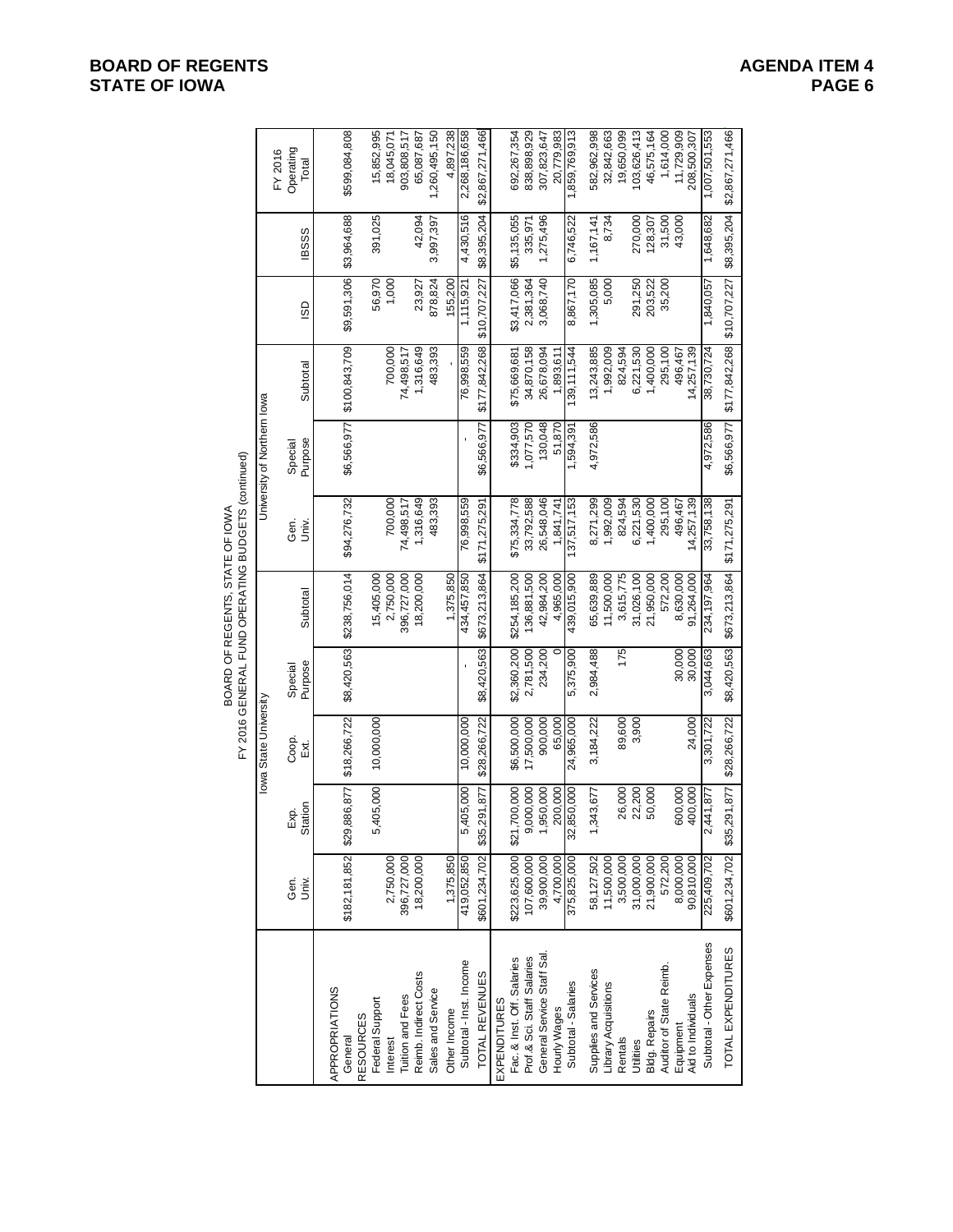|                 | FY 2016 RESTRICTED FUNDS BUDGETS<br>BOARD OF REGENTS<br>STATE OF IOWA |               |             |             | FY 2016             |
|-----------------|-----------------------------------------------------------------------|---------------|-------------|-------------|---------------------|
| $\overline{5}$  | $\overline{5}$                                                        | ξ             | GSI         | <b>BSSS</b> | Restricted<br>Total |
|                 |                                                                       |               |             |             |                     |
| \$1,050,000     | \$1,050,000                                                           | \$900,000     |             |             | \$3,000,000         |
| 13,399,270      | 13,196,090                                                            | 3,642,189     |             |             | 30,237,549          |
| 13,000,000      | 11,000,000                                                            | 15,000,000    |             |             | 39,000,000          |
| 278,848         | 1,848,000                                                             |               |             |             | 2,126,848           |
| 315,418,000     | 151,650,000                                                           | 23,029,279    | \$590,535   | \$365,197   | 491,053,011         |
| 25,780,000      | 4,200,000                                                             | 1,285,000     | 525         |             | 31,265,525          |
| 63,546,000      | 20,000,000                                                            | 20,505,900    |             |             | 104,051,900         |
| 24,003,000      | 9,500,000                                                             |               |             |             | 33,503,000          |
| 717,033,000     | 65,000,000                                                            | 88,249,269    | 812,267     |             | 871,094,536         |
| 539,483,882     | 449,000,000                                                           | 15,633,728    |             | 220,000     | 1,004,337,610       |
| 1,685,263,882   | 699,350,000                                                           | 148,703,176   | 1,403,327   | 585,197     | 2,535,305,582       |
| \$1,712,992,000 | \$726,444,090                                                         | \$168,245,365 | \$1,403,327 | \$585,197   | \$2,609,669,979     |
|                 |                                                                       |               |             |             |                     |
| \$320,788,742   | \$73,000,000                                                          | \$6,707,211   | \$468,217   | \$263,532   | \$401,227,702       |
| 264,263,000     | 105,000,000                                                           | 21,851,810    | 150,651     |             | 391,265,461         |
| 53,719,000      | 41,000,000                                                            | 11,406,719    | 243,096     | 48,500      | 106,417,315         |
| 27,073,000      | 24,000,000                                                            | 6,659,510     |             |             | 57,732,510          |
| 665,843,742     | 243,000,000                                                           | 46,625,250    | 861,964     | 312,032     | 886,242,988         |
| 383,968,117     | 262,944,090                                                           | 48,824,696    | 331,730     | 272,152     | 696,340,785         |
| 139,000         |                                                                       | 22,000        |             | 1,013       | 162,013             |
| 10,883,141      |                                                                       | 1,026,469     |             |             | 11,909,610          |
| 13,465,000      | 15,500,000                                                            | 3,199,021     |             |             | 32,164,021          |
| 8,755,000       | 6,000,000                                                             | 4,026,911     | 159,633     |             | 18,941,544          |
| 59,805,000      | 11,000,000                                                            | 2,316,001     | 50,000      |             | 73,171,001          |
| 66,733,000      | 63,000,000                                                            | 22,125,123    |             |             | 151,858,123         |
| 103,400,000     | 45,000,000                                                            | 16,119,960    |             |             | 164,519,960         |
| 400,000,000     | 80,000,000                                                            | 23,959,934    |             |             | 503,959,934         |
| 1,047,148,258   | 483,444,090                                                           | 121,620,115   | 541,363     | 273,165     | 1,653,026,991       |
| \$1,712,992,000 | \$726,444,090                                                         | \$168,245,365 | \$1,403,327 | \$585,197   | \$2,609,669,979     |

# **BOARD OF REGENTS**<br> **BOARD OF REGENTS**<br> **BOARD OF IOWA**<br>
PAGE 7 **STATE OF IOWA**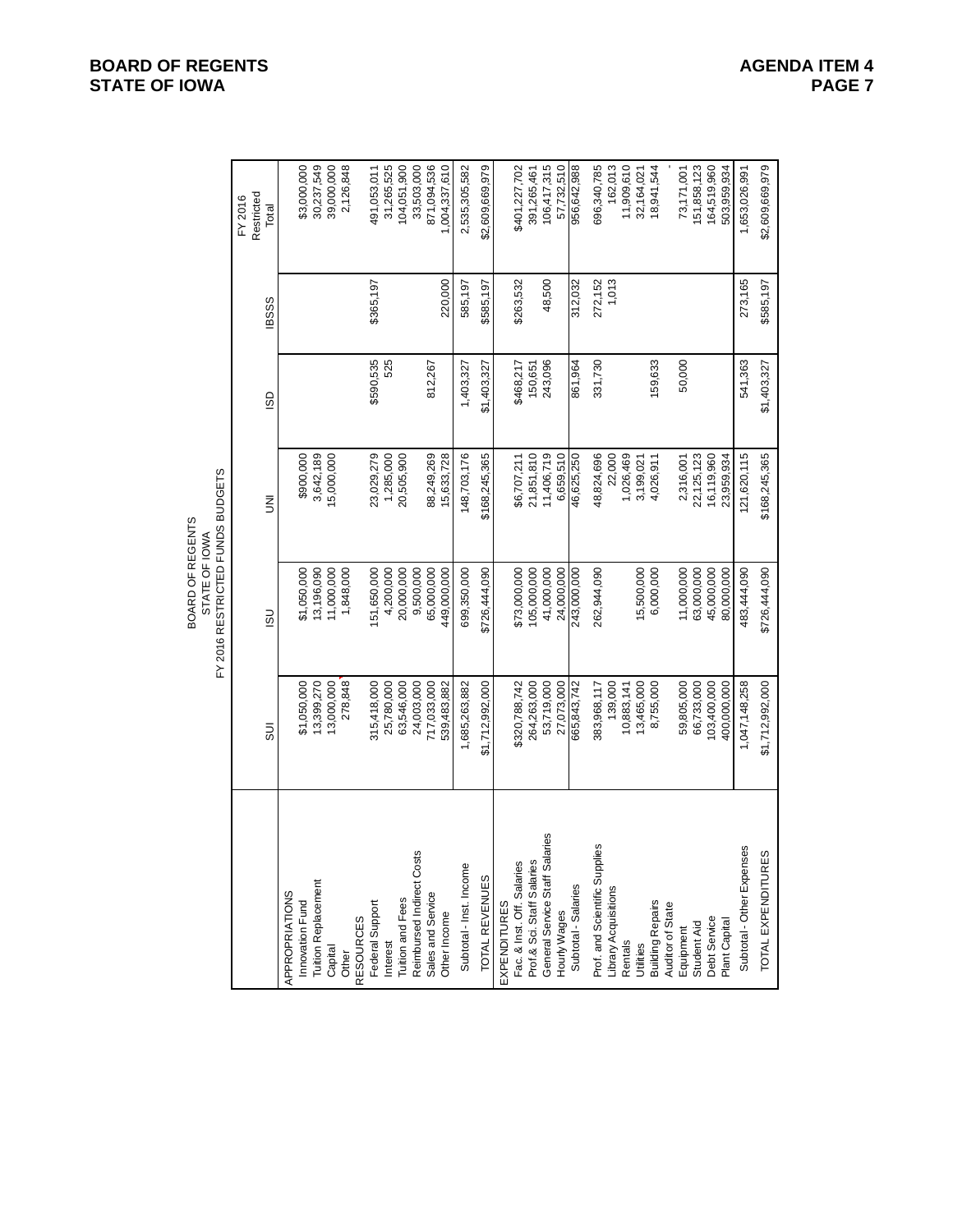|                               |                 | FY 2016 ALL FUNDS BUDGETS<br>BOARD OF REGENTS<br>STATE OF IOWA |               |              |              |                               |
|-------------------------------|-----------------|----------------------------------------------------------------|---------------|--------------|--------------|-------------------------------|
|                               | m<br>Su         | $\overline{5}$                                                 | ξ             | <b>GSI</b>   | <b>IBSSS</b> | All Funds<br>FY 2016<br>Total |
| APPROPRIATIONS                |                 |                                                                |               |              |              |                               |
| General                       | \$245,929,091   | \$238,756,014                                                  | \$100,843,709 | \$9,591,306  | \$3,964,688  | \$599,084,808                 |
| Innovation                    | 1,050,000       | 1,050,000                                                      | 900,000       |              |              | 3,000,000                     |
| <b>Tuition Replacement</b>    | 13,399,270      | 13,196,090                                                     | 3,642,189     |              |              | 30,237,549                    |
| Capital                       | 13,000,000      | 11,000,000                                                     | 15,000,000    |              |              | 39,000,000                    |
| Other                         | 278,848         | 1,848,000                                                      |               |              |              | 2,126,848                     |
| <b>RESOURCES</b>              |                 |                                                                |               |              |              |                               |
| Federal Support               | 315,418,000     | 167,055,000                                                    | 23,029,279    | 647,505      | 756,222      | 506,906,006                   |
| Interest                      | 40,374,071      | 6,950,000                                                      | 1,985,000     | 1,525        |              | 49,310,596                    |
| Tuition and Fees              | 496,129,000     | 416,727,000                                                    | 95,004,417    |              |              | 1,007,860,417                 |
| Reimb. Indirect Costs         | 69,508,017      | 27,700,000                                                     | 1,316,649     | 23,927       | 42,094       | 98,590,687                    |
| Sales and Service             | 1,972,168,536   | 65,000,000                                                     | 88,732,662    | 1,691,091    | 3,997,397    | 2,131,589,686                 |
| Other Income                  | 542,850,070     | 450,375,850                                                    | 15,633,728    | 155,200      | 220,000      | 1,009,234,848                 |
| Subtotal - Inst. Income       | 3,436,447,694   | 1,133,807,850                                                  | 225,701,735   | 2,519,248    | 5,015,713    | 4,803,492,240                 |
| TOTAL REVENUES                | \$3,710,104,903 | 1,399,657,954                                                  | 346,087,633   | \$12,110,554 | \$8,980,401  | \$5,476,941,445               |
| EXPENDITURES                  |                 |                                                                |               |              |              |                               |
| Fac. & Inst. Off. Salaries    | \$674,649,094   | \$327,185,200                                                  | \$82,376,892  | \$3,885,283  | \$5,398,587  | \$1,093,495,056               |
| Prof.& Sci. Staff Salaries    | 928,692,936     | 241,881,500                                                    | 56,721,968    | 2,532,015    | 335,971      | 1,230,164,390                 |
| General Service Staff Sal.    | 287,536,117     | 83,984,200                                                     | 38,084,813    | 3,311,836    | 1,323,996    | 414,240,962                   |
| Hourly Wages                  | 40,994,372      | 28,965,000                                                     | 8,553,121     |              |              | 78,512,493                    |
| Subtotal - Salaries           | 1,931,872,519   | 682,015,900                                                    | 185,736,794   | 9,729,134    | 7,058,554    | 2,816,412,901                 |
| Supp.<br>Prof. and Scientific | 885,575,115     | 328,583,979                                                    | 62,068,581    | 1,636,815    | 1,439,293    | 1,279,303,783                 |
| Library Acquisitions          | 19,475,920      | 11,500,000                                                     | 2,014,009     | 5,000        | 9,747        | 33,004,676                    |
| Rentals                       | 26,092,871      | 3,615,775                                                      | 1,851,063     |              |              | 31,559,709                    |
| Utilities                     | 79,282,533      | 46,526,100                                                     | 9,420,551     | 291,250      | 270,000      | 135,790,434                   |
| <b>Bldg. Repairs</b>          | 31,648,335      | 27,950,000                                                     | 5,426,911     | 363,155      | 128,307      | 65,516,708                    |
| Auditor of State Reimb.       | 680,000         | 572,200                                                        | 295,100       | 35,200       | 31,500       | 1,614,000                     |
| Equipment                     | 62,365,442      | 19,630,000                                                     | 2,812,468     | 50,000       | 43,000       | 84,900,910                    |
| Aid to Individuals            | 169,712,168     | 154,264,000                                                    | 36,382,262    |              |              | 360,358,430                   |
| Debt Service                  | 103,400,000     | 45,000,000                                                     | 16,119,960    |              |              | 164,519,960                   |
| Plant Capital                 | 400,000,000     | 80,000,000                                                     | 23,959,934    |              |              | 503,959,934                   |
| Subtotal - Other Expenses     | 1,778,232,384   | 717,642,054                                                    | 160,350,839   | 2,381,420    | 1,921,847    | 2,660,528,544                 |
| <b>TURES</b><br>TOTAL EXPENDI | \$3,710,104,903 | \$1,399,657,954                                                | \$346,087,633 | \$12,110,554 | \$8,980,401  | \$5,476,941,445               |

**BOARD OF REGENTS**<br> **BOARD OF REGENTS**<br> **BOARD OF IOWA**<br>
PAGE 8 **STATE OF IOWA**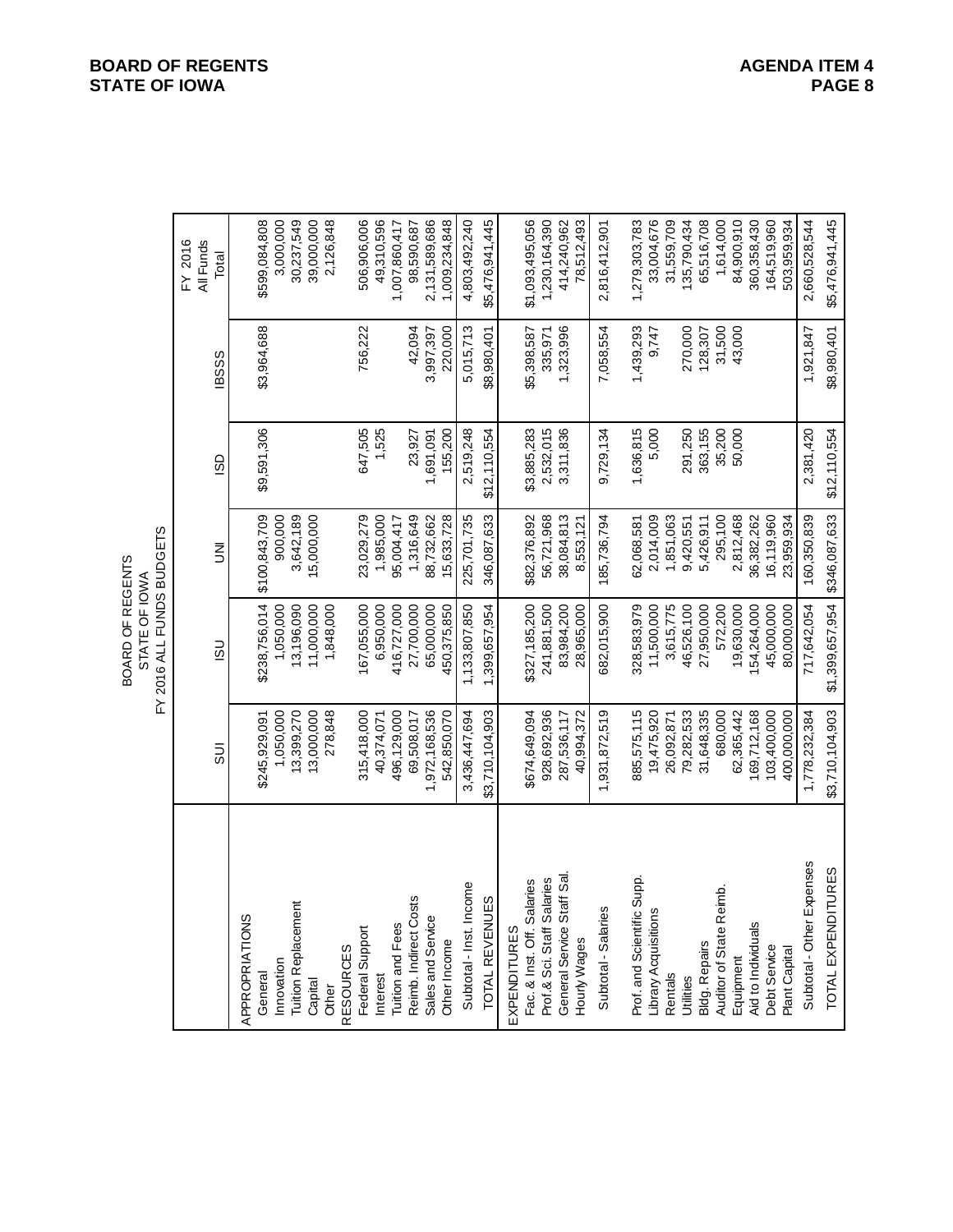#### **FY 2016 BUDGETS – UNIVERSITY OF IOWA**

The FY 2016 General University budget has been developed based on the most current information available regarding revenue projections and an expenditure plan guided by the University's strategic plan – Renewing the Iowa Promise: Great Opportunities – Bold Expectations. The FY 2016 budget supports four complementary, mutually supporting areas identified in the strategic plan. All other SUI budgets were developed under similar or identical policies and budget guidelines.

- 1. Student Success The University plans to grow enrollment and increase its financial aid budget to help students with the cost of attendance and enable more students to graduate in four years or less. The University recently adopted a new enrollment budget model used to determine the allocation of incremental resources for each college (allocated after fall semester enrollment levels are known) to cover the costs of educating more students.
- 2. Knowledge and Practice SUI is committed to advancing knowledge and education through discovery, application and creative work. New tenure track faculty will be hired in areas of demand to bring unique educational experiences to the classroom.
- 3. New Frontiers in the Arts As the University nears the opening of the new Hancher Auditorium, operating budgets for groups using the facility will be restored to pre-flood levels and enhanced to account for the programming opportunities that can be offered in the new facility.
- 4. Better Futures for Iowans The University will expand its public engagement to contribute to economic and cultural vitality and to the quality of life of Iowans. The University has aligned resources with important state needs including economic development initiatives, providing more Iowa resident graduates and outreach.

#### SUI FY 2016 General University Operating Budget

Tuition revenues comprise approximately 61.3% of the \$705.1 million General University revenue budget with 32.8% coming from state appropriations. Projected changes in these revenue sources, as well as indirect cost recoveries and interest income, result in \$5.5 million in incremental revenue; less than 1% growth when compared to the FY 2015 budget.

| FY 2015 Budget                    | \$699.6 million |             |
|-----------------------------------|-----------------|-------------|
| Revenue Changes:                  |                 |             |
| Appropriation                     | ი ი             | million     |
| Tuition                           |                 | 7.3 million |
| Indirect Cost Recoveries/Interest | (1.8)           | million     |
| Revenue Increase                  |                 | 5.5 million |
|                                   |                 |             |

FY 2016 Budget \$705.1 million



The General University's FY 2016 operating appropriation of \$230.9 million remains unchanged (0.0% increase) from that of FY 2015.

In December 2014, the Board froze tuition (0% increase) for FY 2016 for undergraduate resident students (Agenda Item 5 contains a proposed tuition increase for the Spring 2016 semester) and approved a 1.75% increase for nonresident undergraduates and for most graduate and professional students. The University anticipates its largest freshman class ever in FY 2016 and also expects improved retention and a higher number of Iowa resident students. Graduate student enrollment is anticipated to remain lower than previous years. The projected enrollment and tuition rates are expected to generate an incremental \$7.3 million in gross tuition revenue when compared to FY 2015.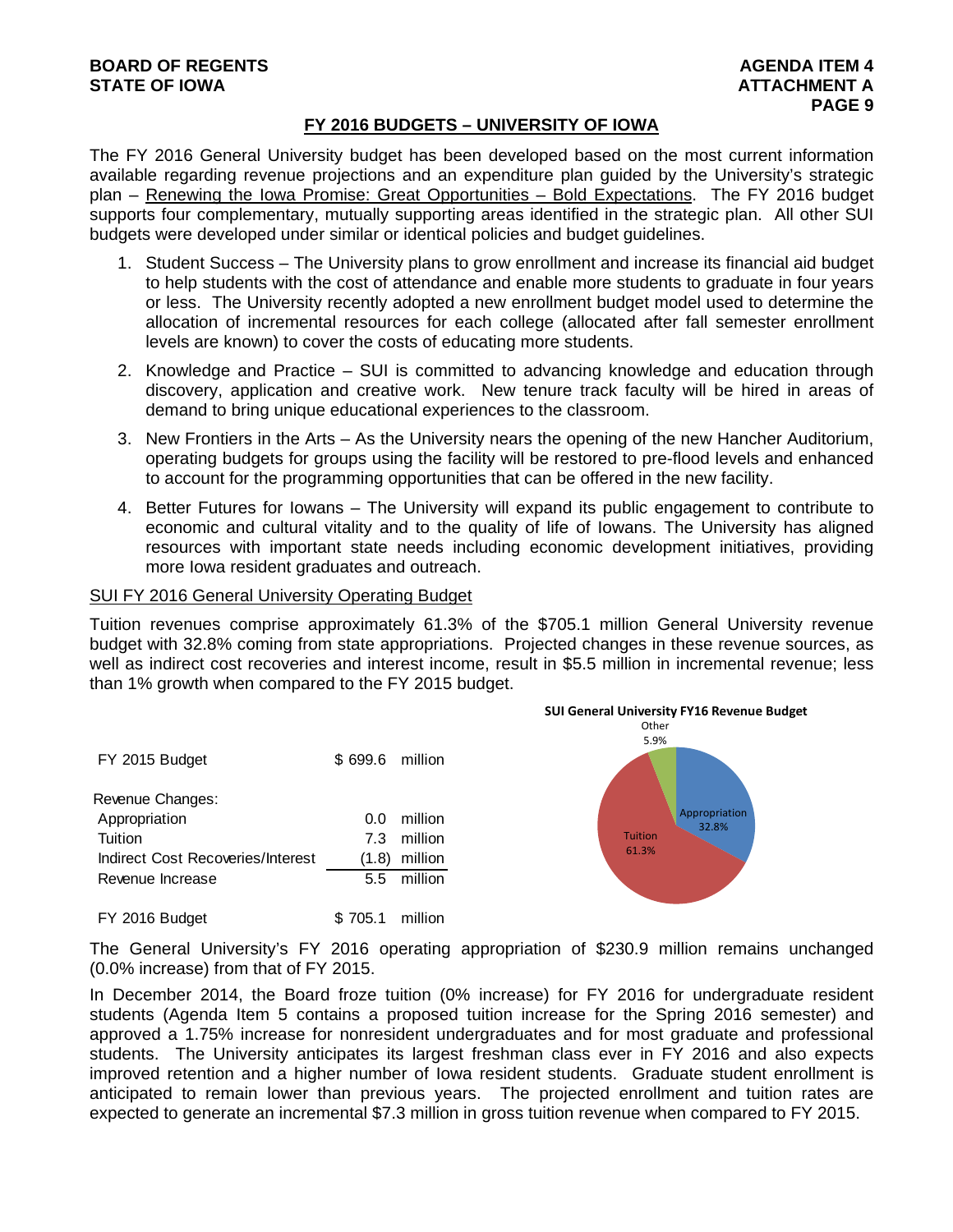Current projections indicate FY 2016 indirect cost recoveries will decrease 4.3% (\$1.8 million) from the FY 2015 budget due to less federal funding available for research activities. Interest income is expected to remain consistent with the FY 2015 budget.

In addition to the \$5.5 million in incremental revenues previously described, the University plans to internally reallocate \$14.2 million from collegiate and administrative units to support strategic initiatives. The University's FY 2016 reallocation policy was guided by the overall operational plan coupled with final determination of available resources and the need to fund mission critical strategic initiatives and other unavoidable cost increases. The majority of the new or reallocated funds are budgeted to support access and enrollment growth. The University has increased its financial aid budget \$10.5 million allowing for enrollment growth, additional scholarship award programs, graduate assistants and summer scholarships. Additional resources are also being dedicated to support the cost of educating more students and for library acquisitions. The following summarizes the uses of the incremental and reallocated revenues.

| Access and Enrollment Growth    |  | \$ 14.3 million |
|---------------------------------|--|-----------------|
| <b>Student Success</b>          |  | 1.9 million     |
| Scholarly Inquiry/Creative Work |  | 1.9 million     |
| Outreach/Civic Engagement       |  | 0.3 million     |
| <b>Strategic Priorities</b>     |  | 1.3 million     |
| Total                           |  | \$ 19.7 million |

The University implemented the terms of all collective bargaining agreements, the salary policies approved by the Executive Director (included in this attachment), and charges fringe benefits consistent with federally approved rate structures. The General Education Fund portion of the bargained salary cost increases is estimated at \$2.5 million. The cost increase includes annualization from the previous year and current year contract costs.

In February 2015, the University completed negotiations with the federal government establishing the FY 2016 fringe benefit rates for each employee category. Annual changes in the approved rates are attributable to cumulative historic costs of covered benefits, salary changes, University driven cost saving measures, and employee utilization of benefits. For FY 2016, the impact to benefit costs on the existing General Education Fund is expected to be small.

The University expects utility costs to increase by \$0.8 million for FY 2016. These expenses include the General University's share of renewal and improvement costs for expanded plant and distribution systems serving the campus, energy conservation investments, and general inflationary increases for supplies, services, fuel and purchased electricity.

The projected cost of custodial services, information technology, utilities and general maintenance for new or improved General University supported buildings for FY 2016 is expected to be \$0.6 million to support the Biomedical Research Support Facility.

The \$705.1 million General University budget allocated by function is shown below. Expenses related to instruction, academic support, scholarships and fellowships, and plant operations and maintenance comprise approximately 85% of all general university expenses.

| General University Spending By Function |         |         |  |  |
|-----------------------------------------|---------|---------|--|--|
| (\$ in thousands)                       |         |         |  |  |
|                                         | FY 2016 | % Total |  |  |
| Instruction                             | 290,590 | 41.2%   |  |  |
| Research                                | 21,923  | 3.1%    |  |  |
| <b>Public Service</b>                   | 4.033   | 0.6%    |  |  |
| Academic Support                        | 106,779 | 15.1%   |  |  |
| <b>Student Services</b>                 | 23.893  | 3.4%    |  |  |
| <b>Institutional Support</b>            | 57,752  | 8.2%    |  |  |
| Operations & Maintenance of Plan        | 97,268  | 13.8%   |  |  |
| Scholarships & Fellowships              | 102,910 | 14.6%   |  |  |
| Total                                   | 705.147 | 100.0%  |  |  |

| General University Spending By Function |
|-----------------------------------------|
| (\$ in thousands)                       |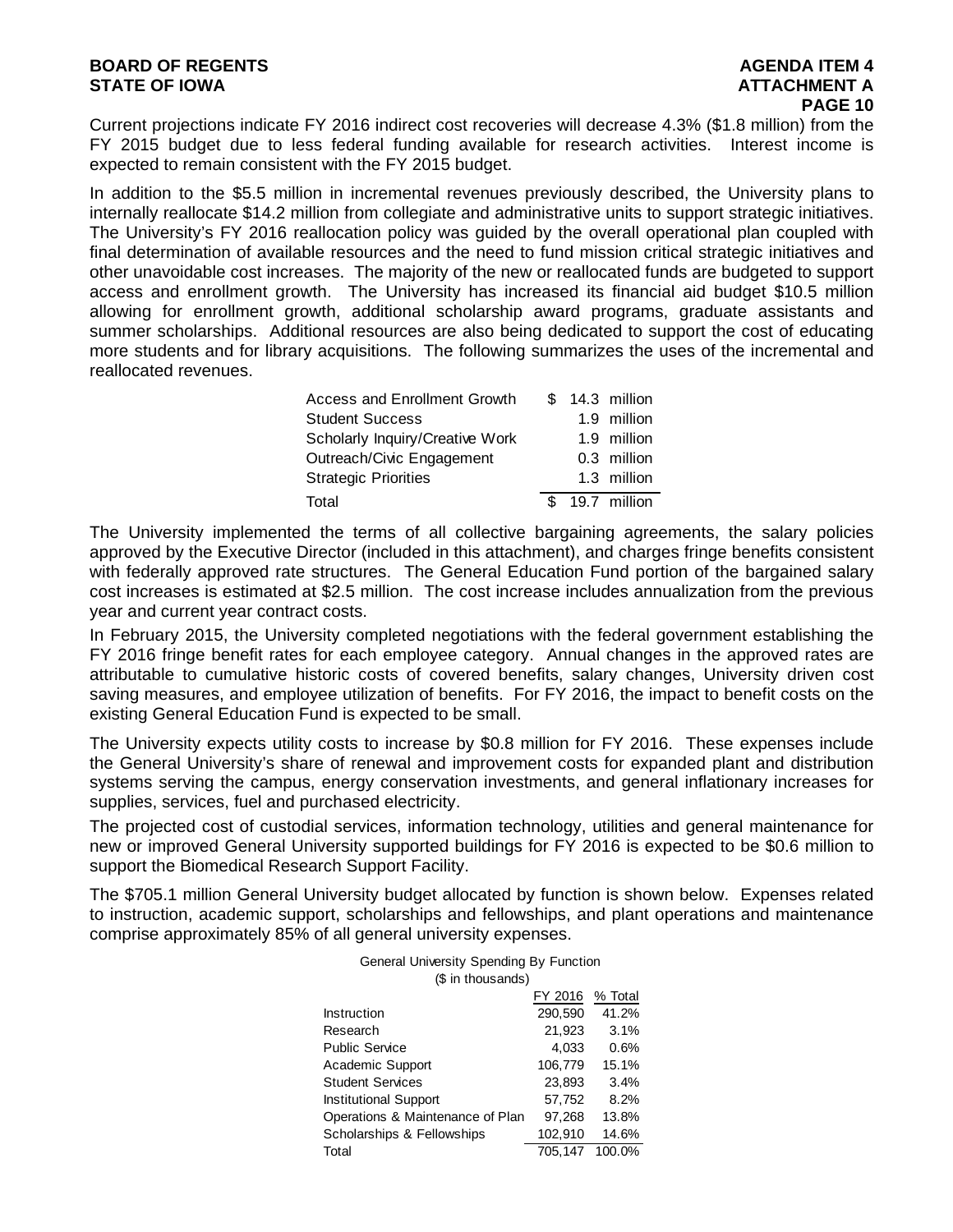#### SUI FY 2016 Special Purpose Appropriations

The proposed operating budgets for SUI's special purpose units are provided on page 5. The consolidated special purpose budget (\$6.0 million) includes Primary Health Care, State Cancer Registry, Online Advanced Placement Academy, Substance Abuse Consortium, Biocatalysis, Iowa Registry for Congenital and Inherited Disorders, Non-Profit Resource Center, Iowa Flood Center, Entrepreneurship Initiative, and Economic Development.

The following chart lists SUI's special purpose units that received state operating funding for FY 2016. All special purpose units were flat-funded (0% increase) when compared to FY 2015 and most of these appropriations continue to be approximately 20% less than FY 2009 amounts .

| <b>APPROPRIATIONS</b> |
|-----------------------|
| 2,186,558             |
| 4,402,615             |
| 1,788,265             |
| 659,456               |
| 648.930               |
| 149,051               |
| 55,529                |
| 723,727               |
| 38,288                |
| 209.279               |
| 481,849               |
| 1,500,000             |
| 2,000,000             |
| 162.539               |
|                       |

#### University of Iowa Hospitals and Clinics (UIHC)

The proposed FY 2016 UIHC budget of \$1.24 billion is provided on page 5.

In FY 2016, the strategic focus for UIHC will continue to center on offering a broad spectrum of clinical services to all patients, serving as the primary teaching hospital for the state, and providing a base for innovative research to improve health care. The following three commitments are identified in the strategic plan and were key drivers in developing the FY 2016 operating budget.

- 1. Innovative Care
	- Care Delivery UIHC will be recognized as a state and national leader in efficient health care delivery models that emphasize quality-driven patient experience.
	- Clinical Programs Select UIHC clinical services will be leaders in the state and national market by offering cutting edge clinical services, robust clinical research and strong training opportunities.

#### 2. Excellent Service

- Patient Satisfaction Patients and families will be highly satisfied with their entire UIHC experience in all settings.
- Referring Physician Satisfaction UIHC will be recognized by referring physicians for its efficient and effective support to their patients.
- Staff, Faculty, and Volunteer Engagement Staff, faculty and volunteers are valued and engaged in the pursuit of UIHC's vision.
- 3. Exceptional Outcomes
	- Safety UIHC will provide a continuously improving, safe environment for all patients and staff at all times.
	- Clinical Outcomes UIHC will use a continuous improvement process to achieve exceptional clinical outcomes.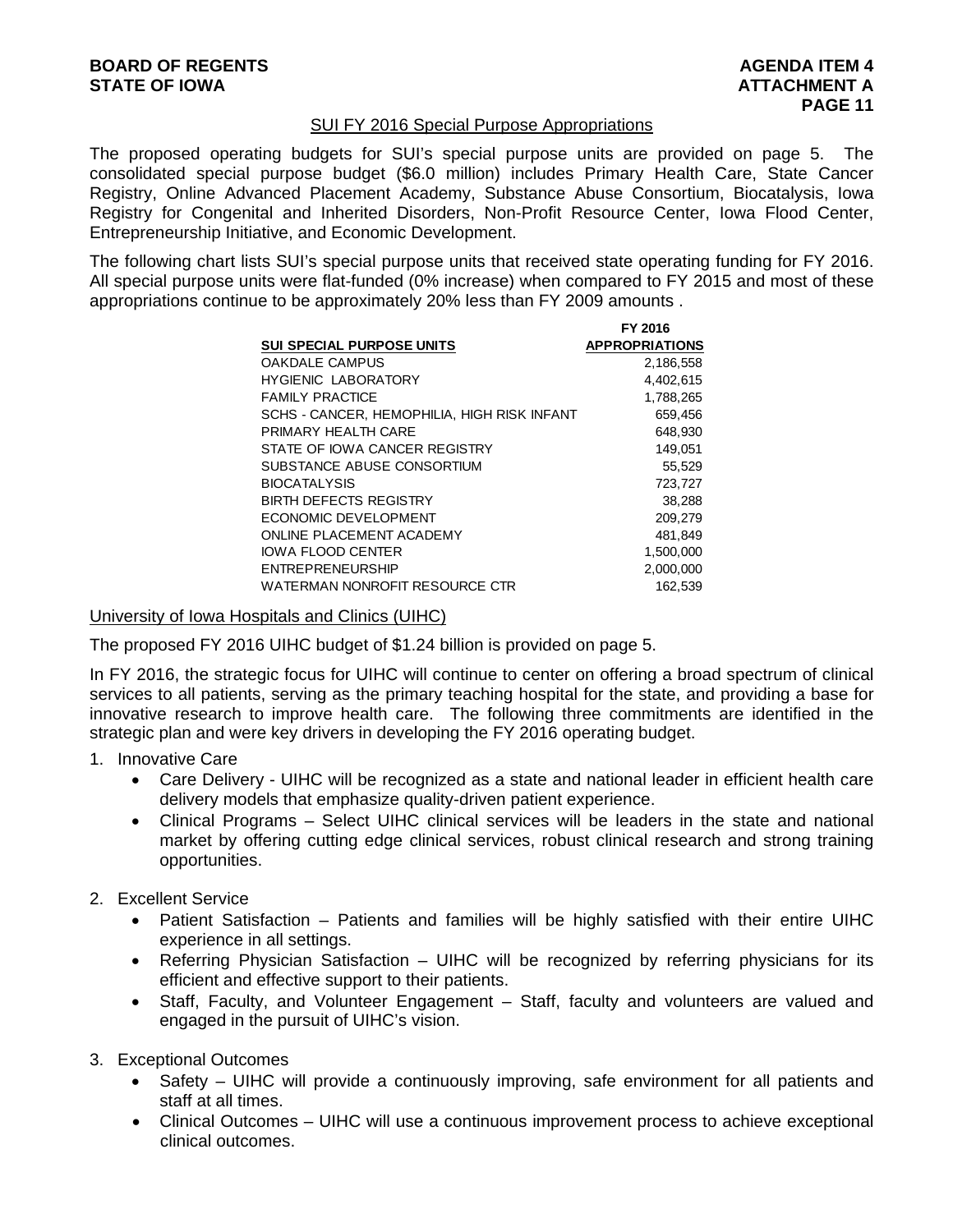Revenue challenges faced in FY 2015 include the potential impacts of healthcare reform and cost control measures on Medicare/Medicaid payment rates and the continuing challenge related to Iowa Medicaid rates. The healthcare exchanges and the Healthy Iowa (Medicaid Expansion) programs still have many unknowns and expect significant changes in determining which populations are eligible for coverage, enrollment timeframes, and identifying where covered services may be obtained.

UIHC reports that the healthcare industry is experiencing ever-increasing challenges to maintain funding sources while keeping operating expenses manageable. Wage increases are impacted by collective bargaining agreements, market competitive salaries and the associated benefit costs. An average "all-in" salary increase of around 2.7% is projected for next year due to base salary increases consistent with contract negotiations and minimal changes in the fringe benefit pool rates. Medical and surgical supply costs are estimated to rise 2.25% or more due to price increases and changes in technology. Pharmaceutical cost increases are anticipated at approximately 6%.

Additional net revenues are required in FY 2016 to achieve the budgeted 3.5% operating margin. These additional net revenues will be achieved through new volumes and a rate increase of 6.0 percent approved by the Board in April 2015. Market data indicate that UIHC continues to have lower rate adjustments when compared to academic medical center peers and other Midwest healthcare institutions. UIHC projects increasing demand for its services for FY 2016. Inpatient acute admissions are forecast to increase 5.1% with outpatient activity anticipated to grow 5.9%.

Other UIHC units include the Psychiatric Hospital, the Center for Disabilities and Development (CDD) and Specialized Child Health Services (SCHS). The proposed combined FY 2016 budget for these units is \$35.4 million and they are provided on page 5.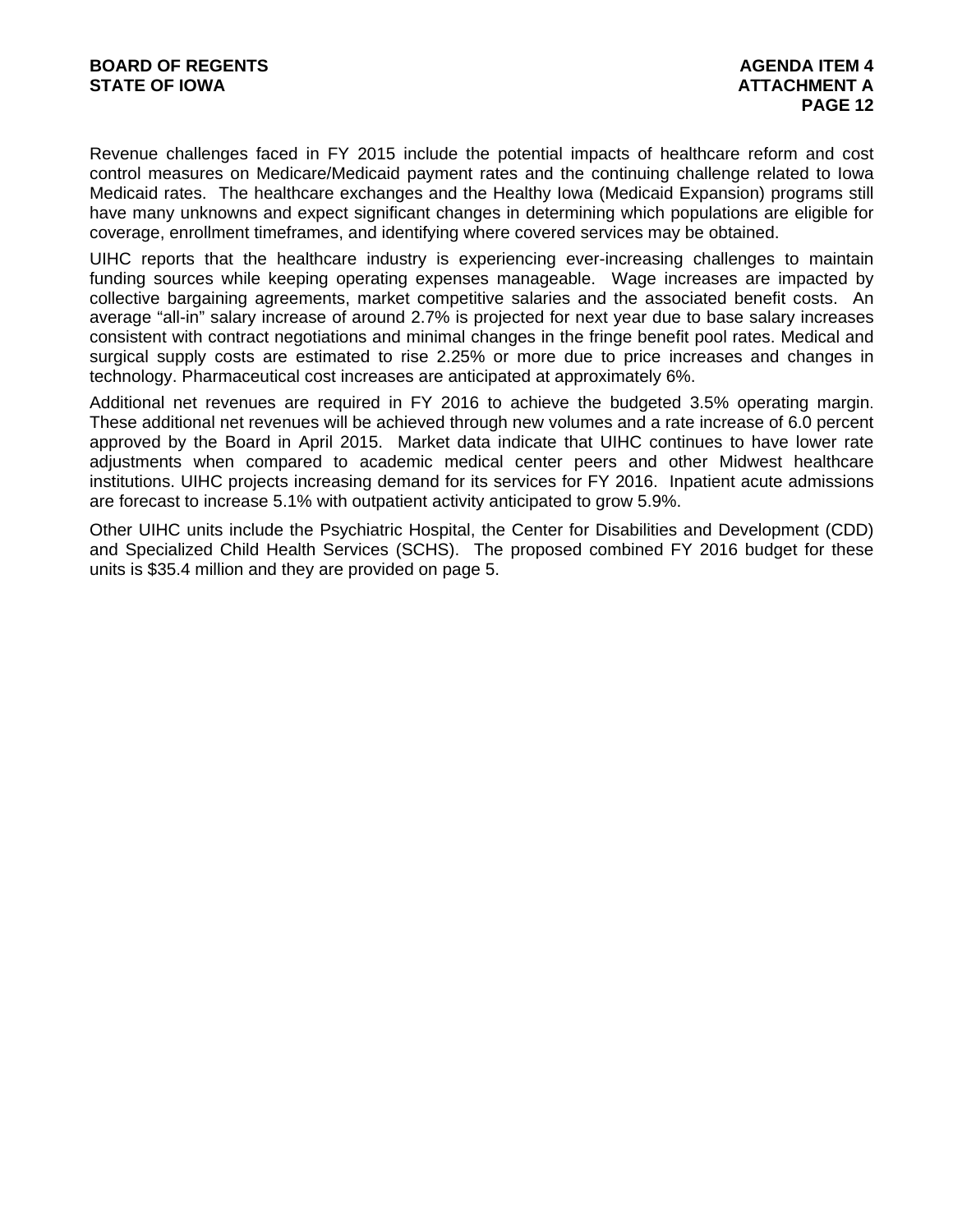### **BOARD OF REGENTS AGENTS** AGENDA ITEM 4 **STATE OF IOWA AND RESERVE A LOCAL CONSUMING A LOCAL CONSUMING A LOCAL CONSUMING A LOCAL CONSUMING A LOCAL CONSUMING A LOCAL CONSUMING A LOCAL CONSUMING A LOCAL CONSUMING A LOCAL CONSUMING A LOCAL CONSUMING A LOCAL CONSUMI**

#### SUI FY 2016 Restricted Fund Budget

The Restricted Fund includes the Organized Activities Fund, the Auxiliary Enterprise Fund, the Current Restricted Fund and the Plant Fund.

- Organized Activities Fund includes medicine and dentistry practice plan funds, sports camps, conferences and institutes, mandatory fees (partial) and various publications and workshops
- Auxiliary Enterprise Fund includes Athletics, University Housing & Dining, the Iowa Memorial Union, Student Health, Recreational Services, Hancher Auditorium, Parking and Transportation, Cambus and various smaller enterprises
- Current Restricted Fund includes sponsored activities, predominately research and student financial aid funded from federal and non-federal sources
- Plant Fund includes bond proceeds and capital project receipts

Revenues are derived from federal and non-federal support for sponsored programs, sales and services, reimbursed indirect costs, fees, bond proceeds, transfers from current unrestricted funds, tuition replacement and capital appropriations.

The proposed FY 2016 Restricted Fund Budget includes the following state appropriations:

| • Pharmacy Building    | \$13.00 million |
|------------------------|-----------------|
| • Tuition Replacement  | \$13.40 million |
| • Innovation Fund      | $$1.05$ million |
| • Regent Study Centers | $$0.28$ million |

# **Athletics**

The SUI Athletic Department is a self-sustaining auxiliary enterprise and receives no general university support. The University of Iowa's \$93.6 million FY 2016 athletic budget is provided on the following page. The overall revenue and expense budgets are 1.8% higher (\$1.6 million) than FY 2015 estimates.

The budgeted decrease in men's sports income is due to an expected decline in football season ticket sales. Conversely, support from the UI Foundation is budgeted to increase to offset the expected reduction in ticket sales and for student-athlete initiatives including food and scholarship costs.

Athletic conference revenue is expected to increase from additional television distribution funds and a greater distribution from the football bowls and playoff format.

Student fees reported in the athletic budget fund the debt service on Student Recreation Services facilities financed through Athletics and remain flat when compared to FY 2015.

The Athletic Department is responsible for paying the full cost of attendance for the scholarships it awards. SUI Athletics awards the equivalent of approximately 300 scholarships at a cost of approximately \$12.2 million, which are included in the applicable sports expense lines. Beginning in FY 2016, the scholarship amount also includes a cost of attendance stipend to scholarship athletes for academic supplies, transportation, and some personal costs as calculated by the financial aid office. The annual stipend amounts range from \$2,051 to \$3,305 and are budgeted at a total annual cost to Athletics of approximately \$880,000.

Football expenses are expected to increase in FY 2016 primarily from higher coaching staff salaries, food costs and scholarship expenses. Expenses for women's sports are also budgeted to rise from additional scholarship expenses. The facility annual debt service decrease is due to the refunding of two Athletic Facilities Revenue Bond issues during FY 2015.

The Athletic Department purchases services from numerous entities within the University including, Public Safety, UIHC, parking, scholarships, utilities and residence services. The projected total FY 2016 cost to Athletics for these services is \$21.4 million.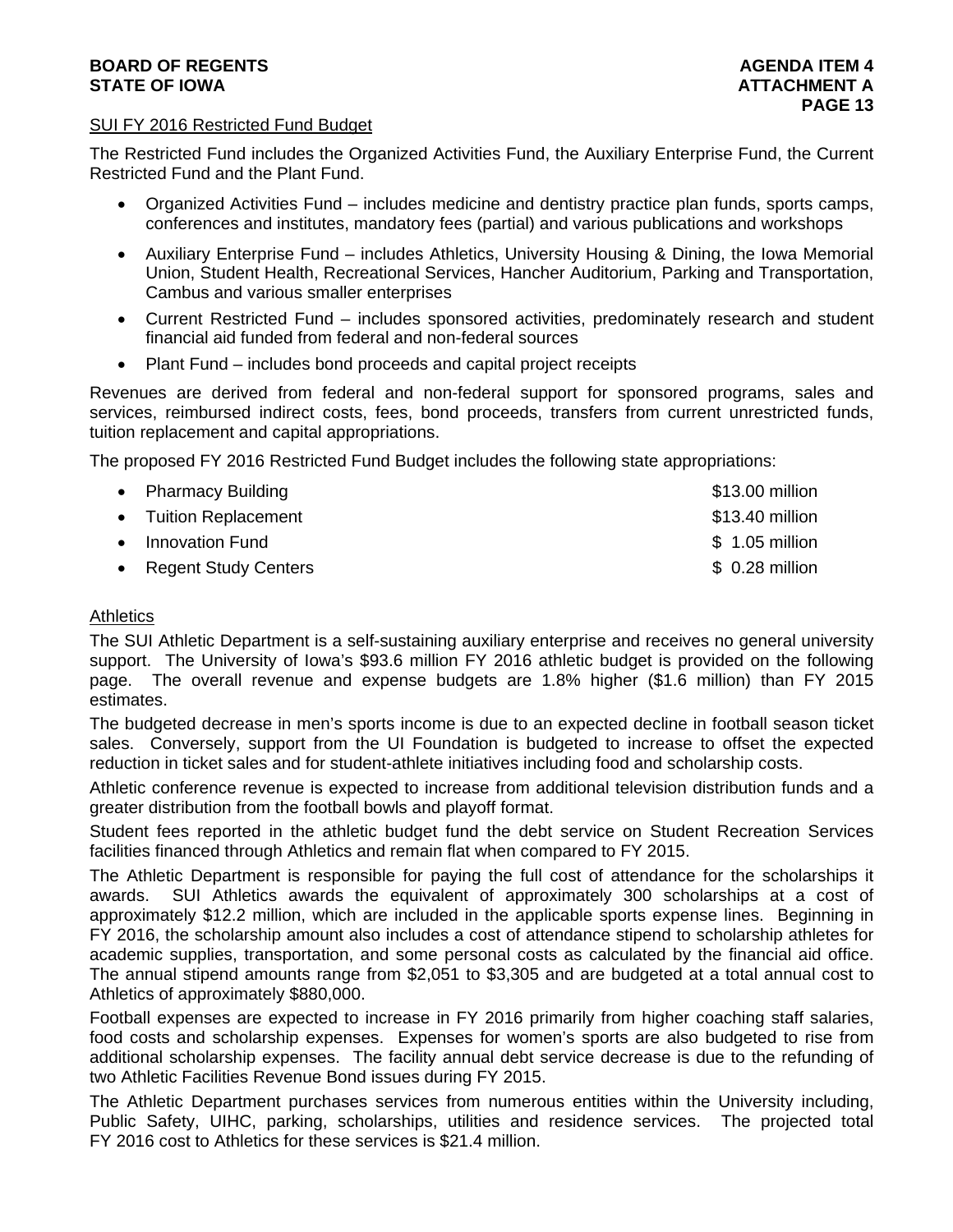# **BOARD OF REGENTS**<br> **BOARD OF REGENTS**<br> **STATE OF IOWA**<br> **ATTACHMENT A**

#### **The University of Iowa Athletics Operating Budget**

|                                           | FY 2015                                |               | FY 2015                              |                 | FY 2016            |
|-------------------------------------------|----------------------------------------|---------------|--------------------------------------|-----------------|--------------------|
|                                           |                                        | <b>Budget</b> |                                      | <b>Estimate</b> | <b>Budget</b>      |
| <b>INCOME</b>                             |                                        |               |                                      |                 |                    |
| <b>Men's Sports</b>                       |                                        |               |                                      |                 |                    |
| Football                                  | \$                                     | 22,136,467    | \$                                   | 22,403,994      | \$<br>19,551,915   |
| <b>Basketball</b>                         |                                        | 3,887,264     |                                      | 3,835,886       | 3,932,192          |
| Wrestling                                 |                                        | 500,000       |                                      | 532,718         | 550,000            |
| All Other                                 |                                        | 12,000        |                                      | 34,606          | 12,300             |
| <b>Total Men's Sports</b>                 | \$                                     | 26,535,731    | \$                                   | 26,807,204      | \$<br>24,046,407   |
| <b>Women's Sports</b>                     |                                        |               |                                      |                 |                    |
| <b>Basketball</b>                         | \$                                     | 210,000       | \$                                   | 290,374         | \$<br>215,000      |
| Volleyball                                |                                        | 13,000        |                                      | 22,846          | 27,500             |
| All Other                                 |                                        | 13,000        |                                      | 19,105          | 15,500             |
| <b>Total Women's Sports</b>               | $\overline{\boldsymbol{\mathfrak{s}}}$ | 236,000       | $\overline{\boldsymbol{\mathsf{s}}}$ | 332,325         | \$<br>258,000      |
| <b>Other Income</b>                       |                                        |               |                                      |                 |                    |
| <b>Facility Debt Service/Student Fees</b> | \$                                     | 650,000       | \$                                   | 650,000         | \$<br>650,000      |
| Learfield Multi Media Contract Income     |                                        | 6,007,000     |                                      | 6,007,000       | 6,248,963          |
| <b>Athletic Conference</b>                |                                        | 30,742,000    |                                      | 31,096,774      | 33,547,000         |
| Interest                                  |                                        | 500,000       |                                      | 500,000         | 500,000            |
| <b>Foundation Support</b>                 |                                        | 10,706,100    |                                      | 11,717,429      | 14,464,696         |
| Foundation Premium Seat Revenue           |                                        | 8,206,905     |                                      | 8,724,241       | 7,630,362          |
| Novelties--Bookstore                      |                                        | 3,200,000     |                                      | 3,200,000       | 3,300,000          |
| General Income                            |                                        | 2,868,710     |                                      | 2,893,344       | 2,923,710          |
| <b>Total Other Income</b>                 | \$                                     | 62,880,715    | \$                                   | 64,788,788      | \$<br>69,264,731   |
| <b>TOTAL INCOME</b>                       | \$                                     | 89,652,446    | \$                                   | 91,928,317      | \$<br>93,569,138   |
| <b>EXPENSES</b>                           |                                        |               |                                      |                 |                    |
| <b>Men's Sports</b>                       |                                        |               |                                      |                 |                    |
| Football                                  | \$                                     | 19,750,855    | \$                                   | 20,683,226      | \$<br>21,585,344   |
| <b>Basketball</b>                         |                                        | 5,699,088     |                                      | 5,903,954       | 5,798,269          |
| Wrestling                                 |                                        | 1,385,309     |                                      | 1,475,693       | 1,536,107          |
| All Other                                 |                                        | 4,901,536     |                                      | 4,968,972       | 5,263,790          |
| <b>Total Men's Sports</b>                 | \$                                     | 31,736,788    | \$                                   | 33,031,845      | \$<br>34, 183, 510 |
| <b>Women's Sports</b>                     |                                        |               |                                      |                 |                    |
| <b>Basketball</b>                         | \$                                     | 3,876,643     | \$                                   | 3,964,225       | \$<br>4,147,568    |
| Volleyball                                |                                        | 1,525,805     |                                      | 1,464,284       | 1,624,922          |
| All Other                                 |                                        | 9,245,240     |                                      | 9,465,846       | 10,320,486         |
| <b>Total Women's Sports</b>               | \$                                     | 14,647,688    | \$                                   | 14,894,355      | \$<br>16,092,976   |
| <b>Other Expenses</b>                     |                                        |               |                                      |                 |                    |
| <b>Training Services</b>                  | \$                                     | 1,817,001     | \$                                   | 1,697,071       | \$<br>1,862,763    |
| Sports Information                        |                                        | 663,088       |                                      | 650,751         | 635,088            |
| Admin. & General Expenses                 |                                        | 11,927,241    |                                      | 12,244,138      | 12,070,311         |
| <b>Facility Debt Service</b>              |                                        | 15,796,163    |                                      | 15,796,163      | 15,579,732         |
| Transfer-New Facility Costs/Reserves      |                                        | 1,000,000     |                                      | 1,000,000       | 1,000,000          |
| Academic & Counseling                     |                                        | 1,999,164     |                                      | 1,965,037       | 1,929,923          |
| <b>Buildings &amp; Grounds</b>            |                                        | 10,065,313    |                                      | 10,648,957      | 10,214,835         |
| <b>Total Other Expenses</b>               | \$                                     | 43,267,970    | \$                                   | 44,002,117      | \$<br>43,292,652   |
| <b>TOTAL OPERATING EXPENSE</b>            | \$                                     | 89,652,446    | \$                                   | 91,928,317      | \$<br>93,569,138   |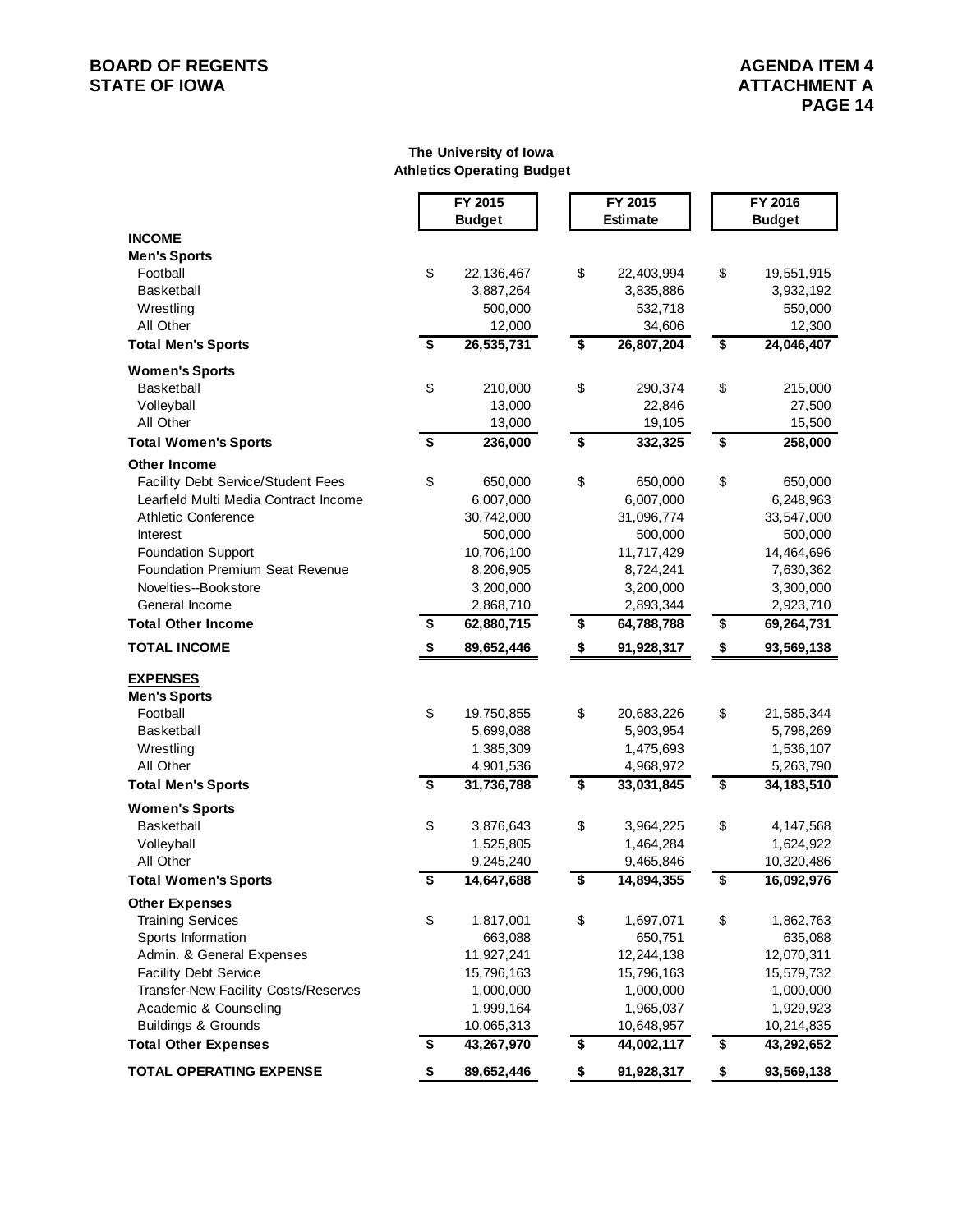#### University Housing & Dining

The proposed FY 2016 residence system budget reflects a slight increase in net revenues compared to the preliminary budget received by the Board in March 2015 as part of the Residence System Governance Report. The increase is due primarily to lower than projected increases in salaries, fringe benefits and utility rates. In addition, contract revenue is slightly higher from additional capacity in some residence halls. Revenue projections are based on the rates approved at the April meeting and full occupancy in the residence halls and 98% of capacity in Hawkeye Drive apartments.

Voluntary reserve balances at June 30, 2016 are projected to be \$1.1 million higher than projected in March due to the increase in projected net revenues from operations for FY 2015 and FY 2016.

| oniversity nousing a Dining Froposed Budget 2015-10 |                  |            |               |             |          |               |
|-----------------------------------------------------|------------------|------------|---------------|-------------|----------|---------------|
|                                                     |                  |            |               | Preliminary | Proposed |               |
|                                                     | <b>Estimates</b> |            | <b>Budget</b> |             |          | <b>Budget</b> |
|                                                     |                  | 2014-15    |               | 2015-16     |          | 2015-16       |
| OPERATIONS                                          |                  |            |               |             |          |               |
| Revenues                                            | \$               | 70,151,291 | \$            | 78,852,272  | \$       | 78,680,179    |
| <b>Expenditures for Operations</b>                  |                  | 51,700,799 |               | 57,591,141  |          | 56,868,222    |
| Net Revenues                                        |                  | 18,450,492 |               | 21,261,131  |          | 21,811,957    |
| % of Revenues                                       |                  | 26.3%      |               | 27.0%       |          | 27.7%         |
| Debt Service (due July 1)                           |                  | 8,580,555  |               | 9,667,910   |          | 9,667,910     |
| <b>Mandatory Transfers</b>                          |                  | 600,000    |               | 600,000     |          | 600,000       |
| Net After Debt Service & Mandatory Transfers        | \$               | 9,269,937  | \$            | 10,993,221  | \$       | 11,544,047    |
| % of Revenues                                       |                  | 13.2%      |               | 13.9%       |          | 14.7%         |
| Debt Service Coverage Ratio                         |                  | 215%       |               | 220%        |          | 226%          |
| University Overhead Payment                         | \$               | 623,700    | \$            | 691,758     | \$       | 537,552       |
| <b>FUND BALANCES (June 30)</b>                      |                  |            |               |             |          |               |
| Operation & Maintenance Fund                        | \$               | 1,000,000  | \$            | 1,000,000   | \$       | 1,000,000     |
| Improvement Fund                                    |                  | 10,245,600 |               | 9,335,094   |          | 9,335,094     |
| System Fund                                         |                  | 4,572,385  |               | 5,728,681   |          | 6,843,786     |
| Subtotal--Voluntary Reserves                        |                  | 15,817,985 |               | 16,063,775  |          | 17,178,880    |
| <b>Bond Reserve Fund</b>                            |                  | 8,075,047  |               | 10,588,057  |          | 10,588,057    |
| Bond Construction Fund                              |                  | 8,388,638  |               | 15,000,000  |          | 15,000,000    |
| Subtotal--Mandatory Reserves                        |                  | 16,463,685 |               | 25,588,057  |          | 25,588,057    |
| Total Fund Balances (June 30)                       | \$               | 32,281,670 | \$            | 41,651,832  | \$       | 42,766,937    |
| REVENUES AND EXPENDITURES DETAIL                    |                  |            |               |             |          |               |
| Revenues                                            |                  |            |               |             |          |               |
| Contracts                                           | \$               | 57,363,321 | \$            | 64,715,651  | \$       | 65,024,576    |
| <b>Interest</b>                                     |                  | 730,292    |               | 713,371     |          | 700,699       |
| Other Income                                        |                  | 12,057,678 |               | 13,423,250  |          | 12,954,904    |
| <b>Total Revenues</b>                               | \$               | 70,151,291 | \$            | 78,852,272  | \$       | 78,680,179    |
| <b>Expenditures for Operations</b>                  |                  |            |               |             |          |               |
| Salaries, Wages & Benefits                          | \$               | 22,478,745 | \$            | 25,087,044  | \$       | 24,662,755    |
| Cost of Food or Goods Sold                          |                  | 10,107,128 |               | 11,187,967  |          | 11,210,864    |
| <b>Other Operating Expense</b>                      |                  | 9,960,083  |               | 10,517,614  |          | 10,763,770    |
| <b>Utilities</b>                                    |                  | 5,639,749  |               | 7,050,220   |          | 6,542,717     |
| Repairs & Maintenance                               |                  | 3,515,094  |               | 3,748,296   |          | 3,688,116     |
| <b>Total Expenditures</b>                           | \$               | 51,700,799 | \$            | 57,591,141  | \$       | 56,868,222    |

#### **University of Iowa University Housing & Dining Proposed Budget 2015-16**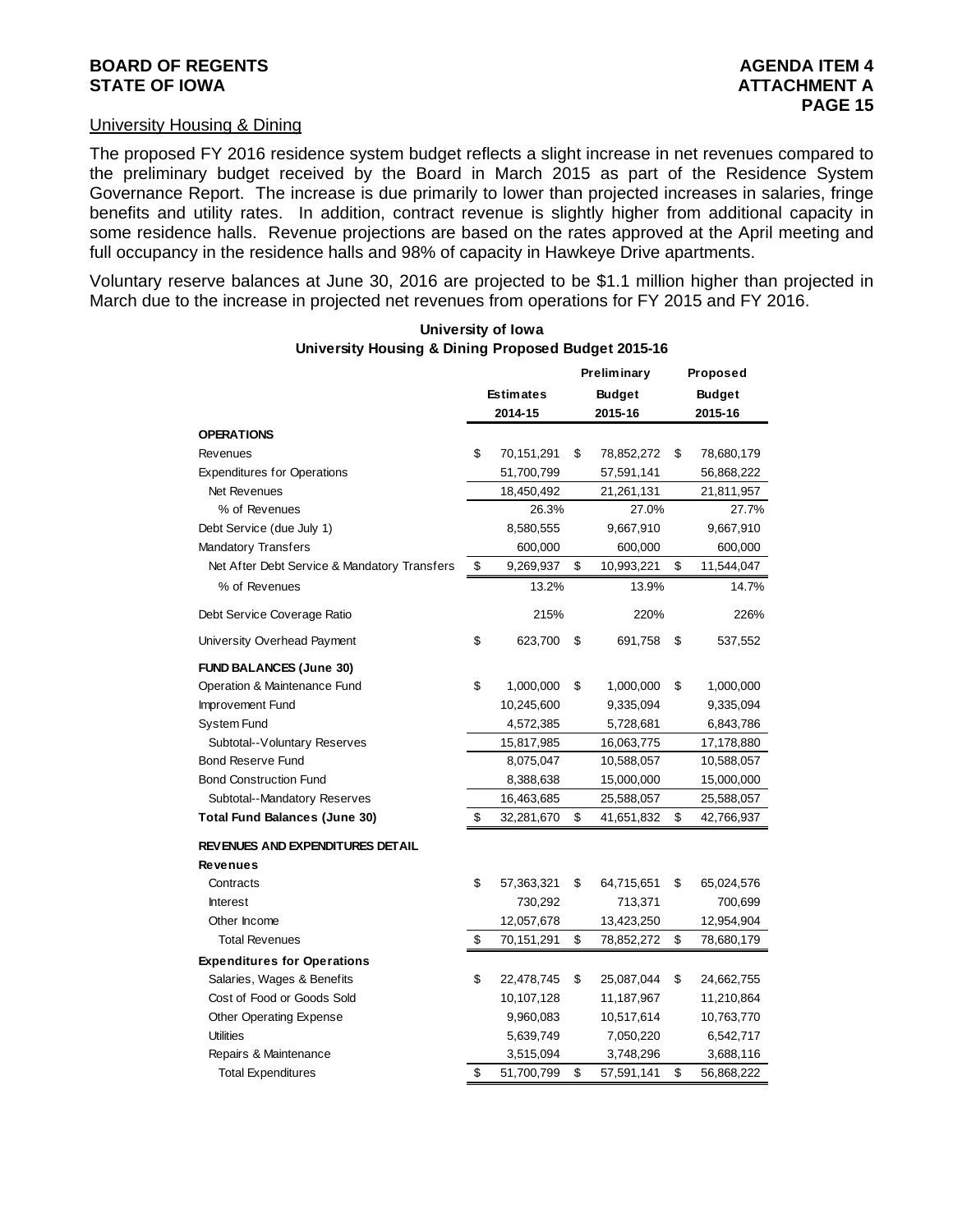### **BOARD OF REGENTS AGENUS AGENERAL SERVICES** AGENDA ITEM 4 **STATE OF IOWA ATTACHMENT A**

### Salary Policies

The University implemented the terms of all collective bargaining agreements. A voluntary agreement for a two-year contract beginning July 1, 2015, was reached with the union representing the University of Iowa graduate assistants (COGS). The agreement provides for continuation of the minimum tuition scholarship in an amount equal to 100% of the cost of resident graduate tuition for the College of Liberal Arts and Sciences and the College of Education. The agreement also provides for contribution of 25% of mandatory fees and a 1% increase in the average graduate assistant stipend on July 1, 2015. In addition, an agreement on wages for a two-year contract beginning July 1, 2015, was also reached with the Service Employees International Union (SEIU – tertiary care employees at UIHC). This agreement provides for an across-the-board increase on July 1, 2015 of 2.75%.

As approved by the Executive Director, the overall average salary increase for all faculty and nonbargaining P&S staff within each college, vice presidential unit, or other major administrative unit will be between 1.0% and 3.0%, regardless of source of funds. No new funds will be allocated to the General Education Fund supported budgetary units. Salary funding will come from internally reallocated sources.

Individual salary increases that exceed 5.0% must be reviewed and approved by the Office of Provost (faculty) or the Vice President for University Human Resources (P&S staff). The University will allow major units to provided promotion increases, counter offers and similar crtitical adjustments to retain highly valued faculty and staff but must be within their budget limitations.

The university will continue to utilize the exceptional performance pay policy approved by the Board in 2006 for nonbargaining P&S staff. The use of the exceptional performance policy will be both selective and reflective of the university's economic circumstances. Achievements recognized by the awards include activities such as completion of a major project, sustained exceptional performance, outstanding productivity and revenue generation. Payments under the exceptional performance policy are entirely non-recurring compensation.

The P&S salary matrices for FY 2016 provided below reflect the most recent calibration of market ranges and median zones using salary survey data. Based on this year's analysis of competitive market data, the proposed ranges were increased 1% to 4% depending on relative market data for each structure and level. The two separate structures – A and B – recognize the differences in market data.

|           |                     | <b>Structure A</b> |                    |                     |  |
|-----------|---------------------|--------------------|--------------------|---------------------|--|
|           | <b>Market Range</b> | Median Zone        | <b>Median Zone</b> | <b>Market Range</b> |  |
| Pay Level | <b>Minimum</b>      | Low                | High               | <b>Maximum</b>      |  |
| 2A        | \$34,093            | \$36,503           | \$46,458           | \$58,072            |  |
| 3A        | \$36,719            | \$42,613           | \$54,234           | \$67,793            |  |
| 4A        | \$40,125            | \$51,003           | \$64,913           | \$81,142            |  |
| 5A        | \$47,121            | \$62,828           | \$79,963           | \$99,954            |  |
| 6A        | \$57,713            | \$76,590           | \$97,937           | \$122,421           |  |
| 7A        | \$74,262            | \$99,016           | \$126,021          | \$157,526           |  |
| 8A        | \$96,513            | \$128,684          | \$163,780          | \$204,725           |  |
| 9         |                     |                    | Open               |                     |  |
| 10        |                     |                    | Open               |                     |  |
|           |                     | <b>Structure B</b> |                    |                     |  |
|           | <b>Market Range</b> | <b>Median Zone</b> | <b>Median Zone</b> | <b>Market Range</b> |  |
| Pay Level | <b>Minimum</b>      | Low                | High               | <b>Maximum</b>      |  |
| 2B        | \$35,047            | \$46,729           | \$52,336           | \$62,804            |  |
| 3B        | \$40,289            | \$53,718           | \$60,165           | \$72,198            |  |
| 4B        | \$50,132            | \$66,842           | \$74,863           | \$89,836            |  |
| 5B        | \$58,797            | \$78,396           | \$94,076           | \$112,891           |  |
| 6B        | \$71,971            | \$95,962           | \$115,154          | \$138,185           |  |
| 7B        | \$89,082            | \$118,776          | \$142,531          | \$171,037           |  |
| 8Β        | \$115,851           | \$154,468          | \$185,361          | \$222,434           |  |
| 9         | Open                |                    |                    |                     |  |
|           |                     |                    |                    |                     |  |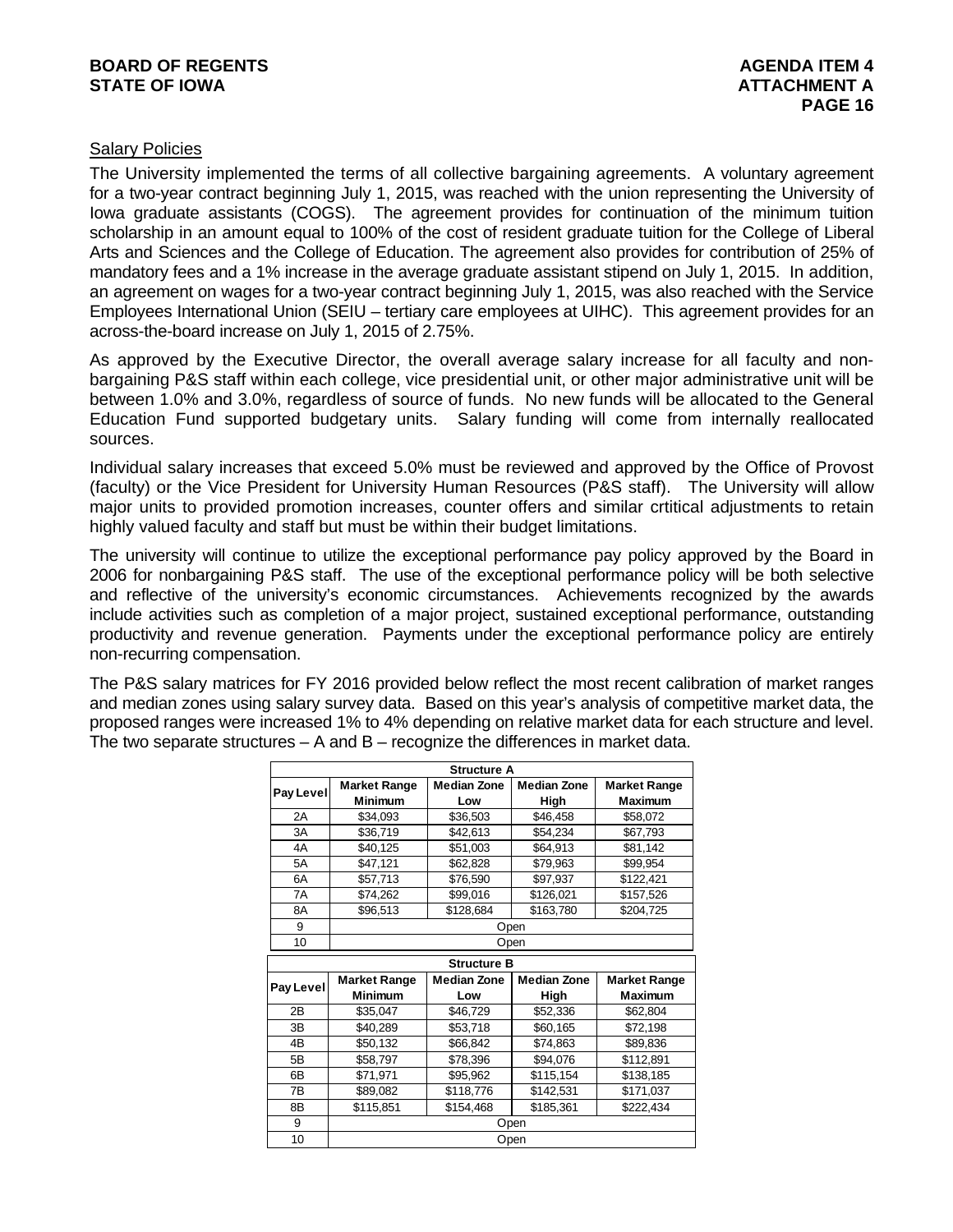#### **FY 2016 BUDGETS – IOWA STATE UNIVERSITY**

Iowa State University's strategic plan, Meeting the Challenges of the 21st Century, reinforces the University's commitment to student success, creating jobs and improving life for Iowans. Using the strategic plan as a foundation, the following priorities were established to guide the University's investment of its resources during FY 2016.

- Enhance Student Experience and Success This priority includes program enhancements that improve retention and graduation rates; decrease time to degree and student debt; alignment of academic support services with student needs; solution development to meet student needs for housing, dining, recreation, health services, transportation and activities; and faculty recruitment and retention in high demand disciplines.
- Expand Research and Scholarly Promotion The University is committing new internal funding to expand the research enterprise and promote scholarly work by recruiting faculty in in strategic research areas, building research programs through major federal grants, and expanding programs that foster graduate student and post-doc recruitment and retention.
- Promote Economic Development ISU is dedicated to promoting entrepreneurship and facilitating the formation of new businesses using ISU intellectual property; connecting faculty, staff and student resources with industry to complement the State's economic development efforts; and investing in the expansion of the ISU Research Park.
- Ensure a Welcoming, Inclusive and Safe Campus This priority includes investment in initiatives that emphasize inclusion and diversity, enhanced collaboration with the City of Ames, and support services that ensure a clean, safe and secure campus environment.

ISU utilizes a responsibility-centered approach to financial management to support its financial planning and budget development. The Resource Management Model provides revenue and growth incentives to units and rewards efficiency by attributing revenues and allocating costs to the major administrative units.

#### ISU FY 2016 General University Operating Budget

Tuition revenues comprise 66% of the \$601.2 million General University revenue budget with 30.3% coming from state appropriations. Projected changes in these revenue sources as well as indirect cost recoveries and interest income result in \$16.6 million in incremental revenue when compared to FY 2015.

**ISU General University FY16 Revenue Budget**

|                                |         |         | <b>ISU General University FY16 Revenue Budget</b> |
|--------------------------------|---------|---------|---------------------------------------------------|
|                                |         |         | Other                                             |
|                                |         |         | 3.7%                                              |
| FY 2015 Budget                 | \$584.6 | million |                                                   |
| Revenue Changes:               |         |         | Appropriation                                     |
| Appropriation                  | 1.2     | million | 30.3%                                             |
| Tuition                        | 15.0    | million | <b>Tuition</b>                                    |
| Indirect Cost Recoveries/Other | 0.4     | million | 66.0%                                             |
| Revenue Increase               | 16.6    | million |                                                   |
| FY 2016 Budget                 | \$601.2 | million |                                                   |

The General University's FY 2016 operating appropriation of \$182.2 million is 0.7% more (\$1.2 million) than the FY 2015 state funding amount.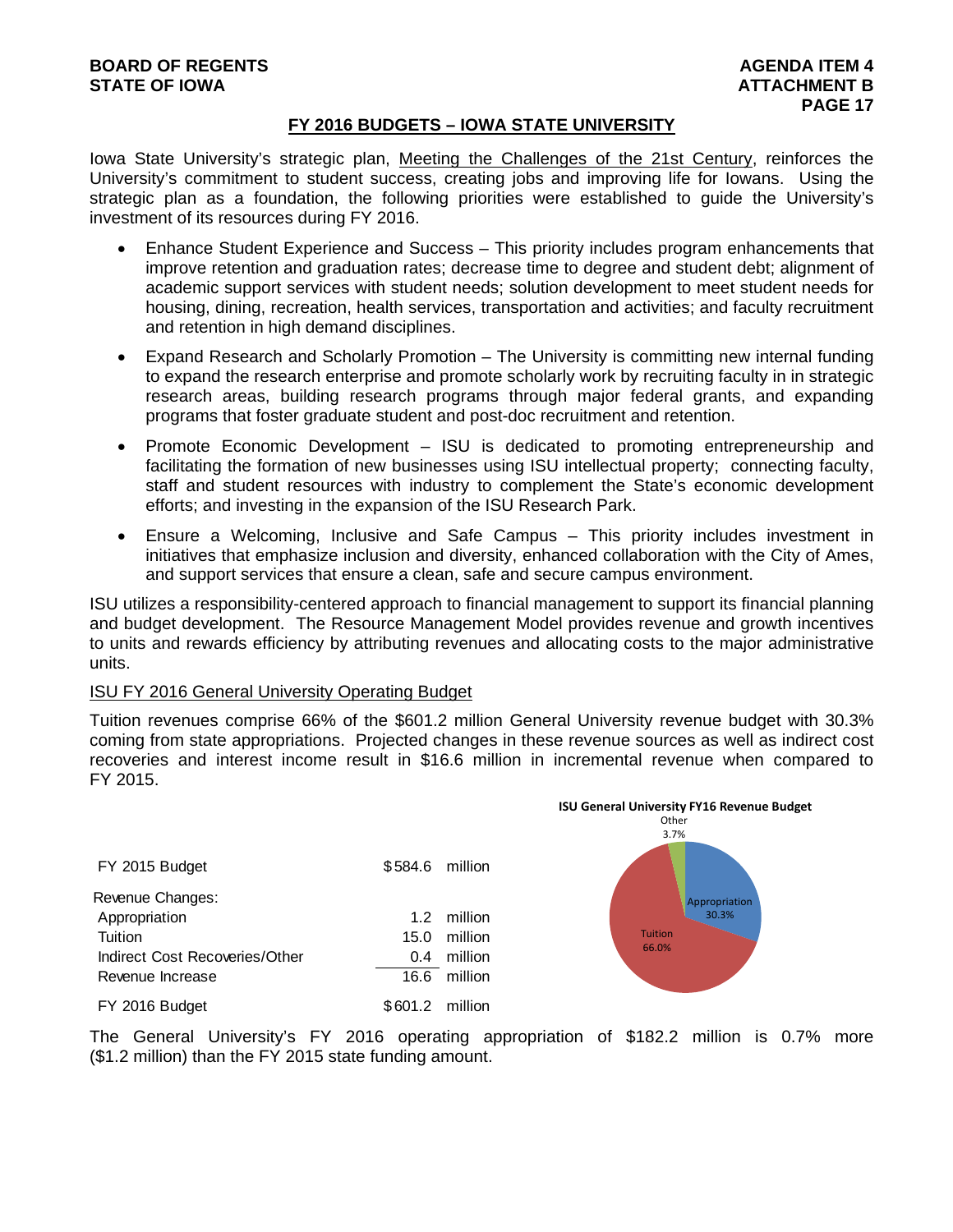### **BOARD OF REGENTS AGENTS** AGENDA ITEM 4 **STATE OF IOWA** AND **BULGARY ATTACHMENT B**

In December 2014, the Board froze tuition (0% increase) for FY 2016 for undergraduate resident students (Agenda Item 5 contains a proposed tuition increase for the Spring 2016 semester) and approved a 1.20% increase for nonresident undergraduates. Increases of 1.75% for graduate resident student tuition and 1.20% for graduate nonresidents were also approved. The University expects another record year with Fall 2015 enrollment expected to exceed 35,000 students. The approved tuition rates and the most recent enrollment projections are expected to generate an additional \$15.0 million in gross tuition revenue when compared to FY 2015.

Reallocating resources toward institutional priorities is a continuing part of the financial planning and budget development process. In addition to the incremental revenues, the University budget includes redirected resources of \$19.4 million to support the University priorities and initiatives. The majority of these funding commitments will expand class offerings and advising support, improve classrooms, expand the wireless network, provide additional scholarships and financial aid, support student enhancement initiatives that improve graduation rates, and meet student needs related to campus life. The following summarizes the uses of the incremental and reallocated revenues.

| <b>Enhance Student Experience/Success</b> |  | \$ 22.9 million |
|-------------------------------------------|--|-----------------|
| Expand Research & Scholarly Promotion     |  | 4.7 million     |
| Promote Economic Development              |  | 0.3 million     |
| <b>Ensure Welcoming and Safe Campus</b>   |  | 0.5 million     |
| <b>Other Cost Increases</b>               |  | 7.6 million     |
| Total                                     |  | \$ 36.0 million |

Expense budget preparation included the salary policies (included in this Attachment) as approved by the Executive Director. No employees received a performance-based salary increase above 1% on July 1, 2015. Approximately \$2.4 million was committed to the General University's salary base for the performance-based salary increases. Market, retention and promotional adjustments accounted for an additional \$1.8 million allocation to the salary base. Employer costs associated with the insurance plans offered to faculty and P&S staff are performing well and are projected to remain flat in FY 2016.

Approximately \$1.2 million was committed to implement the AFSCME contract for merit personnel, including supervisory and confidential employees. This includes the across-the-board and annual step increases for eligible employees, the annualization cost of step increases received during FY 2015, and the cost of insurance benefits.

Other FY 2016 cost increases include the commitment of \$2.2 million for incremental costs for property and liability insurance, city and utility services, software licenses, regulatory compliance, and to fund the operational costs of newly occupied administrative offices.

The \$601 million General University budget allocated by function is shown below. Expenses related to instruction, academic support, scholarships and fellowships, and plant operations and maintenance comprise approximately 83% of all general university expenses.

#### General University Spending By Function (\$ in thousands)

|                                  | FY 2016 | % Total |
|----------------------------------|---------|---------|
| Instruction                      | 246,246 | 41.0%   |
| Research                         | 14,991  | 2.5%    |
| <b>Public Service</b>            | 5.467   | 0.9%    |
| Academic Support                 | 107,173 | 17.8%   |
| <b>Student Services</b>          | 30,034  | 5.0%    |
| <b>Institutional Support</b>     | 50,759  | 8.4%    |
| Operations & Maintenance of Plan | 48.405  | 8.1%    |
| Scholarships & Fellowships       | 98,160  | 16.3%   |
| Total                            | 601,235 | 100.0%  |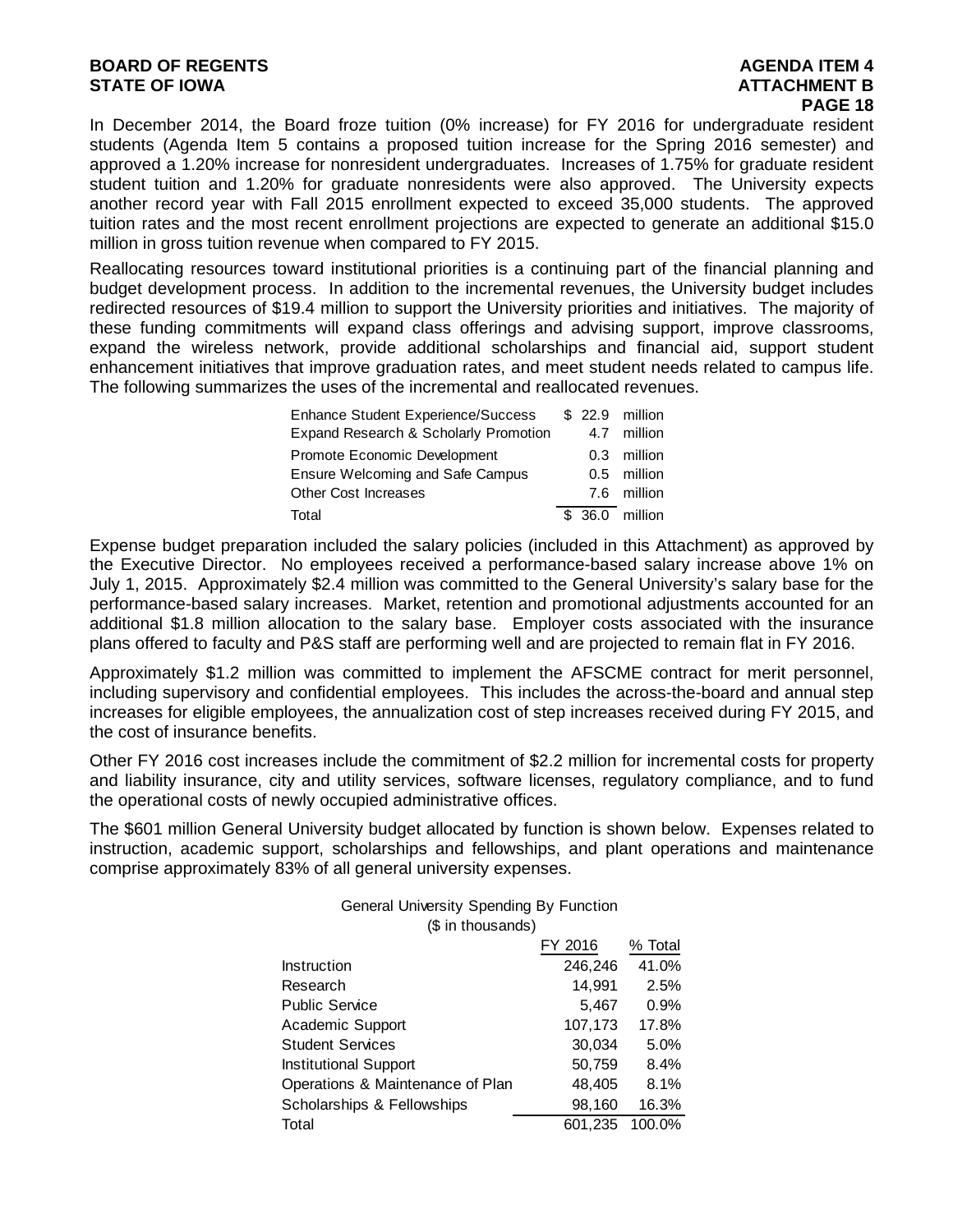### ISU FY 2016 Special Purpose Operating Budgets

The proposed budgets for the Agricultural Experiment Station and Cooperative Extension Services are provided on page 6. ISU's consolidated special purpose budget (\$8.4 million) on page 6 includes the Leopold Center, Livestock Disease Research, the Veterinary Diagnostic Lab, the Iowa Nutrient Research Center, and Economic Development.

The chart below lists ISU's special purpose units that received state operating funding for FY 2016. All special purpose units were flat-funded (0% increase) when compared to FY 2015 and with the exception of the Veterinary Diagnostic Laboratory and the Nutrient Research Center (established in FY 2014), funding for the remaining special purpose units range from 14%-20% less than FY 2009 amounts.

**FY 2016**

|                                  | FY ZUI 6              |
|----------------------------------|-----------------------|
| <b>ISU SPECIAL PURPOSE UNITS</b> | <b>APPROPRIATIONS</b> |
| AG. EXP. STATION                 | 29,886,877            |
| COOP. EXT SERVICE                | 18,266,722            |
| <b>LEOPOLD CENTER</b>            | 397.417               |
| LIVESTOCK DISEASE RESEARCH       | 172.844               |
| <b>VET DIAGNOSTIC LAB</b>        | 4,000,000             |
| NUTRIENT RESEARCH CENTER         | 1,325,000             |
| ECONOMIC DEVELOPMENT             | 2.525.302             |

#### ISU FY 2016 Restricted Budget

The restricted funds budget represents activities that receive targeted appropriations for specific strategic initiatives including capital appropriations, and revenues and expenditures from university units and operations that do not receive direct state appropriations. Major restricted fund revenue categories include:

- Federal Support receipts for sponsored programs and student financial aid
- Mandatory Student Fees includes health, technology, student services, student activity, etc.
- Sales and Services includes academic department service centers (Veterinary Teaching Hospital, Research Farms) and residual funds from workshops and conferences.
- Endowment Income earnings distributed from the University's endowment funds
- Auxiliary Enterprises comprised primarily of Intercollegiate Athletics, University Bookstore, Department of Residence, Memorial Union, Parking Systems, Recreational Services, Student Health Center, Reiman Gardens, and the Iowa State Center
- Private Gifts, Grants and Contracts includes nongovernmental sponsored programs from private industry, non-profit organizations, and individuals
- Plant Funds includes bond proceeds and capital project funds

The proposed FY 2016 Restricted Fund Budget also includes the following state appropriations;

| • Tuition Replacement    | \$13.20 million |
|--------------------------|-----------------|
| • Biosciences Facilities | \$11.00 million |
| • Innovation Fund        | $$1.05$ million |
| • Grape & Wine Institute | $$0.29$ million |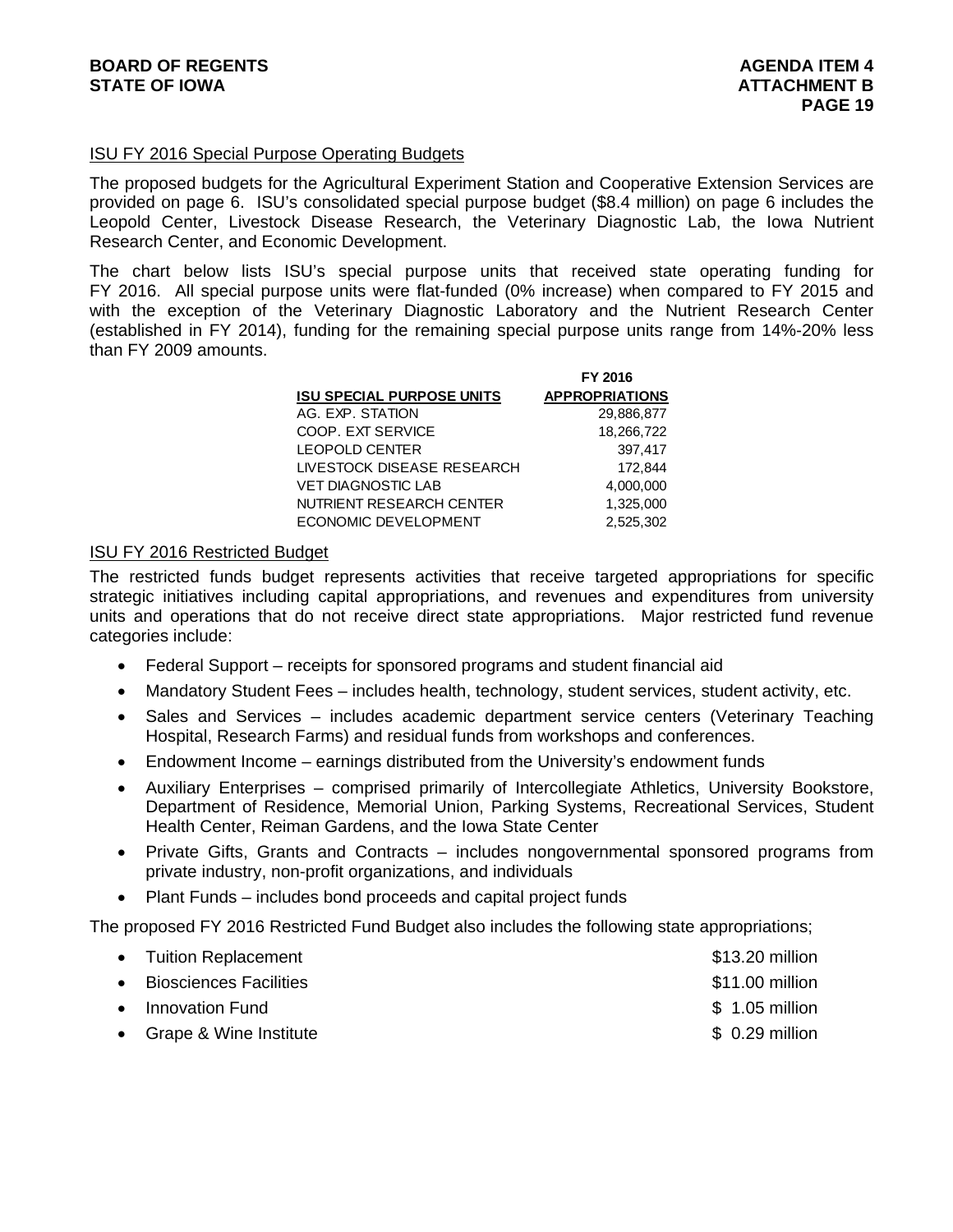# ISU Athletics

The ISU Athletic Department is a self-sustaining auxiliary enterprise and receives no general university support. The proposed FY 2016 athletic budget totals \$70 million and is provided on the following page.

FY 2016 ticket revenue projections are budgeted to exceed FY 2015 largely from the home football game with the University of Iowa.

Transfers from the foundation are expected to increase in FY 2016 and are used to support operations including scholarships, facilities projects and debt service expense. The increase in foundation support is primarily from the Cyclone Club and the new South End Zone Club.

Conference revenues are budgeted to increase for FY 2016 and are reflective of additional television and football bowl and playoff distributions.

FY 2016 multi-media fee income is budgeted to increase primarily from renegotiated rights fees for new inventory including the new south end zone video board, fan zones and ribbon boards in Jack Trice Stadium.

Salary costs for FY 2016 are approximately \$1.0 million higher than FY 2015 due to staff salary increases in accordance with salary policies approved by the Board and contractual coaching obligations.

Team travel costs (reported in Sports Program Operations) continue to increase due to rising fuel costs. In addition, all football away games for Fall 2015 are charter flights and last years away schedule included two bus trips.

The Athletic Department is responsible for paying tuition on the scholarships it awards. ISU Athletics awards the equivalent of approximately 236 scholarships at a cost of \$7.0 million as reflected in the budget. Beginning in FY 2016, the scholarship amount also includes a cost of attendance stipend to scholarship athletes for academic supplies, transportation, and some personal costs as calculated by the financial aid office. The annual stipend amounts range from \$2,430 to \$2,903 and are budgeted at a total annual cost to Athletics of approximately \$750,000.

The budgeted debt service increase is from the Athletic Facilities Revenue Bond issue sold in 2015 to finance a portion of the South End Zone Project.

Capital projects and deferred maintenance expenses are budgeted to increase in FY 2016 and include an expansion of Johnny's in Hilton Coliseum, the Hall of Fame in the Jacobson Building and stadium suites/pressbox improvements.

The Athletic Department purchases services from numerous entities within the University including tuition and room board from scholarship payments, facilities, University services and utilities. The projected total cost to Athletics for these services is \$20.9 million.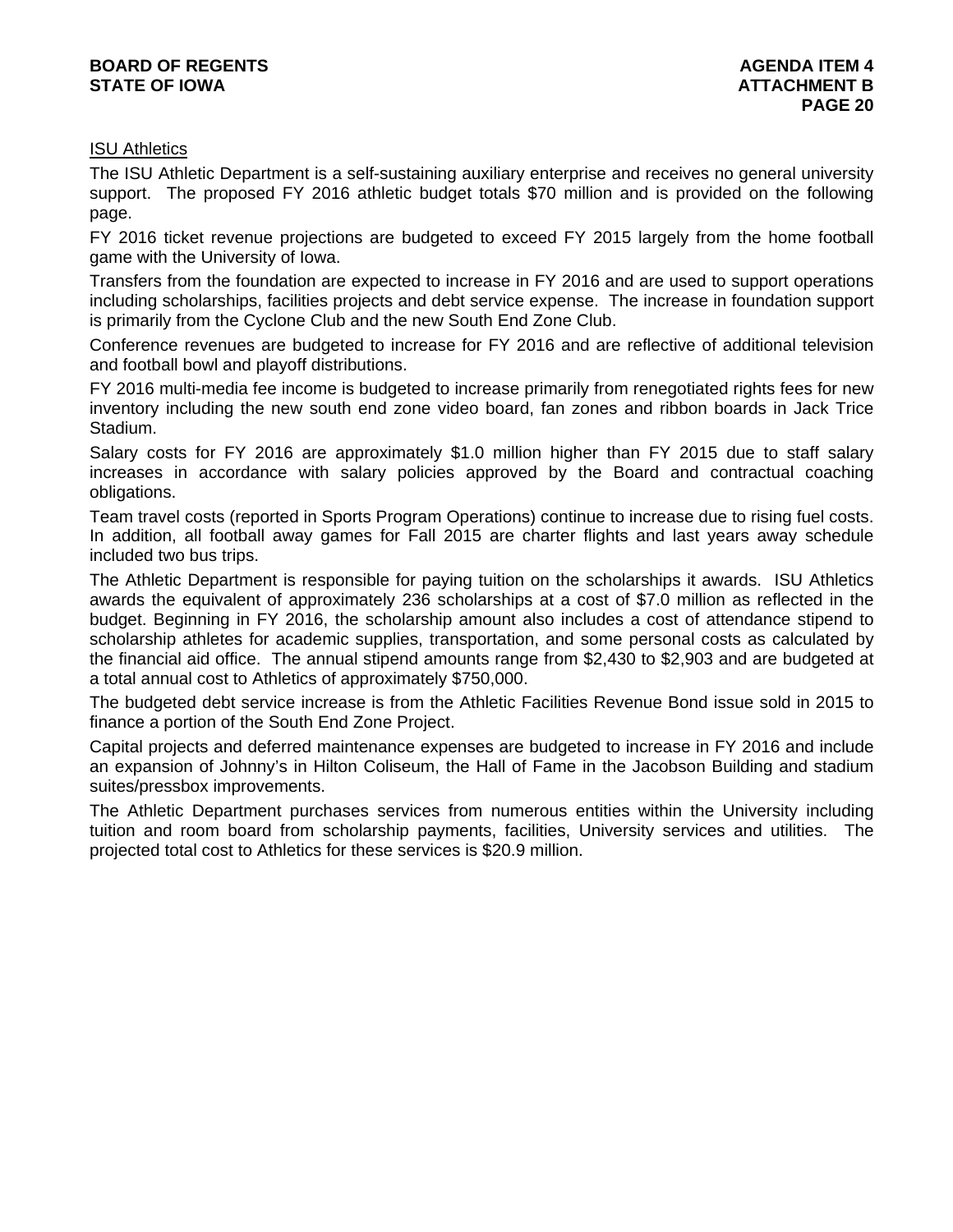# **BOARD OF REGENTS**<br> **BOARD OF REGENTS**<br> **STATE OF IOWA**<br> **ATTACHMENT B**

## **IOWA STATE UNIVERSITY ATHLETICS**

|                                      | FY 2015<br><b>Budget</b> | FY 2015<br><b>Estimates</b> |              | FY 2016<br>Proposed |
|--------------------------------------|--------------------------|-----------------------------|--------------|---------------------|
| <b>REVENUES</b>                      |                          |                             |              |                     |
| <b>Ticket Sales:</b>                 |                          |                             |              |                     |
| Football                             | \$<br>9,392,279          | \$                          | 9,321,529    | \$<br>9,786,683     |
| Men's Basketball                     | 3,600,000                |                             | 3,904,590    | 3,800,000           |
| Women's Basketball                   | 470,000                  |                             | 475,051      | 465,000             |
| Wrestling                            | 115,000                  |                             | 86,929       | 120,000             |
| <b>Other Sports</b>                  | 340,000                  |                             | 370,294      | 335,000             |
| <b>Ticket Sales:</b>                 | 13,917,279               |                             | 14, 158, 393 | 14,506,683          |
| <b>Foundation Support</b>            | 11,868,915               |                             | 10,760,642   | 13,510,678          |
| <b>Conference &amp; NCAA Revenue</b> | 25,831,108               |                             | 26,014,993   | 29, 135, 990        |
| <b>Multi-Media Rights</b>            | 3,553,000                |                             | 4,131,167    | 5,275,000           |
| <b>Post Season Revenue</b>           | 1,300,000                |                             | 262,284      | 1,300,000           |
| <b>Student Fees</b>                  | 1,950,000                |                             | 2,035,000    | 2,035,000           |
| Licensing                            | 900,000                  |                             | 918,959      | 900,000             |
| <b>Game guarantees</b>               | 120,000                  |                             | 154,442      | 225,000             |
| <b>Auxillary Revenue</b>             | 1,361,667                |                             | 1,503,777    | 1,390,000           |
| <b>Other Revenue</b>                 | 1,870,000                |                             | 2,153,464    | 1,725,000           |
| <b>TOTAL REVENUES</b>                | \$<br>62,671,969         | \$                          | 62,093,121   | \$<br>70,003,351    |
| <b>EXPENSES</b>                      |                          |                             |              |                     |
| <b>Sports Programs - Operations:</b> |                          |                             |              |                     |
| Football                             | \$<br>3,074,678          | \$                          | 3,326,328    | \$<br>3,677,500     |
| Men's Basketball                     | 1,585,210                |                             | 1,659,103    | 1,636,150           |
| Women's Basketball                   | 983,774                  |                             | 899,942      | 1,004,000           |
| Wrestling                            | 300,000                  |                             | 299,399      | 300,000             |
| <b>Other Sports</b>                  | 2,617,241                |                             | 2,649,886    | 2,850,233           |
| <b>Sports Programs - Operations:</b> | 8,560,903                |                             | 8,834,658    | 9,467,883           |
| <b>Sports Program Support Units:</b> |                          |                             |              |                     |
| Medical                              | 400,000                  |                             | 364,960      | 400,000             |
| Video Operations                     | 169,060                  |                             | 279,969      | 180,500             |
| <b>Athletic Training</b>             | 348,450                  |                             | 458,142      | 491,950             |
| <b>Academic Services</b>             | 310,050                  |                             | 314,096      | 317,850             |
| Other                                | 505,505                  |                             | 481,733      | 532,000             |
| <b>Sports Program Support Units:</b> | 1,733,065                |                             | 1,898,900    | 1,922,300           |
| <b>Internal Operations:</b>          |                          |                             |              |                     |
| <b>Admin Operations</b>              | 650,000                  |                             | 961,543      | 727,000             |
| Big 12 Expenses                      | 1,725,000                |                             | 1,790,000    | 1,750,000           |
| Airplane Support                     | 175,000                  |                             | 147,452      | 175,000             |
| <b>IT Operations</b>                 | 535,000                  |                             | 568,270      | 573,000             |
| Other                                | 245,615                  |                             | 250,998      | 320,215             |
| <b>Internal Operations:</b>          | 3,330,615                |                             | 3,718,263    | 3,545,215           |
| <b>Salaries &amp; Benefits</b>       | 21,992,090               |                             | 21,694,864   | 22,737,124          |
| <b>Scholarships</b>                  | 6,435,771                |                             | 5,981,218    | 7,020,884           |
| <b>External Operations</b>           | 2,564,677                |                             | 2,567,682    | 2,635,727           |
| <b>Facilities &amp; Events</b>       | 6,481,492                |                             | 6,626,748    | 6,777,000           |
| Postseason                           | 2,725,000                |                             | 1,328,854    | 2,900,000           |
| <b>Debt Service</b>                  | 6,836,812                |                             | 6,798,886    | 8,383,376           |
| <b>Capital Projects/Def Maint</b>    | 1,942,001                |                             | 2,568,580    | 4,534,420           |
| <b>TOTAL EXPENSES</b>                | \$<br>62,602,426         | \$                          | 62,018,653   | \$<br>69,923,929    |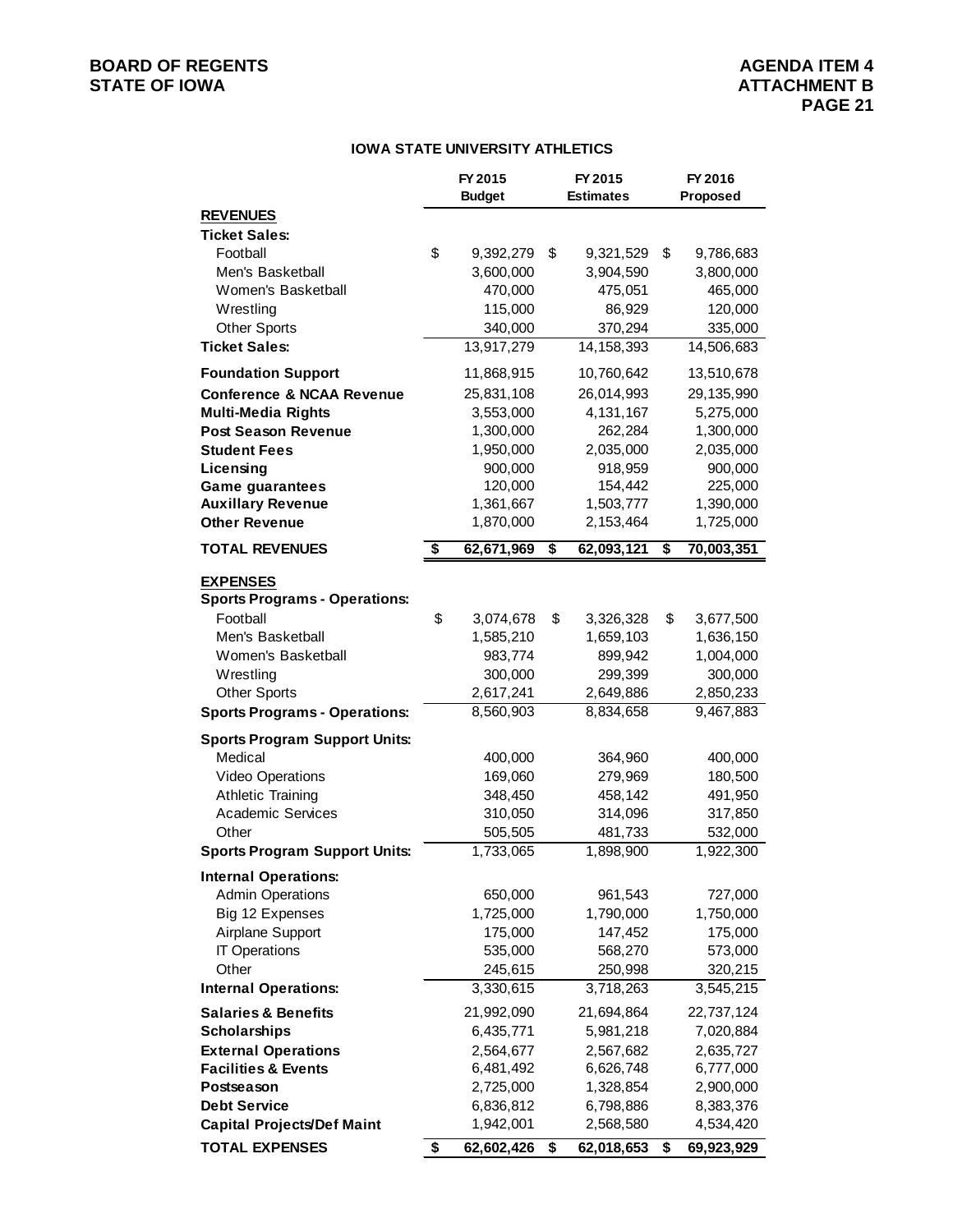# ISU Residence System

The proposed Residence System budget remains very similar to that presented to the Board at the March 2015 meeting and is provided below. Slight adjustments have been made to operational expenditures to reflect updated projections. FY 2016 budgeted revenues and expenses exceed FY 2015 largely due to the leasing of additional spaces to meet the increased occupancy demand. The projected debt service increase in FY 2016 is from two bond issues scheduled to be sold for the new Buchanan Residence Hall –Building 2 project previously approved by the Board. This results in net revenues after debt service and mandatory transfers being less than FY 2015.

|                                              |                  | <b>Preliminary</b> | <b>Proposed</b>   |
|----------------------------------------------|------------------|--------------------|-------------------|
|                                              | <b>Estimates</b> | <b>Budget</b>      | <b>Budget</b>     |
|                                              | 2014-15          | 2015-16            | 2015-16           |
| <b>OPERATIONS</b>                            |                  |                    |                   |
| Revenues                                     | \$<br>98,334,352 | \$<br>103,392,431  | \$<br>103,392,431 |
| <b>Expenditures for Operations</b>           | 73,420,665       | 77,012,969         | 76,947,946        |
| Net Revenues                                 | 24,913,687       | 26,379,462         | 26,444,485        |
| % of Revenues                                | 25.3%            | 25.5%              | 25.6%             |
| Debt Service (due July 1)                    | 13,777,308       | 16,447,519         | 16,447,519        |
| Mandatory Transfers                          | 500,000          | 500,000            | 500,000           |
| Net After Debt Service & Mandatory Transfers | \$<br>10,636,379 | \$<br>9,431,943    | \$<br>9,496,966   |
| % of Revenues                                | 10.8%            | 9.1%               | 9.2%              |
| Debt Service Coverage Ratio                  | 181%             | 160%               | 161%              |
| University Overhead Payment                  | \$<br>2,179,571  | \$<br>2,411,685    | \$<br>2,411,685   |
| <b>FUND BALANCES (June 30)</b>               |                  |                    |                   |
| Improvement Fund                             | 18,809,374       | 14,085,812         | 14,085,812        |
| System Fund                                  | 11,004,184       | 10,440,495         | 9,236,358         |
| Subtotal--Voluntary Reserves                 | 29,813,558       | 24,526,307         | 23,322,170        |
| <b>Bond Reserve Fund</b>                     | 16,551,186       | 16,551,186         | 16,551,186        |
| <b>Bond Construction Fund</b>                | 21,050,000       | 10,300,000         | 10,300,000        |
| Subtotal--Mandatory Reserves                 | 37,601,186       | 26,851,186         | 26,851,186        |
| Total Fund Balances (June 30)                | \$<br>67,414,744 | \$<br>51,377,493   | \$<br>50,173,356  |
| REVENUES AND EXPENDITURES DETAIL             |                  |                    |                   |
| Revenues                                     |                  |                    |                   |
| Contracts                                    | \$<br>79,243,219 | \$<br>85,052,767   | \$<br>85,052,767  |
| <b>Interest</b>                              | 176,000          | 306,000            | 306,000           |
| Other Income                                 | 18,915,133       | 18,033,664         | 18,033,664        |
| <b>Total Revenues</b>                        | \$<br>98,334,352 | \$<br>103,392,431  | \$<br>103,392,431 |
| <b>Expenditures for Operations</b>           |                  |                    |                   |
| Salaries, Wages & Benefits                   | \$<br>33,418,457 | \$<br>33,773,520   | \$<br>33,777,265  |
| Cost of Food or Goods Sold                   | 12,766,341       | 12,598,627         | 12,598,627        |
| Other Operating Expense                      | 16,594,185       | 19,001,319         | 18,932,551        |
| <b>Utilities</b>                             | 7,487,024        | 8,240,675          | 8,240,675         |
| Repairs & Maintenance                        | 3,154,658        | 3,398,828          | 3,398,828         |
| <b>Total Expenditures</b>                    | \$<br>73,420,665 | \$<br>77,012,969   | \$<br>76,947,946  |

#### **Iowa State University Residence System Proposed Budget 2015-16**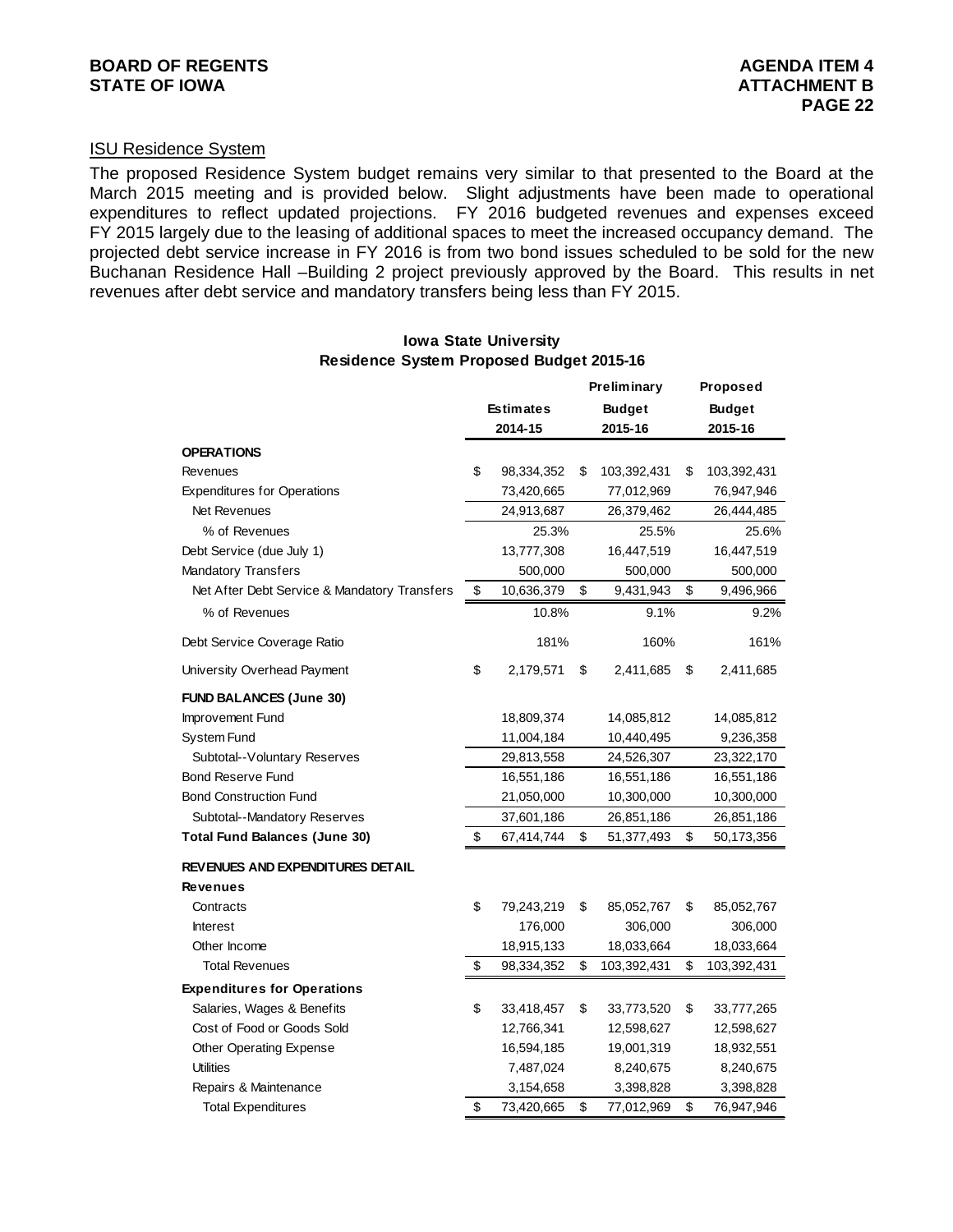### **BOARD OF REGENTS AGENUS AGENERAL SERVICES** AGENDA ITEM 4 **STATE OF IOWA** AND **BULGARY ATTACHMENT B**

### Salary Policies

As approved by the Executive Director, faculty, post docs, P&S staff and contract employees with satisfactory performance will receive a performance-based salary increase of 1% on July 1, 2015. No employees will receive a performance-based July 1<sup>st</sup> salary increase above 1%. Units wanting to recognize employees who demonstrate above satisfactory performance with a salary increase of more than 1% will postpone the additional increase until the University's funding situation is fully determined later this fall.

Less than satisfactory performing employees will not receive a salary increase on July 1, 2015. In these cases, the supervisor will file a performance improvement plan for P&S staff and contract employees, or an action plan for faculty and post docs. These plans will include a required performance review in December 2015 and the employee will be eligible for a performance based increase of up to 1% beginning on January 1, 2016.

When necessary and appropriate, July 1, 2015 salary increases not related to performance, but intended to correct market or equity disparities, or address retention issues, may be proposed for faculty, post docs, P&S staff and contract employees. Market, equity, and/or retention increases require further administrative approval from the respective Senior Vice President or the President.

The P&S staff pay matrix provided below has not been increased for FY 2016 and remains identical to last year.

| Grade | Minimum  | 1st Third | Midpoint  | Maximum   |
|-------|----------|-----------|-----------|-----------|
| 41    | \$95,852 | \$121,397 | \$134,296 | N/A       |
| 40    | \$83,858 | \$106,206 | \$117,380 | N/A       |
| 39    | \$73,607 | \$96,915  | \$108,569 | \$143,532 |
| 38    | \$65,768 | \$84,402  | \$93,720  | \$121,672 |
| 37    | \$57,609 | \$73,933  | \$82,095  | \$106,580 |
| 36    | \$52,374 | \$67,213  | \$74,631  | \$96,889  |
| 35    | \$45,927 | \$58,940  | \$65,446  | \$84,965  |
| 34    | \$40,467 | \$51,932  | \$57,665  | \$74,863  |
| 33    | \$38,047 | \$47,558  | \$52,314  | \$66,581  |
| 32    | \$34,523 | \$43,154  | \$47,470  | \$60,417  |
| 31    | \$31,393 | \$38,717  | \$42,380  | \$53,368  |
| 30    | \$28,968 | \$35,244  | \$38,382  | \$47,796  |

# Iowa State University FY 2016 Professional and Scientific Salary Matrix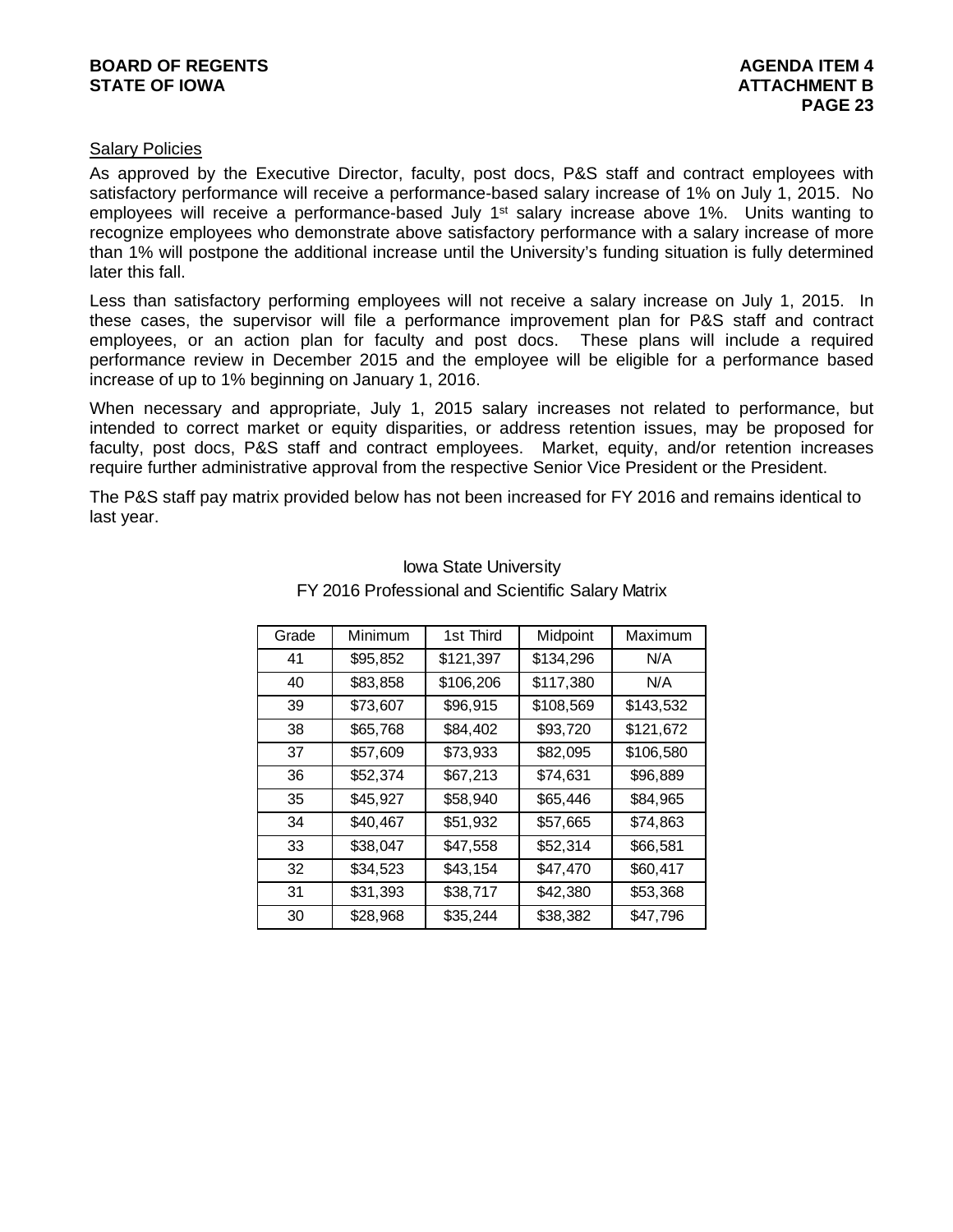#### **BOARD OF REGENTS AGENTS** AGENDA ITEM 4 **STATE OF IOWA ATTACHMENT C**  $\blacksquare$

### **FY 2016 BUDGETS – UNIVERSITY OF NORTHERN IOWA**

During the FY 2016 budget development process, operational decisions were made with a strong focus on University goals and priorities as identified in the strategic plan: Leadership and Innovation for the Future: Transforming Opportunities into Reality. UNI's primary goals are to provide a premier undergraduate educational experience, provide a premier teacher-education program and increase services to Iowans. In addition, the following guiding principles were applied to the process:

- Maintain affordability and accessibility
- Maintain the academic mission to ensure program quality and timely graduation
- Provide a safe campus for students and staff
- Make strategic operational changes rather than across-the-board cuts

The University operating budget will support the following goals as identified in the strategic plan:

- Be a leading undergraduate public university that provides a strong liberal arts foundation
- Provide rigorous and relevant graduate education that meets the needs of graduate students, the university, and the community
- Be a state and national leader in pre K-12 education
- Create and maintain an inclusive educational environment that prepares students to thrive in a diverse global environment
- Enhance the economic, social, cultural, and sustainable development of the state, and
- Ensure accountability, affordability and access.

The University of Northern Iowa plans to maintain a strong focus on University goals and priorities while maximizing the efficient use of resources, reducing costs, and actively pursuing enrollment strategies.

#### UNI FY 2016 General University Operating Budget

State appropriations comprise more than half (55%) of UNI's proposed FY 2016 General University operating revenue budget with tuition revenue being 43.5% of budgeted revenues. Projected changes in these and other revenue sources results in total operating revenue that is \$1.4 million less (0.8% decrease) than the FY 2015 budget.



\*see one-time appropriation explanation below

As shown in the table on the following page, the General University's FY 2016 base operating appropriation of approximately \$94.3 million is \$5.1 million more (5.7%) than the base appropriation received for FY 2015. Also, the 2013 General Assembly appropriated a total of \$10 million in one-time funds that were available in FY 2014 and FY 2015. The FY 2015 budget included the remaining \$4 million (\$6 million budgeted for FY 2014) of the one-time funds. No one-time funds are available for FY 2016. As reflected on the table on the following page, UNI's general university appropriations (base and one-time) for FY 2016 exceed FY 2015 by \$1.1 million.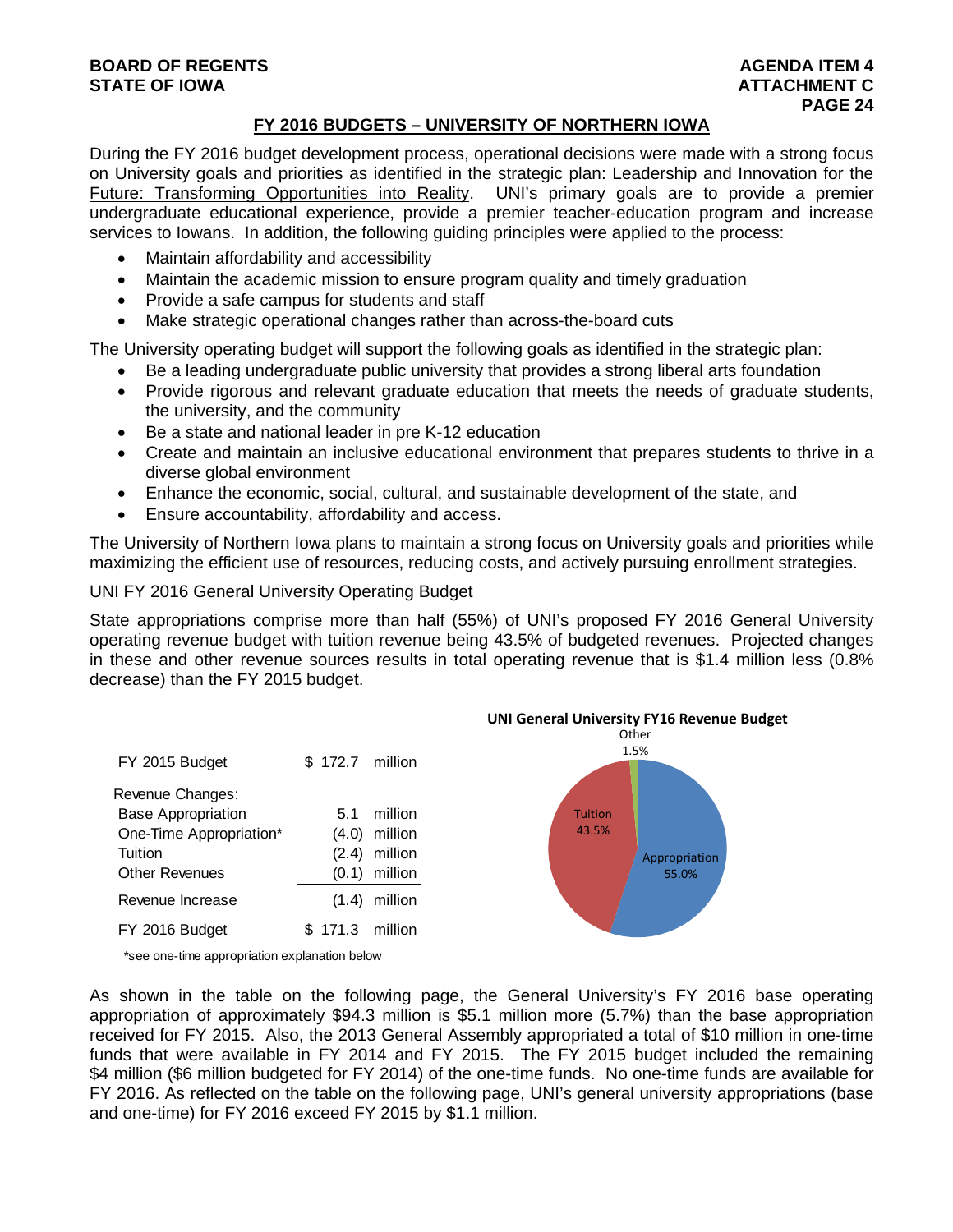| UNI - General University | FY 2015    |      | FY 2016                  | <b>Difference</b> |
|--------------------------|------------|------|--------------------------|-------------------|
| Appropriation-Base       | 89.176.732 | - \$ | 94.276.732 \$            | 5,100,000         |
| Appropriation-One Time   | 4,000,000  |      | $\overline{\phantom{a}}$ | (4,000,000)       |
| Total                    | 93,176,732 | - \$ | 94.276.732               | 1,100,000         |

In December 2014, the Board froze tuition (0% increase) for FY 2016 for undergraduate resident students (Agenda Item 5 contains a proposed tuition increase for the Spring 2016 semester) and approved a 1.75% increase for resident graduate students. All nonresident tuition rates were also increased 1.75%. Even though the University expects a modest increase in enrollment for Fall 2015, projected FY 2016 tuition revenue is \$2.4 million less than the FY 2015 budget since actual enrollment in FY 2015 was less than the budget.

Interest income is projected to decrease \$0.1 million while the remaining revenue sources are budgeted to remain flat with FY 2015.

Mandatory salary and related benefit increases from faculty and merit employee bargaining are included in the proposed FY 2016 budget. Salary expense budget preparation also included the salary policies (included in this Attachment) for P&S staff as approved by the Executive Director. The FY 2016 General University budget includes a total salary and fringe cost increase of \$3.8 million when compared to last year.

Utility expenses are projected to increase \$0.4 million (3.2%) and the financial aid budget has increased \$0.5 million reflective of a new scholarship program. Limited resources were available to fully meet the needs of some initiatives including marketing, admissions counselors, academic advisors, and student aid.

To address the expected shortfall created by the expected decline in total revenues and certain cost increases, the University has reduced revenue allocations to the divisional/departmental budgets, redistributed building repair allocations, and used remaining available one-time funds.

The \$171.3 million General University budget allocated by function is shown below. Expenses related to instruction, academic support, scholarships and fellowships, and plant operations and maintenance comprise approximately 76% of all general university expenses.

| General University Spending By Function<br>(\$ in thousands) |         |         |  |  |  |  |
|--------------------------------------------------------------|---------|---------|--|--|--|--|
|                                                              | FY 2016 | % Total |  |  |  |  |
| Instruction                                                  | 74,058  | 43.2%   |  |  |  |  |
| Research                                                     | 272     | 0.2%    |  |  |  |  |
| <b>Public Service</b>                                        | 1,702   | 1.0%    |  |  |  |  |
| Academic Support                                             | 21,478  | 12.5%   |  |  |  |  |
| <b>Student Services</b>                                      | 8,384   | 4.9%    |  |  |  |  |
| <b>Institutional Support</b>                                 | 30,095  | 17.6%   |  |  |  |  |
| Operations & Maintenance of Plan                             | 21,028  | 12.3%   |  |  |  |  |
| Scholarships & Fellowships                                   | 14.257  | 8.3%    |  |  |  |  |
| Total                                                        | 171.275 | 100.0%  |  |  |  |  |

#### UNI FY 2016 Special Purpose Operating Budgets

UNI's consolidated special purpose budget (\$6.6 million) on page 6 includes the Iowa Mathematics and Science Education Partnership Program (IMSEP), Recycling and Reuse Center, Real Estate Education, and Economic Development. All special purpose units were flat-funded (0% increase) when compared to FY 2015.

|                              | FY 2016               |
|------------------------------|-----------------------|
| UNI SPECIAL PURPOSE UNITS    | <b>APPROPRIATIONS</b> |
| <b>RECYCLING &amp; REUSE</b> | 175.256               |
| MATH & SCIENCE               | 5.200.000             |
| REAL ESTATE EDUCATION        | 125.302               |
| ECONOMIC DEVELOPMENT         | 1.066.419             |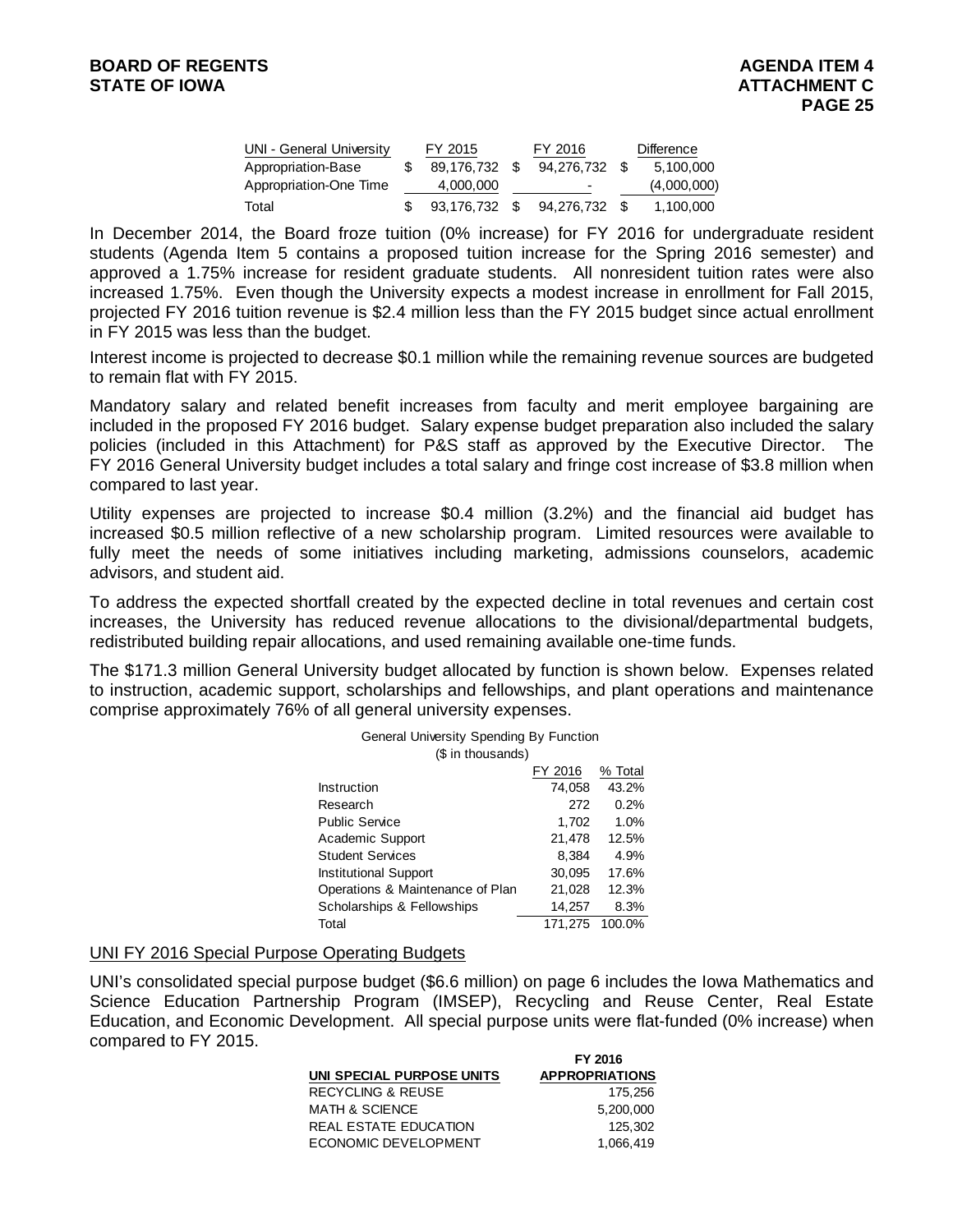### UNI FY 2016 Restricted Budget

UNI's restricted budget includes auxiliary enterprises, capital appropriations, and revenues and expenditures from university units and operations that do not receive direct state appropriations. Major auxiliary enterprise operations include the residence system, athletics, Maucker Union, Fieldhouse Operations (UNI-Dome/McLeod), Gallagher-Bluedorn Performing Arts Center, Wellness Recreation Center and the Student Health System.

The proposed FY 2016 Restricted Fund Budget includes the following state appropriations:

| • Schindler Education Center | \$15.00 million |
|------------------------------|-----------------|
| • Tuition Replacement        | $$3.64$ million |
| • Innovation Fund            | \$ 0.90 million |

#### UNI Athletics

The University of Northern Iowa's FY 2016 athletic budget provided on the following page reflects revenue projections of \$13.1 million, similar to the FY 2015 budget.

Sports income is expected to grow in FY 2016 primarily from increased ticket sales/prices for men's basketball but are partially offset by fewer football game guarantee revenues.

Since UNI Athletics does not receive substantial revenues from conference distributions and other sources, the General University does provide athletic support for scholarships and operations. In September 2010, the University presented a plan to reduce and then limit university support for athletics to no more than 2.4% of the General University budget. The FY 2016 budget is in compliance with the plan approved by the Board.

Estimates for FY 2015 include a transfer from non-GEF sources to supplement the FY 2015 budget and cover a shortfall in FY 2014. Athletics will internally pay back approximately \$250,000 annually for four years to cover a portion of the transfer amount. Athletics and University staff has worked closely in preparing and implementing budget reduction plans for FY 2016. The budgeted decline in administrative costs is primarily due to the proration of some salary costs between Athletics and the UNI Dome in alignment with staff responsibilities. The Department has also eliminated several graduate assistant positions.

Scholarship costs of approximately \$3.8 million for the equivalent of 189 scholarships are included in the applicable sports expense lines. Beginning in FY 2016, the scholarship amount also includes a cost of attendance stipend for men's basketball and women's volleyball scholarship athletes for academic supplies, transportation and some personal costs as calculated by the financial aid office. The annual stipend amounts range from \$2,200 to \$2,560 at a total annual cost to Athletics of approximately \$46,500.

Football and men's basketball expense projections for FY 2015 exceed the budget because of postseason participation. These expenses were partially offset by corresponding NCAA distributions due to the post-season participation.

The UNI athletic department purchases services that benefit numerous entities within the University. These include in part, tuition and room/board from scholarship payments, Business Services, Public Safety, marketing and utilities. Athletics is projected to provide \$4.25 million in FY 2016 to these University entities for the services.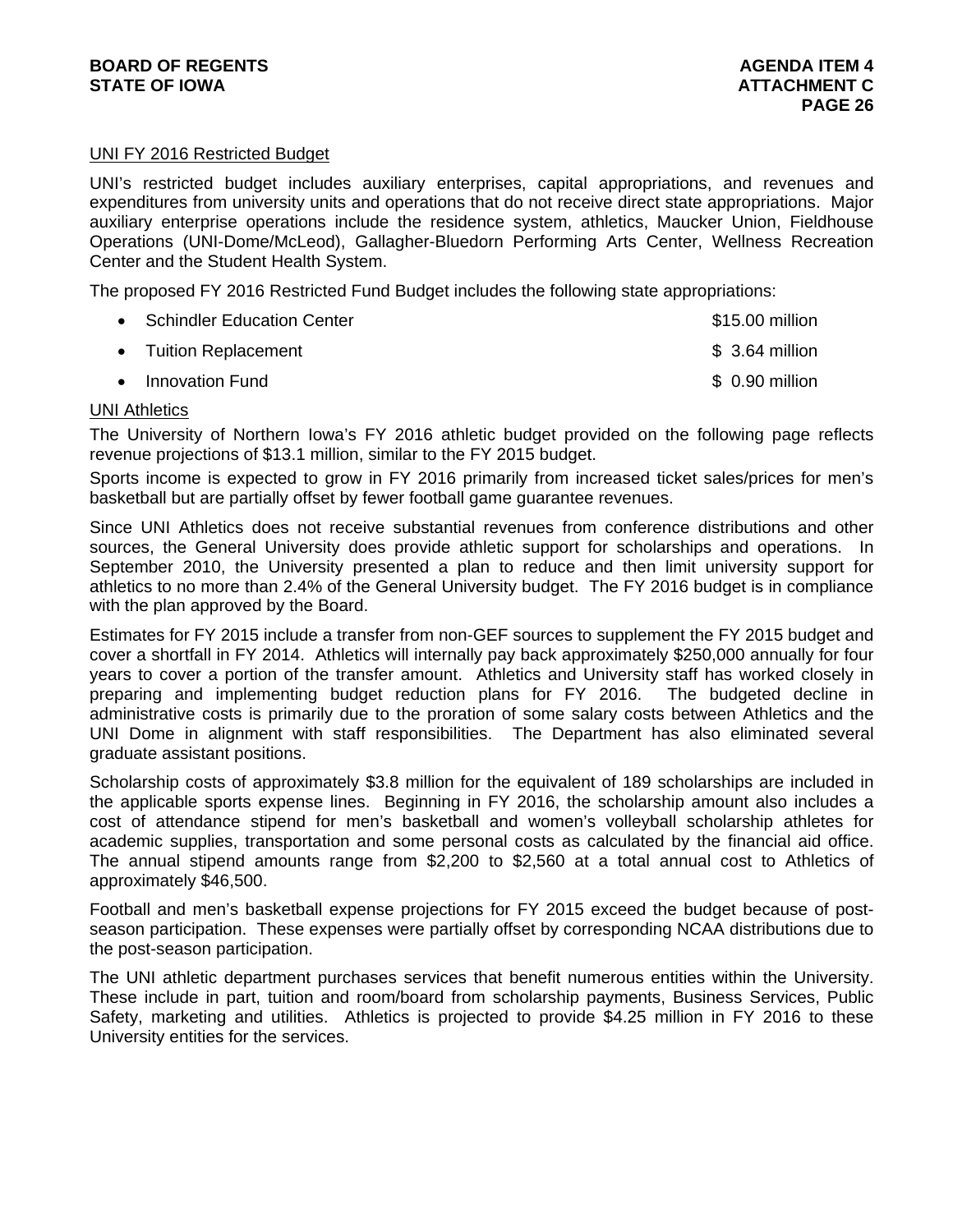# **BOARD OF REGENTS**<br> **BOARD OF REGENTS**<br> **STATE OF IOWA**<br> **ATTACHMENT C**

#### **University of Northern Iowa FY 2016 Proposed Athletic Budgets**

|                                     | FY 2015<br><b>Budget</b> | FY 2015<br><b>Estimates</b> | FY 2016<br><b>Proposed</b><br><b>Budget</b> |
|-------------------------------------|--------------------------|-----------------------------|---------------------------------------------|
| <b>INCOME</b>                       |                          |                             |                                             |
| Football                            | 1,380,500                | 1,344,026                   | 1,154,000                                   |
| Men's Basketball                    | 871,200                  | 952,338                     | 1,373,000                                   |
| Men - All Other Sports              | 103,000                  | 86,576                      | 86,000                                      |
| Women - All Sports                  | 169,100                  | 92,502                      | 160,500                                     |
| <b>Subtotal - Sports</b>            | 2,523,800                | 2,475,442                   | 2,773,500                                   |
| <b>Other Income</b>                 |                          |                             |                                             |
| <b>Student Activity Fee</b>         | 1,996,475                | 1,995,455                   | 1,998,139                                   |
| General University Support for:     |                          |                             |                                             |
| <b>General Athletics Operations</b> | 2,707,860                | 2,733,533                   | 2,826,801                                   |
| Scholarships                        | 1,283,481                | 1,283,481                   | 1,283,481                                   |
| Other - Non GEF Transfers           |                          | 1,880,183                   |                                             |
| Alumni/Foundation Support           | 1,565,000                | 1,209,270                   | 1,305,500                                   |
| <b>Athletic Marketing</b>           | 1,171,000                | 1,172,043                   | 1,201,500                                   |
| Athletic Conf/NCAA Support          | 1,070,000                | 1,130,271                   | 954,700                                     |
| Novelties - Outings                 | 300,000                  | 251,093                     | 259,500                                     |
| General                             | 452,000                  | 420,073                     | 465,000                                     |
| <b>Subtotal - Other</b>             | 10,545,816               | 12,075,402                  | 10,294,621                                  |
| <b>TOTAL INCOME</b>                 | 13,069,616               | 14,550,844                  | 13,068,121                                  |
| <b>EXPENSES</b>                     |                          |                             |                                             |
| <b>Men's Sports</b>                 |                          |                             |                                             |
| Football                            | 2,989,562                | 3,315,088                   | 3,025,725                                   |
| <b>Basketball</b>                   | 2,003,322                | 2,331,451                   | 2,163,764                                   |
| All Other Men's Sports              | 1,197,008                | 1,201,240                   | 1,211,540                                   |
| <b>Subtotal - Men's Sports</b>      | 6,189,892                | 6,847,779                   | 6,401,029                                   |
| <b>Women's Sports</b>               |                          |                             |                                             |
| <b>Basketball</b>                   | 1,024,641                | 999,007                     | 987,706                                     |
| Volleyball                          | 772,996                  | 676,918                     | 775,945                                     |
| All Other Women's Sports            | 2,214,292                | 2,259,947                   | 2,201,716                                   |
| <b>Subtotal - Women's Sports</b>    | 4,011,929                | 3,935,872                   | 3,965,367                                   |
| <b>Other Expenses</b>               |                          |                             |                                             |
| <b>Athletic Training</b>            | 285,744                  | 249,658                     | 209,360                                     |
| <b>Administration &amp; General</b> | 2,244,039                | 2,393,485                   | 1,865,186                                   |
| Athletic Marketing & Sports Info    | 233,012                  | 505,250                     | 457,573                                     |
| Contingency                         | 105,000                  |                             | 169,606                                     |
| <b>Subtotal - Other Expenses</b>    | 2,867,795                | 3,148,393                   | 2,701,725                                   |
| <b>TOTAL EXPENSES</b>               | 13,069,616               | 13,932,044                  | 13,068,121                                  |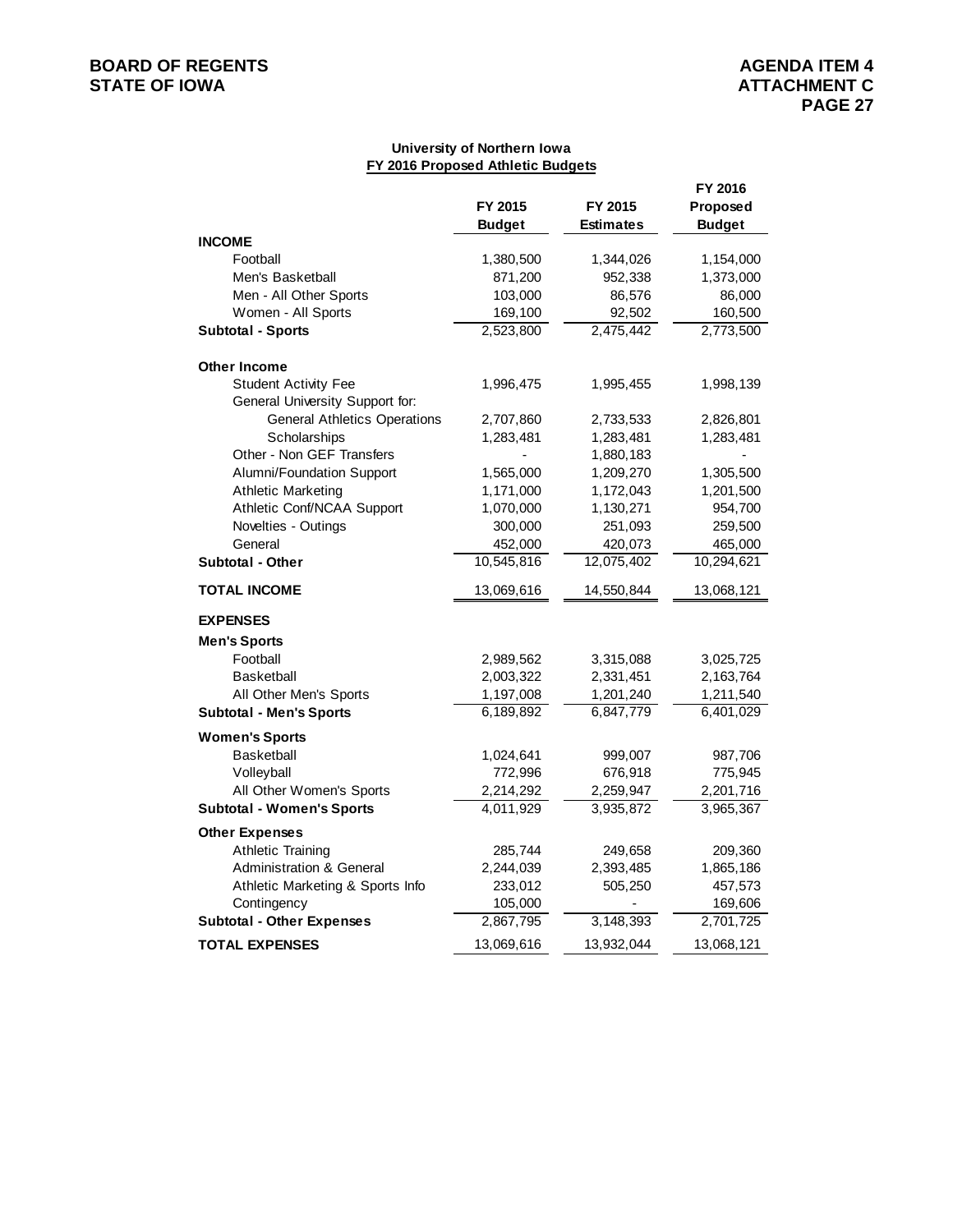# UNI Residence System

The Board received a preliminary FY 2016 residence system budget as a part of the governance report at its March 2015 meeting. All revenue and expense categories in the proposed budget remain identical with the preliminary budget presented in March. The increase in the June 30, 2016 voluntary reserve fund balance is a direct result of the timeline (most project expenses expected to occur in FY 2017) for the Lawther Hall Renovation project approved by the Board in April 2015.

## **University of Northern Iowa**

**Residence System Proposed Budget 2015-16**

|                                              |                  | Preliminary     | Proposed        |
|----------------------------------------------|------------------|-----------------|-----------------|
|                                              | <b>Estimates</b> | <b>Budget</b>   | <b>Budget</b>   |
|                                              | 2014-15          | 2015-16         | 2015-16         |
| <b>OPERATIONS</b>                            |                  |                 |                 |
| Revenues                                     | \$39,172,538     | \$40,826,596    | \$40,826,596    |
| <b>Expenditures for Operations</b>           | 26,849,223       | 27,805,986      | 27,805,986      |
| Net Revenues                                 | 12,323,315       | 13,020,610      | 13,020,610      |
| % of Revenues                                | 31.5%            | 31.9%           | 31.9%           |
| Debt Service (due July 1)                    | 6,749,590        | 6,748,065       | 6,748,065       |
| <b>Mandatory Transfers</b>                   | 330,000          | 330,000         | 330,000         |
| Net After Debt Service & Mandatory Transfers | 5,243,725<br>\$  | \$5,942,545     | \$5,942,545     |
| % of Revenues                                | 13.4%            | 14.6%           | 14.6%           |
| Debt Service Coverage Ratio                  | 183%             | 193%            | 193%            |
| University Overhead Payment                  | \$<br>721,231    | \$<br>745,150   | 745,150<br>\$   |
| <b>FUND BALANCES (June 30)</b>               |                  |                 |                 |
| Improvement Fund                             | \$<br>2,198,097  | 2,048,097<br>\$ | \$<br>1,796,002 |
| System Fund                                  | 11,421,420       | 8,502,504       | 11,848,816      |
| Subtotal--Voluntary Reserves                 | 13,619,517       | 10,550,601      | 13,644,818      |
| <b>Bond Reserve Fund</b>                     | 6,115,951        | 6,115,951       | 6,115,951       |
| Subtotal--Mandatory Reserves                 | 6,115,951        | 6,115,951       | 6,115,951       |
| <b>Total Fund Balances (June 30)</b>         | \$19,735,468     | \$16,666,552    | \$19,760,769    |
| REVENUES AND EXPENDITURES DETAIL             |                  |                 |                 |
| Revenues                                     |                  |                 |                 |
| Contracts                                    | \$33,283,964     | \$35,245,769    | \$35,245,769    |
| Interest                                     | 398,000          | 350,000         | 350,000         |
| Other Income                                 | 5,490,574        | 5,230,827       | 5,230,827       |
| <b>Total Revenues</b>                        | \$39,172,538     | \$40,826,596    | \$40,826,596    |
| <b>Expenditures for Operations</b>           |                  |                 |                 |
| Salaries, Wages & Benefits                   | \$15,023,571     | \$15,540,687    | \$15,540,687    |
| Cost of Food or Goods Sold                   | 4,755,012        | 4,954,466       | 4,954,466       |
| <b>Other Operating Expense</b>               | 2,783,635        | 2,583,690       | 2,583,690       |
| <b>Utilities</b>                             | 2,643,052        | 3,193,943       | 3,193,943       |
| Repairs & Maintenance                        | 1,643,953        | 1,533,200       | 1,533,200       |
| <b>Total Expenditures</b>                    | \$26,849,223     | \$27,805,986    | \$27,805,986    |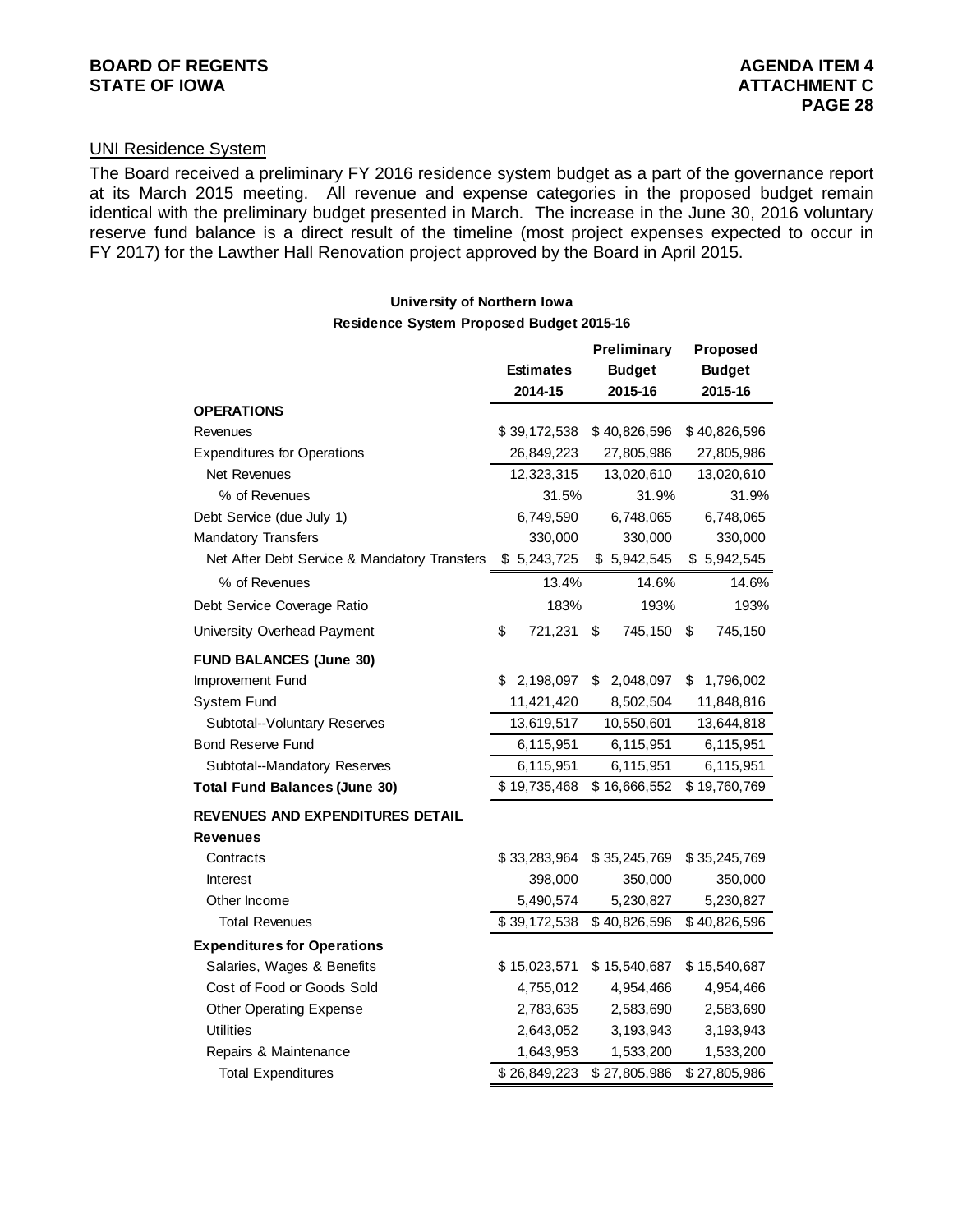### **Salary Policies**

The University implemented the terms of a voluntary agreement for a two-year contract beginning July 1, 2015, that was reached with the organized faculty (UNI-United Faculty). The agreement provided for a wage increase of 2.5% on July 1, 2015.

As approved by the Executive Director, the FY 2016 salary increase for P&S staff is an amount equal to 1.25% of combined annual salaries. The funds will be distributed as 2.5% increase on January 1, 2016 with 1% for employees with satisfactory performance and the remaining 1.5% based on performance and equity.

The following P&S staff pay matrix for FY 2016 remains identical to last year's matrix.

| Grade | Minimum  | <b>First Quartile</b> | Midpoint  | Third Quartile | Maximum   |
|-------|----------|-----------------------|-----------|----------------|-----------|
|       | \$25,470 | \$33,130              | \$40,790  | \$48,450       | \$56,100  |
| Ш     | \$30,280 | \$39,500              | \$48,710  | \$57,930       | \$67,140  |
| Ш     | \$34,830 | \$45,700              | \$56,580  | \$67,450       | \$78,330  |
| IV    | \$40,390 | \$53,790              | \$67,190  | \$80,590       | \$93,990  |
| V     | \$47,270 | \$63,350              | \$79,430  | \$95,500       | \$111,580 |
| V١    | \$56,850 | \$76,020              | \$95,190  | \$114,360      | \$133,530 |
| VII   | \$67,400 | \$90,940              | \$114,480 | \$138,020      | \$161,560 |
| VIII  | \$80,560 | \$108,370             | \$136,190 | \$164,000      | open      |

# University of Northern Iowa FY 2016 Professional and Scientific Salary Matrix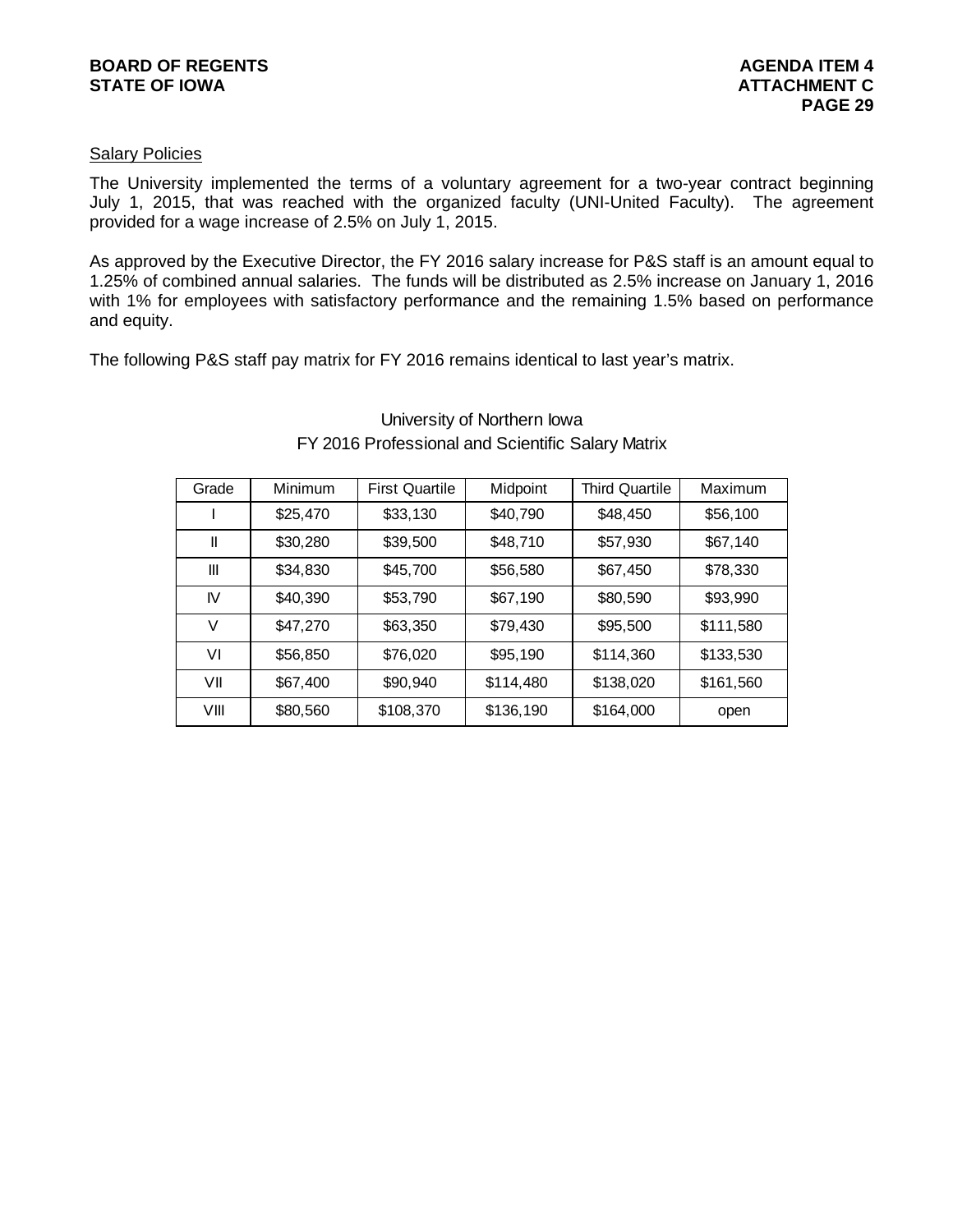# **IOWA SCHOOL FOR THE DEAF**

The proposed FY 2016 operating and restricted fund budgets for the Iowa School for the Deaf total \$12.1 million and are provided at the bottom of the following page.

#### ISD FY 2016 General Operating Budget

The Iowa School for the Deaf offers educational programs in compliance with federal and state laws to provide free and appropriate public education for deaf and hard of hearing children and youths. Each child's Individual Education Program (IEP) is designed to develop the student's educational potential. The primary mission is to provide quality programs for students, enabling them to leave ISD with optimal academic, vocational, interpersonal and independent living skills. Budget development ties directly to the strategic plan and more specifically to the following objectives:

- Meet or exceed state academic standards in reading and math
- Identify and adopt additional tools/strategies to motivate
- Demonstrate that student outcomes assessment enhances teaching
- Demonstrate efficient and productive use of resources

The following educational programs are included in the FY 2016 operating budget:

- On-Campus The primary on-campus educational program provides academic and vocational programming for 109 deaf and hard of hearing children from early childhood through high school graduation. The educational programming options must be comprehensive enough to meet each child's educational requirements as specified in the IEP, which is written for each student in conjunction with the parents and the School.
- 4Plus Program This School–to–Work Transition Program involves students in grades eleven to 4-PLUS (18-21 yrs old). Students are involved in a systematic and developmental program designed to introduce them to on-the-job training in an area of career interest within the community.
- Mainstream Program The program permits ISD students to receive classroom instruction in the Lewis Central School District. The Mainstream Program will serve approximately 10 students and families during FY 2016.
- Parent/Infant Program– The Parent/Infant Program is a collaborative effort with the Green Hills AEA and offers year-round early childhood special education programming support to deaf and hard of hearing infants and toddlers, and their families. Each family's educational program is determined by their Individual Family Service Plan. The Program includes on-campus parent/infant instruction and home visits by professionals which gives parents an opportunity to see home-based instruction occurring with their child and gives staff an opportunity to review parent/infant educational interaction.

The 2015 General Assembly appropriated a 1.25% increase (approximately \$117,000) in state operating funding for FY 2016. Other income sources are projected to increase approximately \$190,000 primarily from the addition of an educational interpreter and para-educator services to school districts resulting in additional sales/services revenue.

The incremental revenues and reallocated funds from building repairs will support costs associated with the added positions in statewide services for Extended Learning, Deaf Resource Center, a portion of the Northeast Regional Academy, and costs associated with the salary policy beginning on page 32.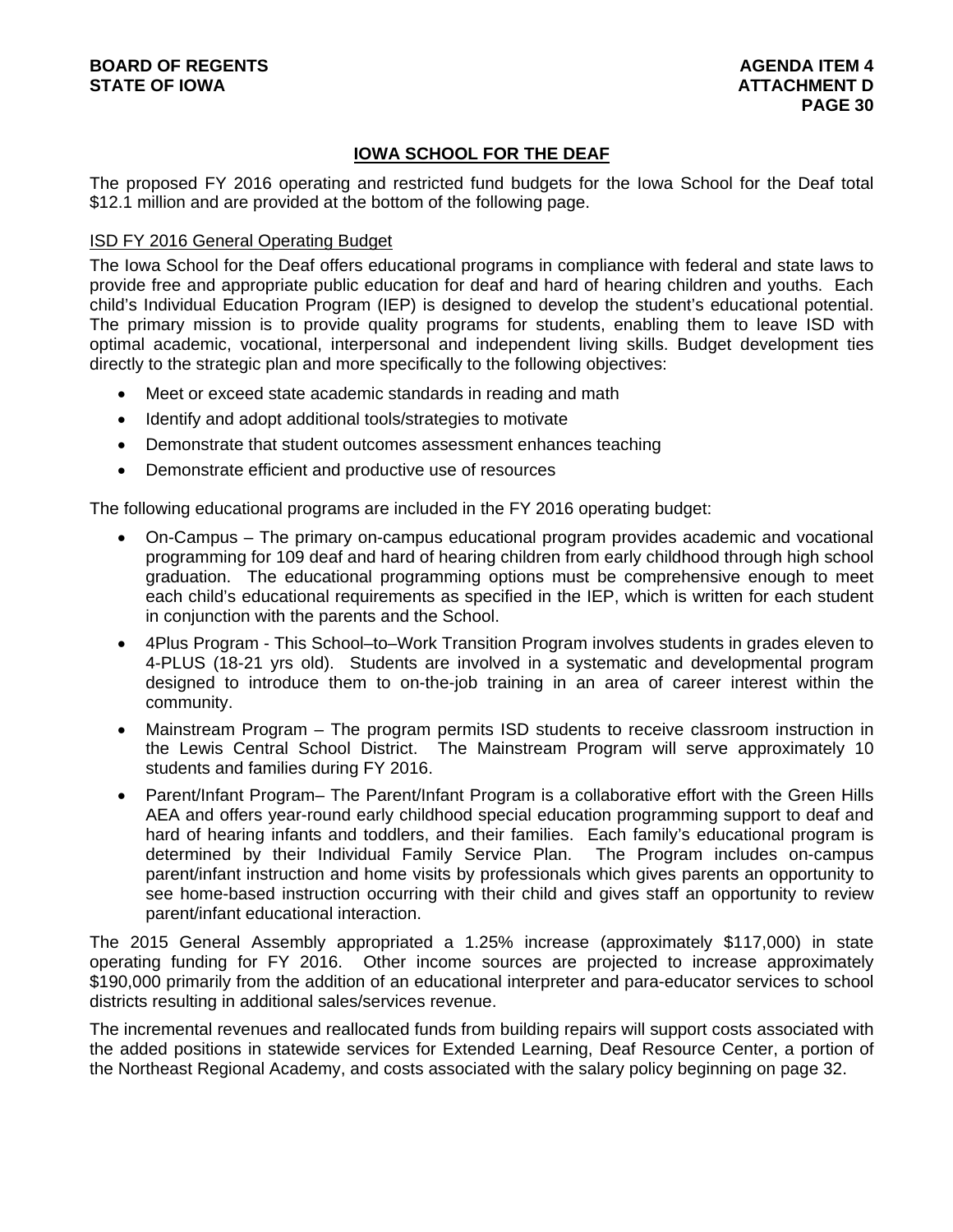#### ISD FY 2016 Restricted Budget

The FY 2016 restricted budget includes additional pass-thru federal grant funding from the Iowa Department of Education for start-up support for the Northeast Regional Academy and for federal statewide services for the Deaf. In addition, the federal funds support improving sign language skills of parents, interpreter and teacher training, family activities, ADA accessibility and post-graduation living skills.

Revenue generated from students attending ISD from Nebraska is included in the restricted funds and is segregated from ISD's general fund appropriation. The FY 2016 budget anticipates 9 students attending from Nebraska. A portion of the Nebraska revenue will continue to provide for staffing expenses.

| FY 2016 IOWA SCHOOL FOR THE DEAF PROPOSED BUDGET |                            |                             |                        |  |  |  |
|--------------------------------------------------|----------------------------|-----------------------------|------------------------|--|--|--|
|                                                  | Operating<br><b>Budget</b> | Restricted<br><b>Budget</b> | Total<br><b>Budget</b> |  |  |  |
| <b>REVENUES</b>                                  |                            |                             |                        |  |  |  |
| General Appropriation                            | \$<br>9,509,257            | \$                          | \$<br>9,509,257        |  |  |  |
| Appropriations - Other                           | 82,049                     |                             | 82,049                 |  |  |  |
| <b>Federal Support</b>                           | 56,970                     | 590,535                     | 647,505                |  |  |  |
| Interest                                         | 1,000                      | 525                         | 1,525                  |  |  |  |
| <b>Reimbursed Indirect Costs</b>                 | 23,927                     |                             | 23,927                 |  |  |  |
| <b>Sales and Services</b>                        | 878,824                    | 812,267                     | 1,691,091              |  |  |  |
| Other Income                                     | 155,200                    |                             | 155,200                |  |  |  |
| <b>TOTAL REVENUES</b>                            | \$10,707,227               | \$<br>1,403,327             | \$12,110,554           |  |  |  |
|                                                  |                            |                             |                        |  |  |  |
| <b>EXPENDITURES</b>                              |                            |                             |                        |  |  |  |
| Salaries                                         | 8,867,170<br>\$            | \$<br>861,964               | \$<br>9,729,134        |  |  |  |
| Prof. & Scien. Supplies/Services                 | 1,305,085                  | 331,730                     | 1,636,815              |  |  |  |
| <b>Library Acquisition</b>                       | 5,000                      |                             | 5,000                  |  |  |  |
| <b>Utilities</b>                                 | 291,250                    |                             | 291,250                |  |  |  |
| <b>Bldg. Repairs</b>                             | 203,522                    | 159,633                     | 363,155                |  |  |  |
| Aud. of State Reimburse                          | 35,200                     |                             | 35,200                 |  |  |  |
| Equipment                                        |                            | 50,000                      | 50,000                 |  |  |  |
| TOTAL EXPENDITURES                               | \$10,707,227               | \$<br>1,403,327             | \$12,110,554           |  |  |  |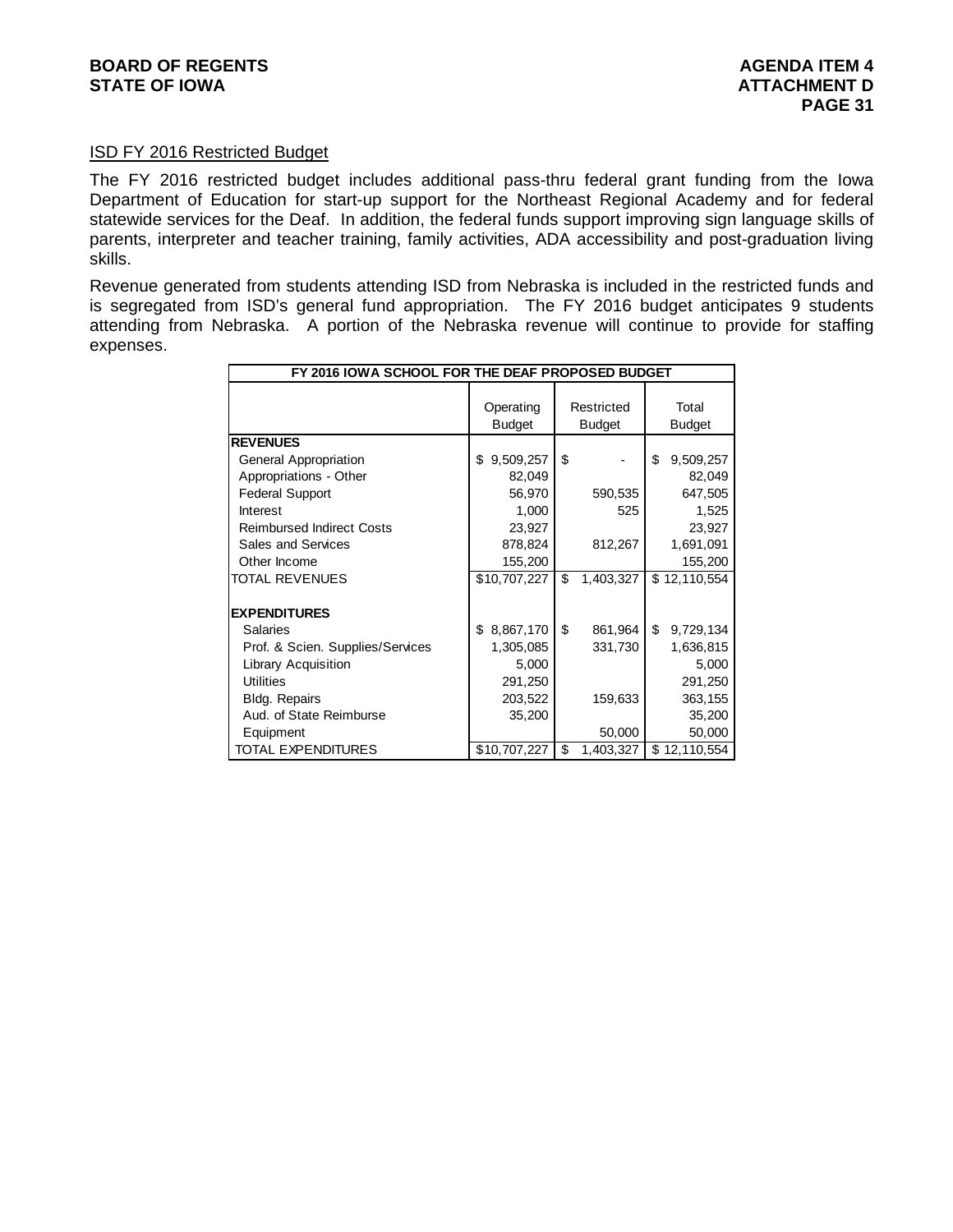## **Salary Policies**

The faculty salary and the non-bargaining P&S staff salary matrices approved by the Executive Director are provided below and on the following page. ISD and IBSSS share a single P&S salary matrix. The overall average salary increase for all faculty and non-bargaining P&S staff is approximately 1.5% and salary increases for institutional officials range from 0-1%.

Also, the supplemental pay schedule for various extracurricular activities remains unchanged from last year's schedule and is provided on page 34.

| <b>Track</b><br>Degree |    | ı<br>BA                     | п<br><b>BA+15</b>        | Ш<br><b>BA+30</b> | IV<br>ΜA                      | V<br>MA+15                          | ٧I<br>MA+30            | VII<br>ED SPEC |
|------------------------|----|-----------------------------|--------------------------|-------------------|-------------------------------|-------------------------------------|------------------------|----------------|
| <b>Beginning</b>       |    | 43,795                      | 45,698                   | 47,601            | 51,408                        | 53,311                              | 55,215                 | 57,118         |
| Step                   | 1  | 44,556                      | 46,497                   | 48,439            | 52,322                        | 54,263                              | 56,204                 | 58,146         |
| Step                   | 2  | 45,333                      | 47,313                   | 49,293            | 53,253                        | 55,234                              | 57,213                 | 59,194         |
| Step                   | 3  | 46,125                      | 48,145                   | 50,165            | 54,204                        | 56,224                              | 58,244                 | 60,263         |
| Step                   | 4  | 46,933                      | 48,993                   | 51,053            | 55,173                        | 57,234                              | 59,293                 | 61,353         |
| Step                   | 5  | 47,757                      | 49,859                   | 51,959            | 56,162                        | 58,264                              | 60,365                 | 62,466         |
| Step                   | 6  | 48,597                      | 50,740                   | 52,884            | 57,171                        | 59,314                              | 61,457                 | 63,601         |
| Step                   | 7  | 49,455                      | 51,641                   | 53,827            | 58,199                        | 60,386                              | 62,573                 | 64,758         |
| Step                   | 8  | 50,329                      | 52,559                   | 54,789            | 59,249                        | 61,479                              | 63,709                 | 65,939         |
| Step                   | 9  |                             | 53,496                   | 55,770            | 60,319                        | 62,594                              | 64,868                 | 67,143         |
| Step                   | 10 |                             | 54,451                   | 56,771            | 61,411                        | 63,731                              | 66,051                 | 68,371         |
| Step                   | 11 |                             | 55,426                   | 57,792            | 62,525                        | 64,891                              | 67,258                 | 69,624         |
| Step                   | 12 |                             |                          | 58,834            | 63,660                        | 66,074                              | 68,488                 | 70,902         |
| Step                   | 13 |                             |                          | 59,895            | 64,819                        | 67,281                              | 69,744                 | 72,205         |
| Step                   | 14 |                             |                          | 60,979            | 66,001                        | 68,512                              | 71,023                 | 73,535         |
| Step                   | 15 |                             |                          |                   | 67,206                        | 69,768                              | 72,329                 | 74,890         |
| Step                   | 16 |                             |                          |                   | 68,436                        | 71,048                              | 73,661                 | 76,274         |
| Step                   | 17 |                             |                          |                   |                               | 72,355                              | 75,020                 | 77,685         |
| Step                   | 18 |                             |                          |                   |                               | 73,688                              | 76,405                 | 79,124         |
| Step                   | 19 |                             |                          |                   |                               |                                     | 77,819                 | 80,592         |
| Step                   | 20 |                             |                          |                   |                               |                                     | 79,261                 | 82,089         |
| CED                    |    | Provisional<br>Professional | \$<br>750<br>\$<br>1,500 |                   | Intermediate Plus<br>Advanced | <b>Sign Language Certification:</b> | 200<br>\$<br>\$<br>400 |                |

**Iowa School for the Deaf Faculty Salary Matrix**

For individuals with an appropriate PH. D., the Superintendent has the authority to pay 10% above the person's relative position on the Ed. Spec. track.

(ASHA) \$ 750 Advanced Plus \$ 600

Superior \$ 800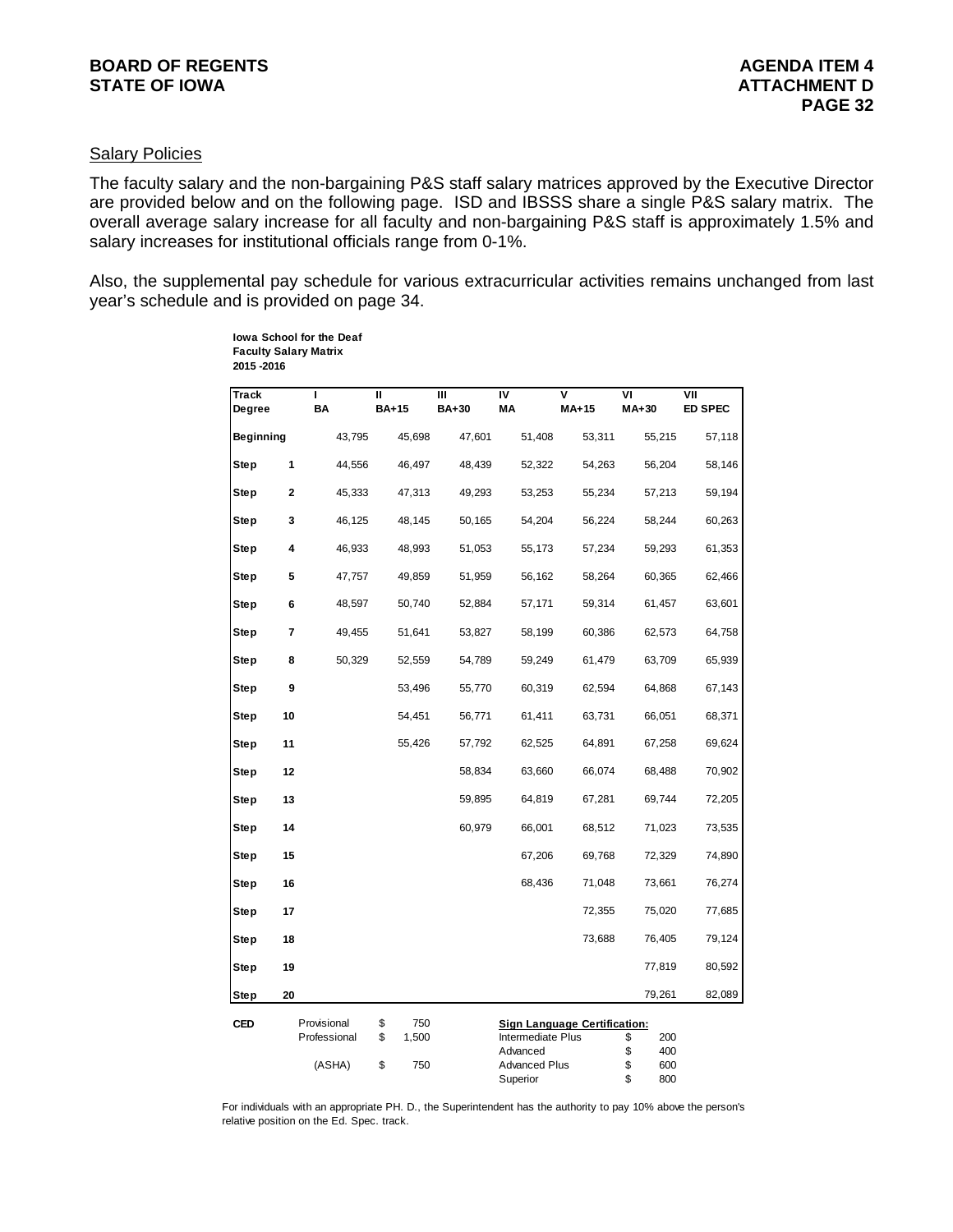### **BOARD OF REGENTS AGENTS** AGENDA ITEM 4 **STATE OF IOWA ATTACHMENT D**

#### IOWA SCHOOL FOR THE DEAF IOWA BRAILLE AND SIGHT SAVING SCHOOL PROFESSIONAL AND SCIENTIFIC SALARY SCHEDULE

| 2015-2016 |
|-----------|
|-----------|

| Salary<br>Grade | Minimum  | Midpoint | Maximum  | Spread |
|-----------------|----------|----------|----------|--------|
| 1               | \$36,182 | \$44,003 | \$51,823 | 43.23% |
| $\mathcal{P}$   | \$38,904 | \$47.902 | \$56,899 | 46.25% |
| 3               | \$43.927 | \$54,120 | \$64.313 | 46.41% |
| 4               | \$48.612 | \$61,151 | \$73.690 | 51.59% |
| 5               | \$53,624 | \$67,947 | \$82,269 | 53.42% |
| 6               | \$59,880 | \$76,706 | \$93,532 | 56.20% |

SALARY GRADE ASSIGNMENTS

- 3 Accountant I (ISD) Educational Interpreter (ISD) Extended Learning Programmer (IBSSS) Information Technology Associate (ISD) Recreation Utilization Coordinator (ISD) Residential Counselor (ISD) 4 Administrative Assistant (ISD)
- Assistant to the Dean of Students (ISD) Athletic Director (ISD) Human Resources Specialist (IBSSS) Student Life Advisor (ISD) Sign Language Instructor (ISD) Transportation Manager (ISD)
- 5 Accountant II (ISD) Director of Development (ISD) Director of Extended Learning (IBSSS) Director of Human Resources (ISD) Facilities Manager (ISD) Family Services Specialist (IBSSS) Information Technology Specialist (ISD/IBSSS) Outreach Coordinator (ISD) Registered Nurse, Head (ISD/IBSSS) Residence Dean (ISD) Sign Language Program Coordinator (ISD)
- 6 Dean of Students (ISD)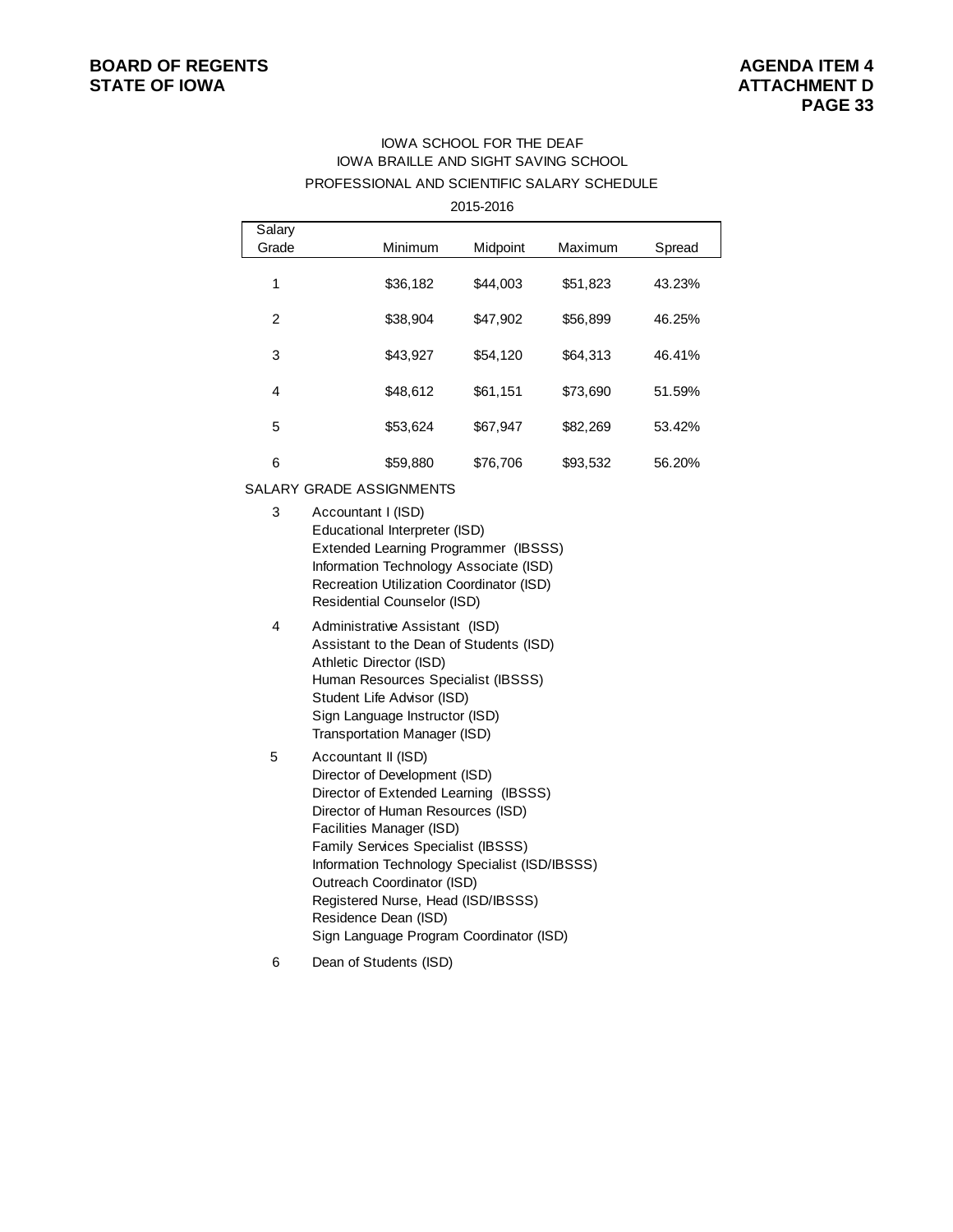# **BOARD OF REGENTS AGENUAL STATE OF IOWA**<br> **BOARD OF IOWA**<br> **BOARD OF IOWA**

#### **ISD SUPPLEMENTAL PAY SCHEDULE**

| <b>HEAD COACH</b>   |                      | FY 2016 |      |      |      |      |      |      |      |      |      |      |      |      |                      |
|---------------------|----------------------|---------|------|------|------|------|------|------|------|------|------|------|------|------|----------------------|
| 100.00%             |                      |         |      |      |      |      |      |      |      |      |      |      |      |      |                      |
|                     |                      | 2       | 3    | 4    | 5    | 6    |      | 8    | 9    | 10   | 11   | 12   | 13   | 14   | 15                   |
| <b>FOOTBALL</b>     | 2651                 | 2731    | 2813 | 2897 | 2984 | 3074 | 3165 | 3261 | 3359 | 3459 | 3563 | 3670 | 3780 | 3893 | ------------<br>4010 |
| <b>BASKETBALL</b>   | 2651                 | 2731    | 2813 | 2897 | 2984 | 3074 | 3165 | 3261 | 3359 | 3459 | 3563 | 3670 | 3780 | 3893 | 4010                 |
| VOLLEYBALL          | 2651                 | 2731    | 2813 | 2897 | 2984 | 3074 | 3165 | 3261 | 3359 | 3459 | 3563 | 3670 | 3780 | 3893 | 4010                 |
| <b>TRACK</b>        | 2651                 | 2731    | 2813 | 2897 | 2984 | 3074 | 3165 | 3261 | 3359 | 3459 | 3563 | 3670 | 3780 | 3893 | 4010                 |
| WRESTLING           | 2651                 | 2731    | 2813 | 2897 | 2984 | 3074 | 3165 | 3261 | 3359 | 3459 | 3563 | 3670 | 3780 | 3893 | 4010                 |
| <b>CHEERLEADING</b> | 2651<br>------------ | 2731    | 2813 | 2897 | 2984 | 3074 | 3165 | 3261 | 3359 | 3459 | 3563 | 3670 | 3780 | 3893 | 4010                 |

#### **ASSISTANT HIGH SCHOOL/JUNIOR HIGH SCHOOL**

|      |      | 3    | 4    | 5.   | 6    |      | 8    | 9    | 10   | 11   | 12   | 13   | 14   | 15                       |
|------|------|------|------|------|------|------|------|------|------|------|------|------|------|--------------------------|
| 2068 | 2130 | 2194 | 2260 | 2328 | 2398 | 2470 | 2544 | 2620 | 2699 | 2780 | 2863 | 2949 | 3037 | 3129                     |
| 2068 | 2130 | 2194 | 2260 | 2328 | 2398 | 2470 | 2544 | 2620 | 2699 | 2780 | 2863 | 2949 | 3037 | 3129                     |
| 2068 | 2130 | 2194 | 2260 | 2328 | 2398 | 2470 | 2544 | 2620 | 2699 | 2780 | 2863 | 2949 | 3037 | 3129                     |
| 2068 | 2130 | 2194 | 2260 | 2328 | 2398 | 2470 | 2544 | 2620 | 2699 | 2780 | 2863 | 2949 | 3037 | 3129                     |
| 2068 | 2130 | 2194 | 2260 | 2328 | 2398 | 2470 | 2544 | 2620 | 2699 | 2780 | 2863 | 2949 | 3037 | 3129                     |
|      |      |      |      |      |      |      |      |      |      |      |      |      |      | ------------ ----------- |

# **EXTRACURRICULAR** -------------------------- -----

| -------------------------- ---- |     |     |     |      |      |      |      |      |      |      |            |      |      |      |      |
|---------------------------------|-----|-----|-----|------|------|------|------|------|------|------|------------|------|------|------|------|
|                                 |     |     |     | 4    | 5.   | 6    |      | 8    | 9    | 10   | 11         | 12   | 13   | 14   | 15   |
| <b>SENIORS</b>                  | 931 | 931 | 931 | 931  | 931  | 931  | 93'  | 931  | 93'  | 931  | 931        | 931  | 931  | 931  | 931  |
| <b>JUNIORS</b>                  | 931 | 931 | 931 | 931  | 931  | 931  | 93'  | 931  | 931  | 931  | 931        | 931  | 931  | 931  | 931  |
| <b>CONCESSIONS</b>              | 931 | 959 | 988 | 1018 | 1049 | 1080 | 1112 | 1145 | 1179 | 1214 | 1250       | 1288 | 1327 | 1367 | 1408 |
| <b>YEARBOOK</b>                 | 931 | 959 | 988 | 1018 | 1049 | 1080 | 1112 | 1145 | 1179 | 1214 | '250       | 1288 | 1327 | 1367 | 1408 |
| OTHER                           | 931 | 959 | 988 | 1018 | 1049 | 1080 | 1112 | 1145 | 1179 | 1214 | <b>250</b> | 1288 | 1327 | 1367 | 1408 |
|                                 |     |     |     |      |      |      |      |      |      |      |            |      |      |      |      |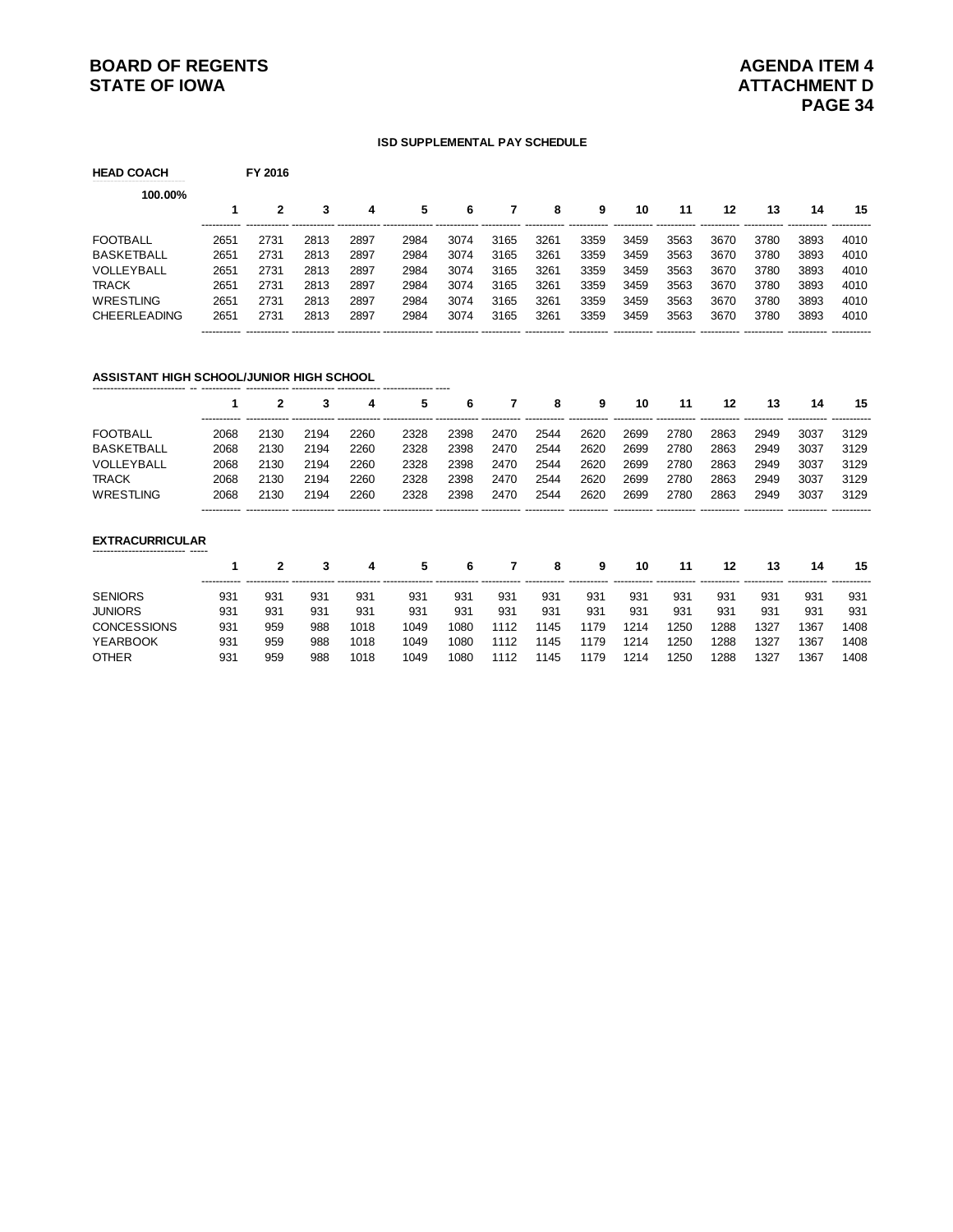# **IOWA BRAILLE AND SIGHT SAVING SCHOOL**

The proposed FY 2016 operating and restricted fund budgets for the Iowa Braille and Sight Saving School total \$9.0 million and are provided on the following page.

#### IBSSS FY 2016 General Fund Operating Budget

The mission of the Iowa Braille and Sight Saving School (Iowa Educational Services for the Blind and Visually Impaired) has two primary components: to provide direct educational services to visually impaired children and youth of the state of Iowa, and to serve a leadership and resource role in statewide efforts to meet the needs of the visually impaired. The School's purpose is to enable Iowa's students, who are blind or visually impaired, to function as independently as possible in all aspects of life, by providing appropriate education opportunities, resources and support services.

A cooperative agreement between the Board of Regents, Area Education Agencies, the Department of Education and the Department for the Blind committed to the goal to create a unified system for the delivery of vision services with the statewide system for vision services as the central agency to recruit, train, supervise and deploy all Teachers of Visual Impairments (TVIs) and Certified Orientation and Mobility instructors (COMs) in the state.

The strategic initiatives of the Iowa Educational Services for the Blind and Visually Impaired supported by the budget proposal include:

- Through collaboration with other service providers, IBSSS shall increase the availability and participation in intense services in regions of the state.
- The development and implementation of a process for determining and meeting the full continuum of service needs, including the long-term residential needs of students who are blind or visually impaired.
- Increase the percentage of students, who by age 16, have transition plans for improved postsecondary outcomes.
- Meet or exceed state academic standards for performance in reading and mathematics.
- Demonstrate, in conjunction with other partners, that the student outcome assessment programs help students achieve identified learning goals.

The goals of the Iowa Education Services for the Blind and Visually Impaired are:

- A. Provide equitable access to a continuum of high quality services for all students in Iowa who are blind and visually impaired, including those with multiple disabilities.
- B. Assure an adequate supply of highly trained TVIs and COMs.
- C. Assure adequate and professional supervision, ongoing professional development and equitable job assignments for professionals working with blind and visually impaired students.
- D. Eliminate duplication in service delivery by creating a seamless coordinated system of services to blind and visually impaired students across multiple funding sources and agencies responsible for this population.
- E. Maintain a center of excellence in Iowa for discipline specific expertise.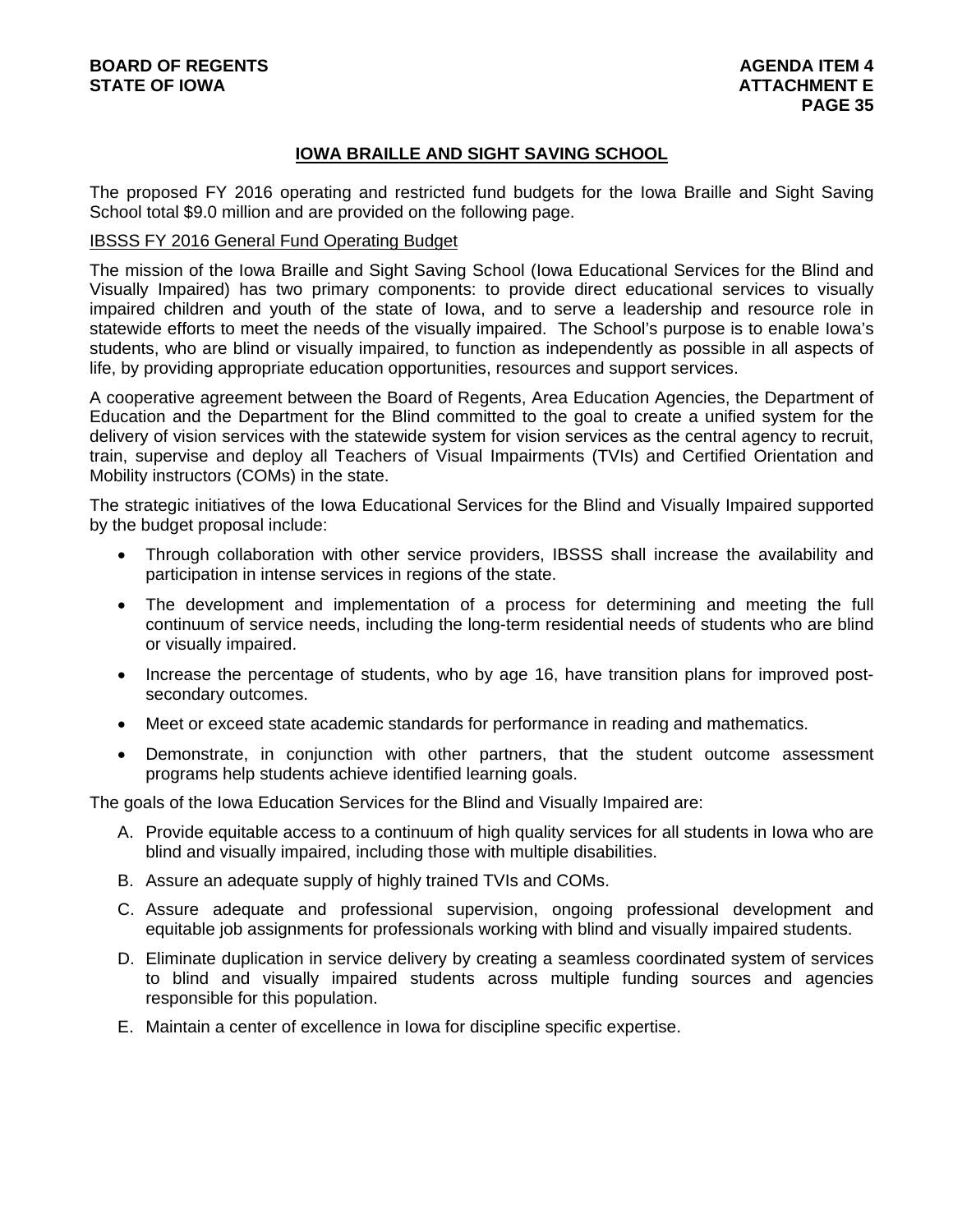The 2015 General Assembly appropriated a 1.25% increase (approximately \$49,000) in state operating funding for FY 2016. Conversely, other revenues are projected to decline approximately \$280,000 from a reduction in budgeted service billing revenues to the AEAs reflective of a staff reduction (approximately 2 FTEs) of Teachers of Visual Impairments and Orientation and Mobility Specialists and also from a slight reduction in Americorps lease revenues.

Salary expenses include implementation of the salary policy provided on the following page and onehalf of administrative salaries for the Special Schools and the Northeast Regional Director. Building repair costs from operating funds have been reduced from FY 2015 due to the completion of planned building repair projects and now reflect expected recurring repairs on campus facilities.

#### IBSSS FY 2016 Restricted Budget

IBSSS's FY 2016 restricted budget totals approximately \$0.6 million and is provided below. The restricted funding comes from federal pass-thru grants from the Iowa Department of Education and gifts/endowment funds. In addition to blind-deaf services, the federal grants also support training programs for the teachers, low vision evaluation and equipment, assistive devices, and a TVI for the Northeast Regional Academy. The endowment funds support activities/programs in conjunction with the strategic plan including post-secondary scholarships.

| FY 2016 IOWA BRAILLE & SIGHT SAVING SCHOOL PROPOSED BUDGET |                            |                             |                        |
|------------------------------------------------------------|----------------------------|-----------------------------|------------------------|
|                                                            | Operating<br><b>Budget</b> | Restricted<br><b>Budget</b> | Total<br><b>Budget</b> |
| <b>REVENUES</b>                                            |                            |                             |                        |
| General Appropriation                                      | \$3,964,688                | \$                          | \$3,964,688            |
| <b>Federal Support</b>                                     | 391,025                    | 365,197                     | 756,222                |
| Reimb. Indirect Costs                                      | 42,094                     |                             | 42,094                 |
| Sales and Services                                         | 3,997,397                  |                             | 3,997,397              |
| Other Income                                               |                            | 220,000                     | 220,000                |
| TOTAL REVENUES                                             | \$8,395,204                | \$<br>585,197               | \$8,980,401            |
| <b>EXPENDITURES</b>                                        |                            |                             |                        |
| Salaries                                                   |                            | \$                          |                        |
|                                                            | \$6,746,522                | 312,032                     | \$7,058,554            |
| Prof. & Scien. Supplies/Services                           | 1,167,141                  | 272,152                     | 1,439,293              |
| <b>Library Acquisition</b>                                 | 8,734                      | 1,013                       | 9,747                  |
| <b>Utilities</b>                                           | 270,000                    |                             | 270,000                |
| Bldg. Repairs                                              | 128,307                    |                             | 128,307                |
| Aud. of State Reimburse                                    | 31,500                     |                             | 31,500                 |
| Equipment                                                  | 43,000                     |                             | 43,000                 |
| TOTAL EXPENDITURES                                         | \$8,395,204                | \$<br>585,197               | \$8,980,401            |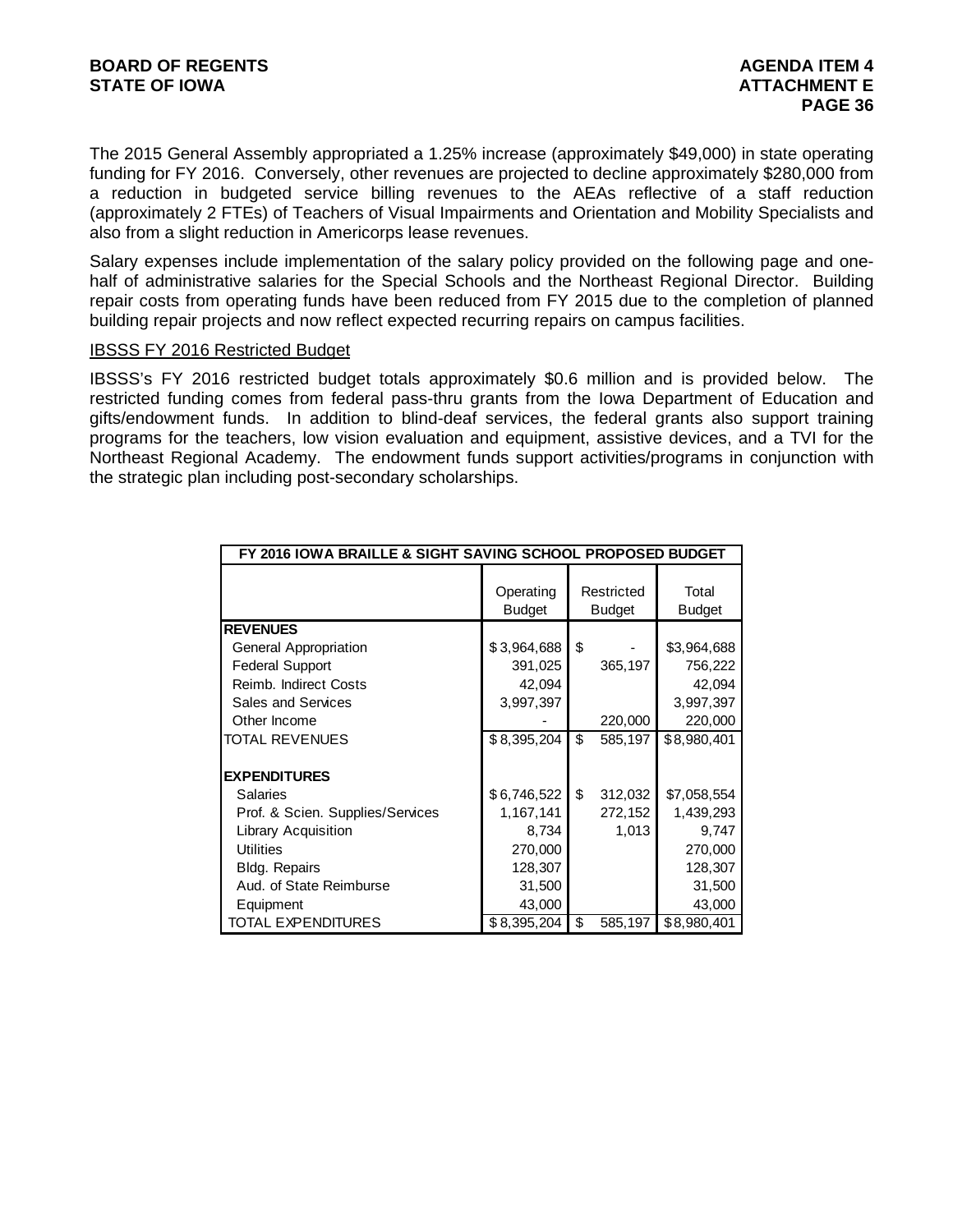# Salary Policies

The faculty salary matrix approved by the Executive Director is provided below. ISD and IBSSS share a single P&S salary matrix (provided on page 33 in Attachment D). The overall average salary increase for all faculty and non-bargaining P&S staff is approximately 1.0%. In addition, salary increases for institutional officials is 1% and is based on performance and market competiveness demands.

Also, the supplemental pay schedule for various extracurricular activities remains unchanged from last year's schedule and is provided on the following page.

> **Iowa Braille and Sight Saving School Faculty Salary Matrix 2015 -2016**

| <b>Track</b><br>Degree |    | ı<br>BA | Ш<br><b>BA+15</b> | Ш<br><b>BA+30</b> | $\overline{\mathsf{N}}$<br>MА | $\overline{\mathsf{v}}$<br>$MA+15$ | VΙ<br>$MA+30$ | VII<br><b>ED SPEC</b> |
|------------------------|----|---------|-------------------|-------------------|-------------------------------|------------------------------------|---------------|-----------------------|
| Beginning              |    | 43,795  | 45,698            | 47,601            | 51,408                        | 53,311                             | 55,215        | 57,118                |
| <b>Step</b>            | 1  | 44,556  | 46,497            | 48,439            | 52,322                        | 54,263                             | 56,204        | 58,146                |
| Step                   | 2  | 45,333  | 47,313            | 49,293            | 53,253                        | 55,234                             | 57,213        | 59,194                |
| Step                   | 3  | 46,125  | 48,145            | 50,165            | 54,204                        | 56,224                             | 58,244        | 60,263                |
| <b>Step</b>            | 4  | 46,933  | 48,993            | 51,053            | 55,173                        | 57,234                             | 59,293        | 61,353                |
| Step                   | 5  | 47,757  | 49,859            | 51,959            | 56,162                        | 58,264                             | 60,365        | 62,466                |
| <b>Step</b>            | 6  | 48,597  | 50,740            | 52,884            | 57,171                        | 59,314                             | 61,457        | 63,601                |
| <b>Step</b>            | 7  | 49,455  | 51,641            | 53,827            | 58,199                        | 60,386                             | 62,573        | 64,758                |
| Step                   | 8  | 50,329  | 52,559            | 54,789            | 59,249                        | 61,479                             | 63,709        | 65,939                |
| <b>Step</b>            | 9  | 51,221  | 53,496            | 55,770            | 60,319                        | 62,594                             | 64,868        | 67,143                |
| <b>Step</b>            | 10 | 52,131  | 54,451            | 56,771            | 61,411                        | 63,731                             | 66,051        | 68,371                |
| Step                   | 11 | 53,059  | 55,426            | 57,792            | 62,525                        | 64,891                             | 67,258        | 69,624                |
| Step                   | 12 | 54,006  | 56,420            | 58,834            | 63,660                        | 66,074                             | 68,488        | 70,902                |
| <b>Step</b>            | 13 | 54,971  | 57,433            | 59,895            | 64,819                        | 67,281                             | 69,744        | 72,205                |
| Step                   | 14 | 55,956  | 58,467            | 60,979            | 66,001                        | 68,512                             | 71,023        | 73,535                |
| <b>Step</b>            | 15 | 56,960  | 59,522            | 62,084            | 67,206                        | 69,768                             | 72,329        | 74,890                |
| Step                   | 16 | 57,985  | 60,598            | 63,211            | 68,436                        | 71,048                             | 73,661        | 76,274                |
| Step                   | 17 | 59,030  | 61,695            | 64,360            | 69,690                        | 72,355                             | 75,020        | 77,685                |
| Step                   | 18 | 60,096  | 62,814            | 65,533            | 70,970                        | 73,688                             | 76,405        | 79,124                |
| Step                   | 19 | 61,184  | 63,956            | 66,729            | 72,274                        | 75,047                             | 77,819        | 80,592                |
| <b>Step</b>            | 20 | 62,293  | 65,121            | 67,949            | 73,605                        | 76,433                             | 79,261        | 82,089                |

ACVREP \$900 (available to Orientation and Mobility Specialists hired on or before 12/31/2010)

For individuals with an appropriate PH. D., the Superintendent has the authority to pay 10% above the person's relative position on the Ed. Spec. track.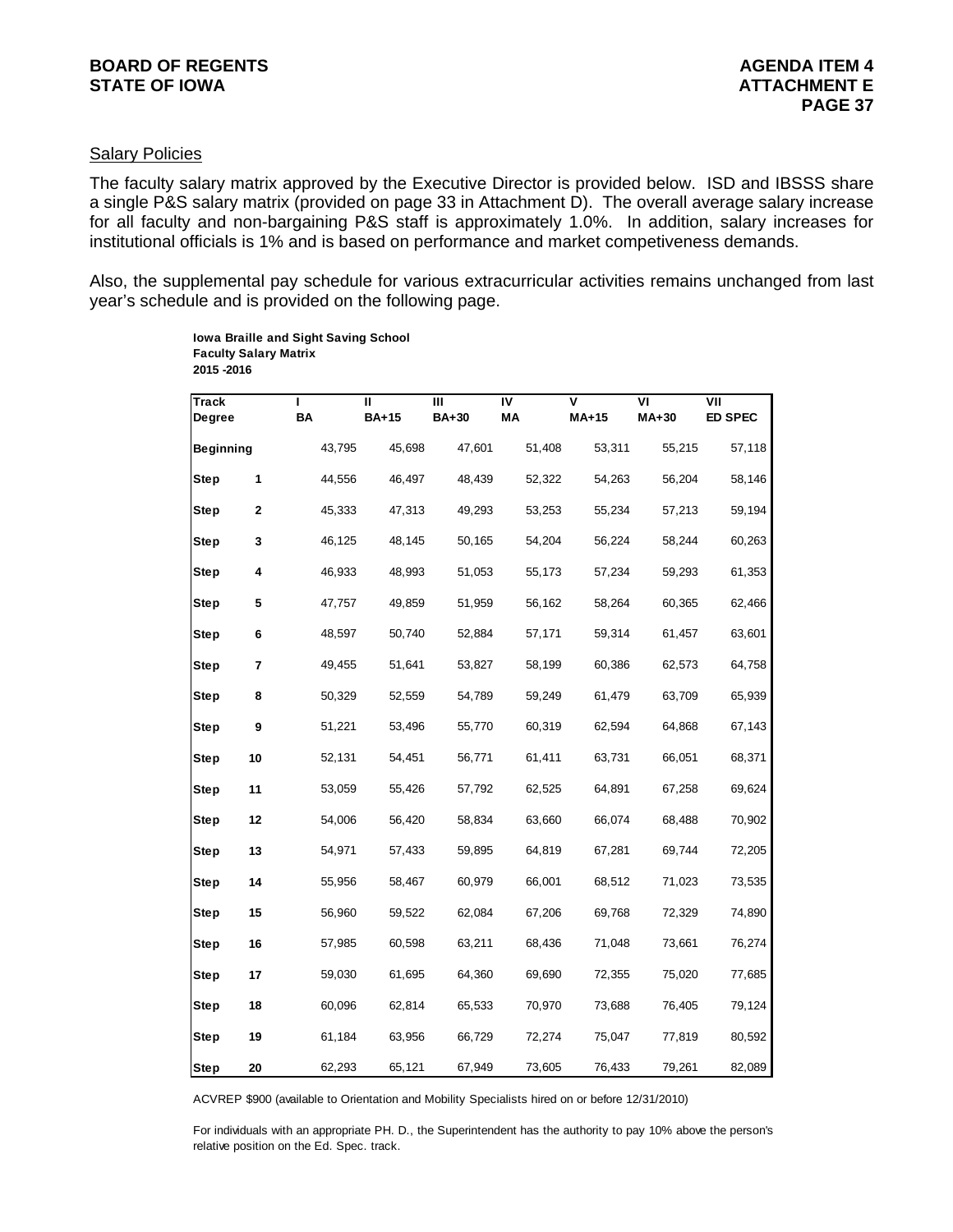# **Iowa Braille School Faculty Extracurricular Pay Schedule FY 2016**

**Faculty ECA Positions**<br>Track Coach \$3,000.00 Cheerleading Coach \$3,000.00<br>Swimming Coach \$3,000.00 Swimming Coach \$3,000.00<br>Forensics Coach \$3,000.00 Goalball Coach  $$3,000.00$ 

Track Coach

Forensics Coach

Chaperone \$200.00/night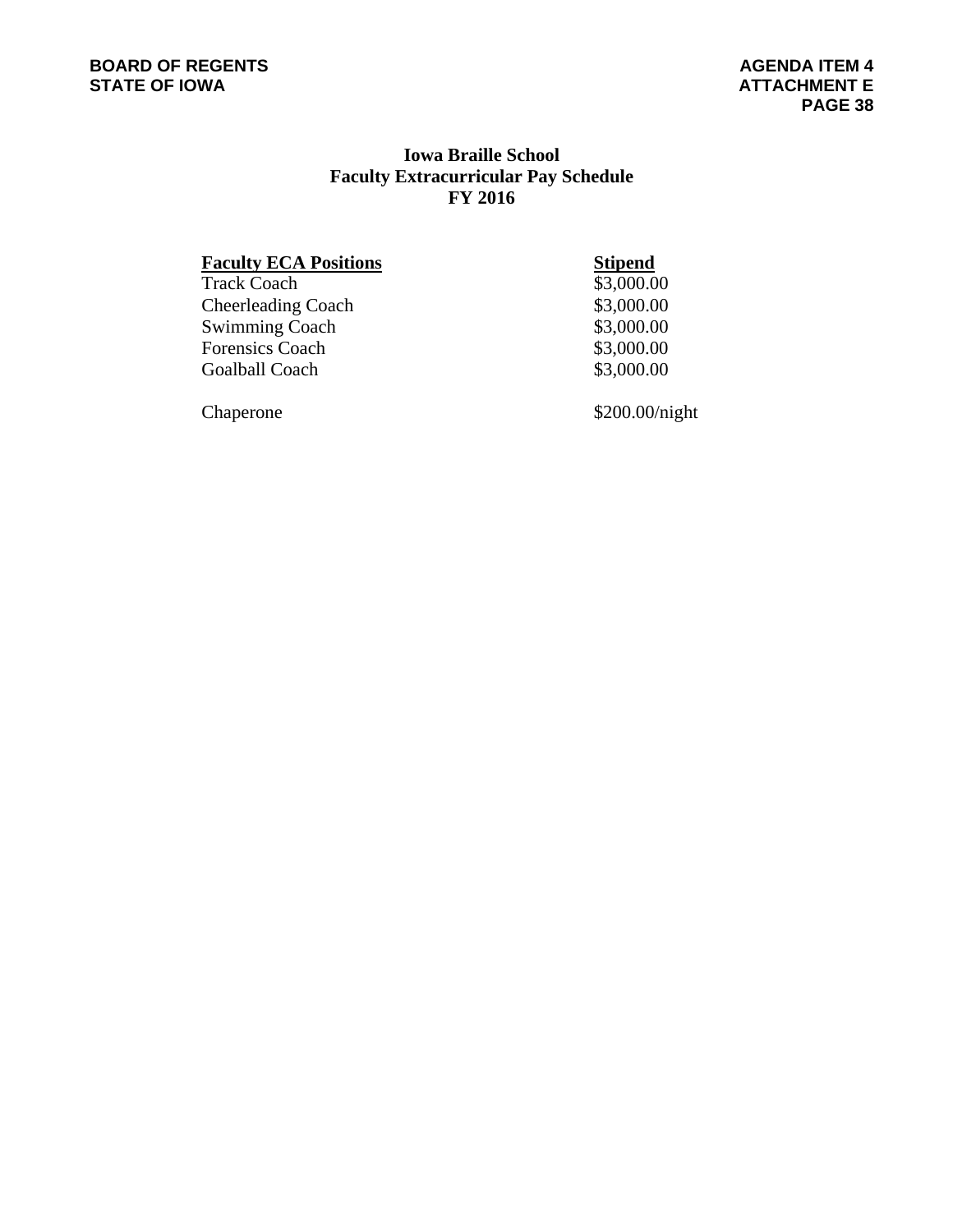#### **FY 2016 BUDGET – IOWA PUBLIC RADIO**

The FY 2016 budget supports the realignment of IPR based on the merger of the three stations in an effort to improve and expand service and outreach to Iowans. The proposed FY 2016 budget was approved by IPR's Board of Directors on July 7, 2015.

- University support for FY 2016 remains flat when compared to FY 2015. In April 2014, the Board of Regents approved IPR's request to increase university support for FY 2015 by \$118,100 from FY 2014 levels.
- Budgeted increases in fundraising revenue from memberships and major gifts are partially offset by expected smaller decreases in underwriting and event revenue.
- Salary expenses are estimated to decrease primarily due from two phased retirements with the positions not being backfilled, hiring delays, and an unfilled position that was downgraded. The FY 2016 budget does include an average salary increase of approximately 2.0% for staff.
- Professional service costs are expected to decrease from fewer legal fees, insurance and advertising.
- Generally, the remaining operating expenses are estimated to increase primarily from additional repairs and maintenance in order to delay purchases, professional development for staff and postage from direct mail campaigns.
- The budget includes a \$100,000 capital state appropriation for the purchase of a radio transmitter.

|                                        | <b>FY15 BUDGET</b> | <b>FY16 BUDGET</b> | <b>DIFFERENCE</b> |
|----------------------------------------|--------------------|--------------------|-------------------|
| <b>OPERATING INCOME</b>                |                    |                    |                   |
| <b>University Support</b>              | \$<br>944,800      | \$<br>944,800      | \$                |
| State of Iowa Appropriation            | 391,568            | 391,568            |                   |
| Federal Support - CPB                  | 631,845            | 624,806            | (7,039)           |
| Fundraising                            | 5,166,427          | 5,477,500          | 311,073           |
| Transfer from reserves                 | 336,276            |                    | (336, 276)        |
| <b>TOTAL OPERATING INCOME</b>          | \$<br>7,470,916    | \$<br>7,438,674    | \$<br>(32, 242)   |
| <b>OPERATING EXPENSES</b>              |                    |                    |                   |
| Compensation                           | \$<br>3,992,969    | \$<br>3,915,069    | \$<br>(77,900)    |
| <b>Programming Fees</b>                | 1,098,602          | 1,115,544          | 16,942            |
| <b>Facilities</b>                      | 553,042            | 558,189            | 5,147             |
| Professional/Other Services            | 673,640            | 638,316            | (35, 325)         |
| Telecommunications                     | 222,442            | 227,234            | 4,792             |
| Depreciation Expense                   | 501,130            | 463,303            | (37, 827)         |
| Printing                               | 77,800             | 91,000             | 13,200            |
| <b>Supplies</b>                        | 118,204            | 128,547            | 10,343            |
| Travel                                 | 86,730             | 97,080             | 10,350            |
| Other                                  | 137,374            | 200,243            | 62,869            |
| <b>TOTAL OPERATING EXPENSES</b>        | \$<br>7,461,932    | \$<br>7,434,525    | \$<br>(27, 408)   |
| <b>NET OPERATING INCOME (LOSS)</b>     | \$<br>8,984        | \$<br>4,149        | \$<br>(4,834)     |
| <b>NON-OPERATING INCOME (EXPENSE):</b> |                    |                    |                   |
| <b>Rental Revenue</b>                  | \$<br>118,566      | \$<br>118,566      | \$<br>0           |
| <b>Investment Earnings</b>             | 25,150             | 25,150             |                   |
| State of Iowa Capital Appropriation    |                    | 100,000            | 100,000           |
| <b>Equipment Grant Revenue</b>         |                    | 50,000             | 50,000            |
| Equipment, Capitalized                 | (120, 600)         | (267, 820)         | (147, 220)        |
| Equipment, Non-Capitalized             | (24,000)           | (25, 400)          | (1,400)           |
| Debt Service                           | (8, 100)           | (4, 578)           | 3,522             |
| TOTAL NON-OPERATING INCOME (EXPENSE)   | \$<br>(8,984)      | \$<br>(4,082)      | \$<br>4,902       |
| <b>NET ALL ACTIVITY</b>                | \$                 | \$<br>67           | \$<br>67          |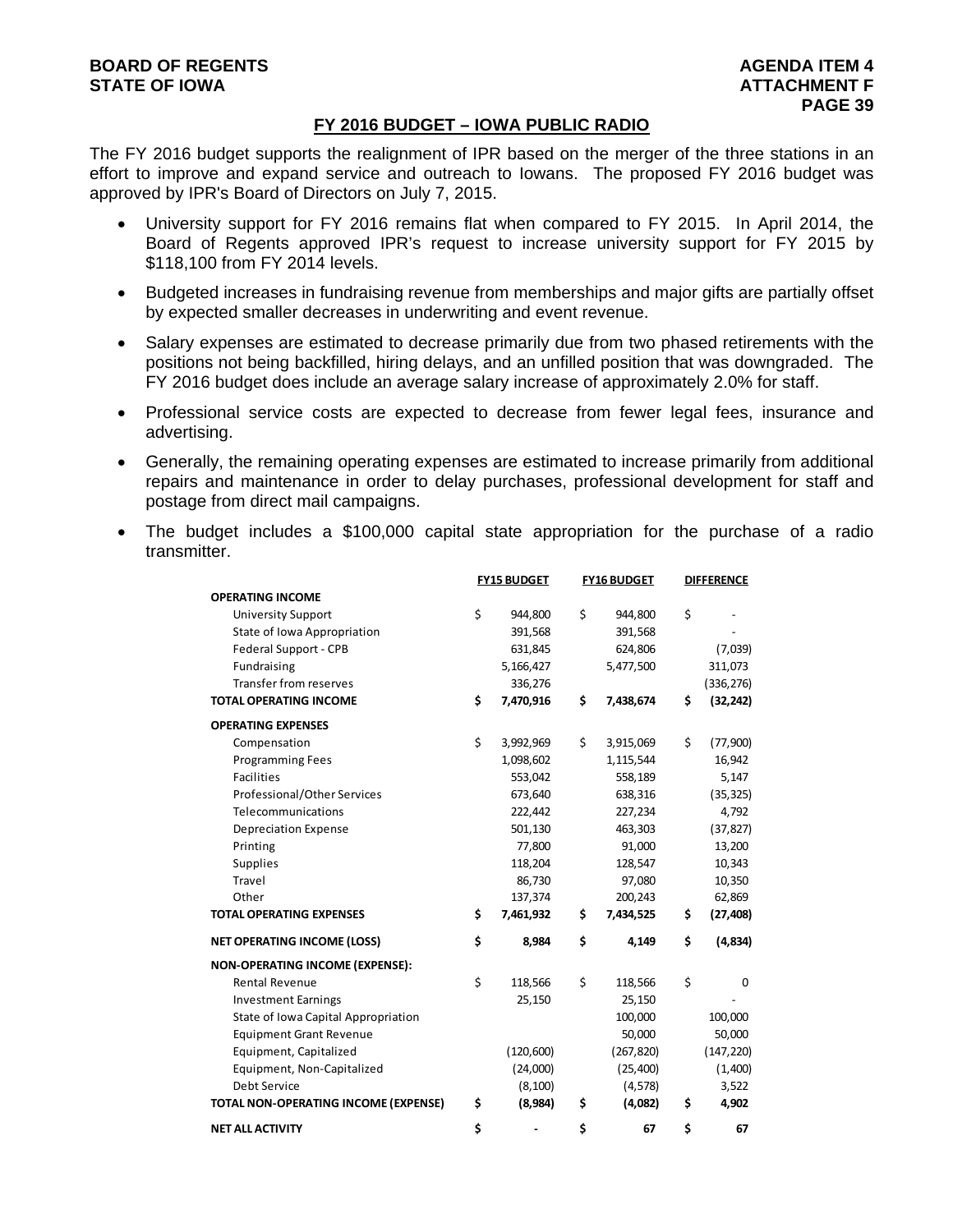# **FY 2016 BUDGET – BOARD OFFICE**

The Board Office operating budget is supported mainly by state appropriations and institutional support. The proposed FY 2016 operating budget of the Board Office shows a 1.8% increase over the FY 2015 adopted budget. State appropriations were held to the FY 2015 level.

Reflecting the service nature of the Board Office, personnel costs are approximately 77% of the proposed budget. Salary increases approved by the Executive Director averaged 2.5%. Personnel costs for FY 2016 include a deferred compensation payout and bonus for the Executive Director.

Grant funds include Federal support for a student longitudinal data study and administration of Title II, as well as a MHEC/Lumina grant for a collaborative multi-state project on assisting military personnel in college success and progression. The MHEC/Lumina grant will be used mainly for travel undertaken for collaboration efforts.

|                                       | FY 2016 Board Office Budget |               |          |  |  |  |  |  |  |
|---------------------------------------|-----------------------------|---------------|----------|--|--|--|--|--|--|
|                                       |                             | Proposed      | % Change |  |  |  |  |  |  |
|                                       | <b>Budget</b>               | <b>Budget</b> | from     |  |  |  |  |  |  |
|                                       | FY 2015                     | FY 2016       | FY 2015  |  |  |  |  |  |  |
| <b>Revenues</b>                       |                             |               |          |  |  |  |  |  |  |
| <b>State Appropriations</b>           | 1,094,714                   | 1,094,714     | 0.0%     |  |  |  |  |  |  |
| Institutional Reimbursements          | 2,679,460                   | 2,811,585     | 4.9%     |  |  |  |  |  |  |
| <b>Grant Funds</b>                    | 240.712                     | 181,045       | $-24.8%$ |  |  |  |  |  |  |
| Non-institutional                     | 1,500                       | 1,500         | 0.0%     |  |  |  |  |  |  |
| <b>Principal Demutualization</b>      | 3,000                       | 3,000         | 0.0%     |  |  |  |  |  |  |
| <b>TOTAL REVENUE</b>                  | 4,019,386                   | 4,091,844     | 1.8%     |  |  |  |  |  |  |
| <b>Expenditures</b>                   |                             |               |          |  |  |  |  |  |  |
| Personnel and Board per diem          | 3.044.387                   | 3,148,620     | 3.4%     |  |  |  |  |  |  |
| Travel                                | 74,200                      | 88,500        | 19.3%    |  |  |  |  |  |  |
| Office Supplies & Printing            | 35,000                      | 35,000        | 0.0%     |  |  |  |  |  |  |
| Dues                                  | 60,000                      | 50.000        | $-16.7%$ |  |  |  |  |  |  |
| Advertising                           | 2,000                       | 2,000         | 0.0%     |  |  |  |  |  |  |
| Communications                        | 52,500                      | 52,500        | 0.0%     |  |  |  |  |  |  |
| <b>Outside Services &amp; Repairs</b> | 45,000                      | 45,000        | 0.0%     |  |  |  |  |  |  |
| State Audit                           | 14.500                      | 14.500        | 0.0%     |  |  |  |  |  |  |
| <b>IT Services</b>                    | 43,500                      | 44.000        | 1.1%     |  |  |  |  |  |  |
| Office Equipment & Furnishings        | 28,000                      | 33,000        | 17.9%    |  |  |  |  |  |  |
| Office Space                          | 106,667                     | 107,024       | 0.3%     |  |  |  |  |  |  |
| <b>Educational/Training Expense</b>   | 20,500                      | 33,000        | 61.0%    |  |  |  |  |  |  |
| <b>Special Services</b>               | 493,132                     | 438,700       | $-11.0%$ |  |  |  |  |  |  |
| <b>TOTAL EXPENDITURES</b>             | 4,019,386                   | 4,091,844     | 1.8%     |  |  |  |  |  |  |